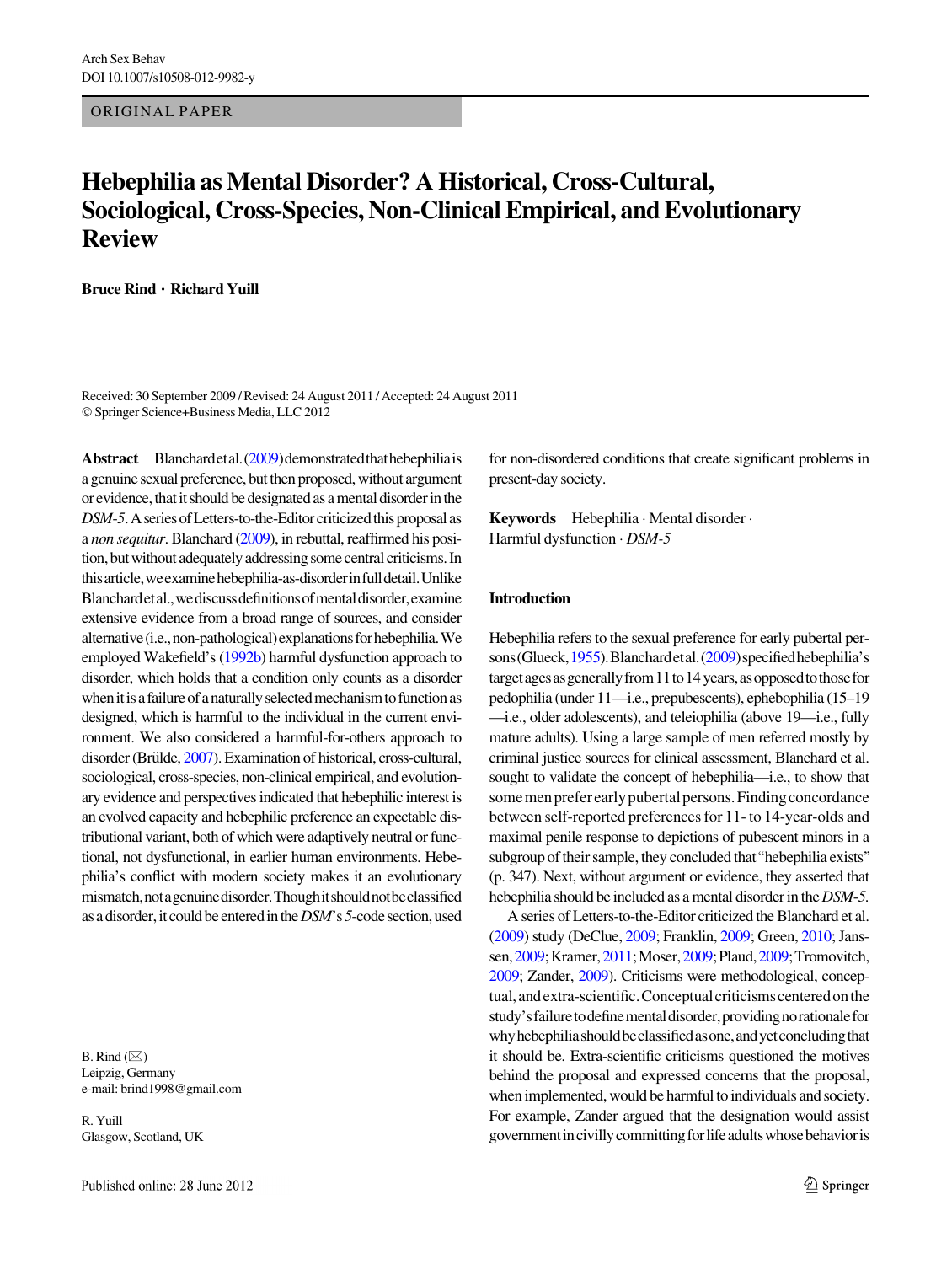legalinothercontemporarysocietiesandwasnormalinothertime periods. Blanchard [\(2009\)](#page-28-0), the lead author of the study, respon- $\text{ded.}^1$  He focused mainly on certain methodological criticisms, briefly considered some conceptual issues, but did not address the extra-scientific concerns. He concluded that the methodology was sound and that, in consequence, hebephilia remains properly classifiable as a mental disorder.

Several considerations suggest that in-depth scrutiny of the Blanchard et al. ([2009](#page-28-0)) recommendation is warranted. The Letters-to-the-Editor were, by convention, limited to brief remarks and analyses, and Blanchard's [\(2009\)](#page-28-0) rebuttal, as we show, did not adequatelyaddressvariouskeyscientificcriticisms.Theextrascientific concerns raised are legitimate, as well, in assessing the proposalbecauseofpsychiatry'shistoryofharmfullymisdiagnosing various sexual behaviors and dispositions as pathologies (Fou-cault, [1978](#page-29-0); Green, [2010;](#page-31-0) Moser, [2009;](#page-30-0) Singy, 2010; Szasz, [1990](#page-32-0); Wakefield, 1992b, 2007). In the present review, however, we shall focus on the scientific concerns. The purpose of this article is to scientifically scrutinize hebephilia and its relation to mental disorder. We begin with our own critique of the Blanchard et al. [\(2009\)](#page-28-0) study and Blanchard's  $(2009)$  rebuttal to help determine direction for the scrutiny.

# Blanchardetal.([2009](#page-28-0))Study,Commentaries,andBlanchard's [\(2009\)](#page-28-0) Rebuttal

We classified the commentators' criticisms of the Blanchard et al.  $(2009)$  study into five categories (three scientific and two extra-scientific), as shown in the first column of Table [1](#page-2-0). In Column 2, we listedexamples.InColumns3–11,weindicatedwhichofthecommentators offered criticisms in each category. In the last column, we rated the quality of Blanchard's  $(2009)$  $(2009)$  $(2009)$  rebuttal with respect to each category of criticism from the first wave of critics. We concluded that Blanchard inadequately responded to the issue of conceptual validity (i.e., whether hebephilia validly fits the concept of mental disorder), adequately responded to methodological points, and inadequately responded to the call for use of broader perspectives.

### Conceptual Validity

Wakefield[\(1992a,b](#page-32-0),[1999a,2007](#page-32-0))notedthatdisputesaboutwhich conditions or dispositions should be classified as disorders have been among the most heated in the mental health field, owing to the historical lack of clarity regarding what constitutes''mental disorder''—the first two editions of the DSM did not offer a definition—incombinationwiththebroadandseriousimplicationssuch classifications can have on policy and persons. He critiqued the definition of mental disorder provided in the DSM-III, developed

under the leadership of psychiatrist Robert Spitzer, and offered whatheconsideredtobeanimprovedconceptualapproach,which Spitzer later endorsed and recommended for adoption in the DSM-5 (e.g., Spitzer, [1999\)](#page-31-0). Wakefield's definition, in turn, has generated considerable discussion in the mental health field (e.g., in special issues of the Journal of Abnormal Psychology in 1999 and World Psychiatry in 2007), providing ample conceptual material for arguing what properly counts as a mental disorder. Of central relevance to Wakefield's definition is his notion of''conceptual validity,''by which he means validity in discriminating disorder from nondisorder (Wakefield, [1992a\)](#page-32-0), which is determined by assessing the extent to which a given condition fits or does not fit the concept of mental disorder. This concept, which is the focus of many of his works (e.g., Wakefield, 1992a, b, [2007](#page-32-0)), centers on the notion of dysfunction (i.e., something has gone wrong with an internal mechanism as designed by evolution), which has harmful consequences for the individual in the present environment. He callsthistheharmfuldysfunction(HD)approachtoclassifying disorder. Though dysfunction has often not appeared in other proposed definitions of disorder, it has generally been implicit, he argued.

Wakefield's HD approach—as well as his critics' differing for-mulations (e.g., Brülde, [2007](#page-29-0); Gold & Kirmayer, 2007; Lilienfeld & Marino, [1995,](#page-30-0) [1999;](#page-30-0) Richters & Hinshaw, [1999](#page-31-0)) and his sup-porters' additional clarifications (e.g., Klein, [1999;](#page-30-0) Nesse, [2007](#page-30-0); Spitzer, [1999\)](#page-31-0)—provides a significant foundation for debating the mental disorder attribution of any condition or disposition, including hebephilia. None of the many points, ideas, or arguments in these debates or from any other sources appeared in the Blanchard et al. [\(2009\)](#page-28-0) study. Blanchard et al.'s critics were justified in faulting the study for lacking rationale for its proposal.

In Blanchard's  $(2009)$  $(2009)$  $(2009)$  rebuttal, after conceding that the original studyomittedadefinitionofmentaldisorderandaconsiderationof whether hebephilia would fit it, he wrote that the original article ''perhaps''should have included a statement like that in DSM-IV-TR (American Psychological Association, [2000,](#page-27-0) pp. xxx–xxxi). This would have been an opportune point to describe that statement and defend his implication that it does, in fact, fit hebephilia, but he did not do so. Notably, this statement cautions that''it must be admitted that no definition adequately specifies the precise boundaries for the concept of 'mental disorder''(p.xxx), that mental disorders have been defined by a variety of concepts, such as ''distress,dysfunction,dyscontrol,disadvantage,disability,inflexibility, irrationality, syndromal pattern, etiology, and statistical deviation''(p. xxxi), and that each of these is a useful indicator of mental disorder but none is equivalent to it. It might be argued that some or many of these attributes fit hebephilia in the present environment,butthesamecanbesaidofhomosexualephebophiliaand teleiophilia, which Blanchard et al. do not consider to be disorders. In other words, this DSM-IV-TR statement has problems in con-ceptual validity (cf. Wakefield, [1992b](#page-32-0)). As such, it would have been useful to bring in some of the ideas that emerged from the Wakefield discussions. What Blanchard did instead was to assert

<sup>&</sup>lt;sup>1</sup> Blanchard [\(2009](#page-28-0)) responded to the first six commentaries offered. Three others appeared too late for Blanchard to consider (i.e., Green, [2010](#page-29-0); Kramer, [2011](#page-30-0); Moser, [2009\)](#page-30-0).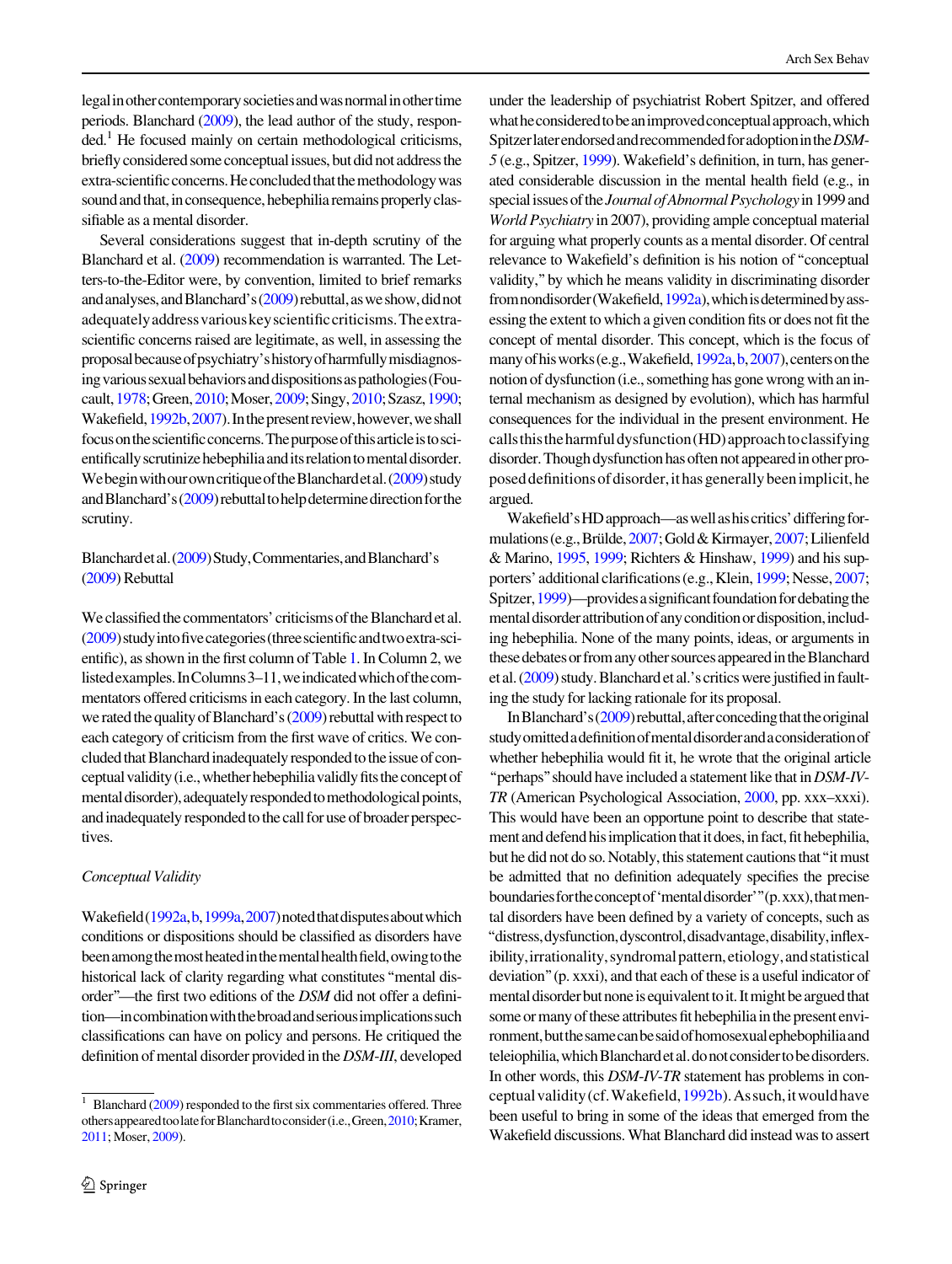| Category of<br>criticism            | Examples of criticisms                                                                                                                                                                                                             | D       | F       | G       |         | K              | M P             |         | T       | Z.                   | Blanchard's<br>response<br>quality |
|-------------------------------------|------------------------------------------------------------------------------------------------------------------------------------------------------------------------------------------------------------------------------------|---------|---------|---------|---------|----------------|-----------------|---------|---------|----------------------|------------------------------------|
| Conceptual<br>validity              | New diagnosis without logic, evidence, or definition of mental disorder                                                                                                                                                            | $\odot$ | $\odot$ | $\odot$ | $\odot$ | $\odot$        | $\odot$         | $\odot$ | $\odot$ | $\odot$              | Inadequate                         |
| Methodology<br>(study)<br>features) | Non-deviant controls not used; omitted models aged 15–18; excluded 61 % of<br>sample; diagnosis is unreliable; hebephilia is heterogeneous                                                                                         |         | $\odot$ |         |         |                |                 | $\odot$ |         | $\boldsymbol{\odot}$ | Adequate                           |
| <b>Broader</b><br>perspectives      | Should discuss other countries, cultures, multi-stranded input from other disciplines.<br>Hebephilia is adaptive evolutionarily.                                                                                                   |         | $\odot$ | $\odot$ | $\odot$ |                | $\circ$ $\circ$ |         |         | $_{\odot}$           | Inadequate                         |
| Implications<br>(social-<br>legal)  | Has serious real world implications (e.g., civil commitment for life; facilitate false $\odot$<br>accusations; may create thought crimes)                                                                                          |         | ⊙       | $\odot$ |         |                | $\odot$ $\odot$ |         |         | $\odot$              | Not addressed                      |
| Motives and<br>context              | Values masquerading as science; linked to moral panic, civil commitment; DSM is $\odot$ $\odot$<br>used to legitimize governmental agendas; clinicians serve forensics not science;<br>psychiatry has abusive history in diagnoses |         |         |         | $\odot$ | $\circ\,\circ$ |                 |         |         |                      | Not addressed                      |

<span id="page-2-0"></span>

|  |  | Table 1 Criticisms of Blanchard et al. (2009) by nine commentators and Blanchard's (2009) response quality |  |  |
|--|--|------------------------------------------------------------------------------------------------------------|--|--|
|--|--|------------------------------------------------------------------------------------------------------------|--|--|

Judgments of quality (inadequate or adequate) for Blanchard's [\(2009](#page-28-0)) rebuttal to the points are explained in the text. Green's, Kramer's, and Moser's commentaries appeared too late for Blanchard [\(2009](#page-28-0)) to consider

Commentators were: D DeClue, F Franklin, G Green, J Janssen, K Kramer, M Moser, P Plaud, T Tromovitch, Z Zander

that "If pedophilia is included in the DSM, then hebephilia should be included also''(p. 331), with no elaboration as to why. This response to his critics on the issue of the conceptual validity was inadequate.

On the other hand, earlier in the Blanchard et al. ([2009](#page-28-0)) article, it could be argued, the elements of a rationale for designating hebephilia as a mental disorder are present (although scattered). Blanchard et al. noted that adult-pattern sexual development of pubic hair and breasts in females and pubic hair and genitalia in males occurs between ages 13 and 16, depending on the feature. That is, by age 15 most females and males will have achieved this adult pattern. Several paragraphs later they stated that "Few would want to label erotic interest in late- or even mid-adolescents as a psychopathology''(p. 336), indicating that they take obtainment of adult-pattern sexual development in partners or target individuals to be essential for normal adult erotic interest. Six paragraphs later they stated that, if penile responses are shown to be maximally hebephilic for some men, then this would''imply that the current DSM definition of pedophilia is excluding from specific diagnosis a considerable proportion of men who have a persistent preference for humans at an *incomplete stage* of physical development" (p. 337, italics added). Piecing these elements together, in their model of normal adult erotic interest, completed sexual development in target individuals of main interest is essential. Thus, ephebophilia (ages 15–19) is grouped with teleiophilia as nonpathological because completed sexual development is often obtained by age 15. Hebephilia (ages 11–14) is grouped with pedophilia as pathological because completed sexual development is usually not obtainedupthroughage14.Thissortofclassificationcanbesaidto be Roschian, where conditions or dispositions are categorized by similarity with prototypical categories (Wakefield, [1999a](#page-32-0), [b](#page-32-0)). As Wakefield showed, however, the Roschian approach to mental disorder has problems in conceptual validity, one being that the classifier is free to subjectively choose which features of similarity to use and which to ignore, which can too easily lead to misclassification, as in the case when values underlie subjective choice.

Forexample,withregardtoadultmalesame-sexeroticinterest, the ancient Greeks and Romans (and other cultures to be reviewed later),withdifferentvaluesystems,groupedhebephilicandephebophilic attractions together and considered themboth normal, but separated teleiophilic attractions into their own category and derogated them (cf. Lear & Cantarella, [2008](#page-30-0); Williams, [1999\)](#page-32-0). With regard to heterosexual attractions, before the twentieth century, under different values, puberty rather than full sexual maturity was the usual criterion for acceptable male erotic interest in females (Bullough,  $1990, 2004$  $1990, 2004$ ). These examples illustrate the cultural nature of such classifications and suggest that those of Blanchard et al. were of the same type, as they conveniently concord with early twenty-first century Western (especially Anglophone) values. For them to have scientific validity, the view that completed sexual maturity of partner or target is essential for normality has to be developed and defended, rather than axiomatically assumed. As Wakefield [\(1999a,](#page-32-0) [b\)](#page-32-0) showed, a significant failing of the Roschian approach to classifying mental disorder is its acceptance of contemporarynormsandvaluesasvalidcriteria,whichhasunderlain a series of misdiagnoses of disorders in the past, including drapetomania (the''disorder''that afflicted slaves who ran away from their masters), childhood masturbation, vaginal orgasm, and homosexuality.

### Methodology

Blanchard's [\(2009](#page-28-0)) rebuttal was mostly devoted to methodological criticisms. He appeared to successfully defend the conclusion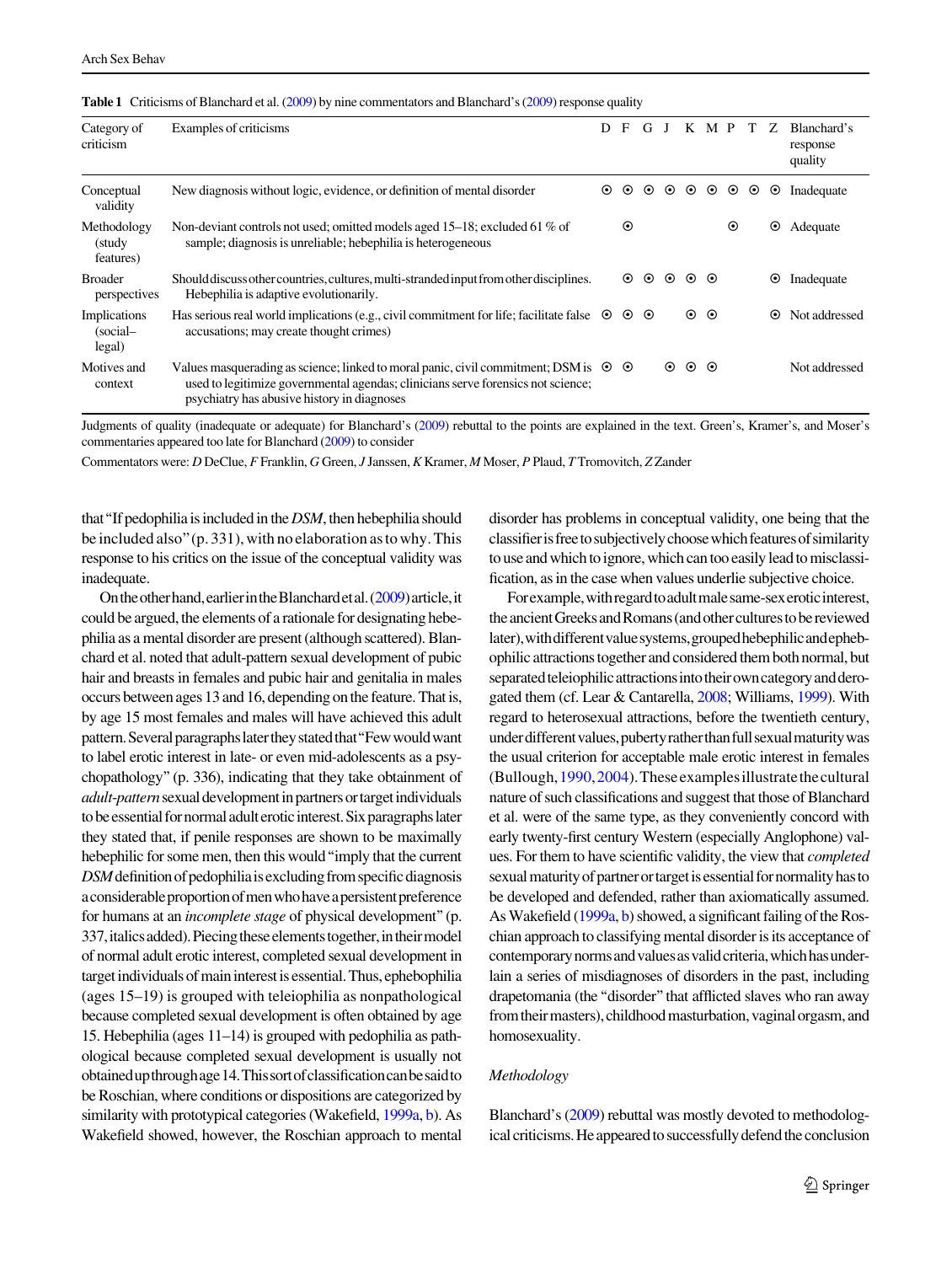thathisstudyvalidlyidentifiedasubgroupofmenwhosemaximal erotic interest was to early pubertal persons, which was the stated goal of the study, so we rated his response to the critics on methodologicalconcernsasadequate(seeTable [1\)](#page-2-0),eventhoughcertain methodological points may be debatable. We choose not to quibblesoasnottodistractfromthemainpoint:noamountofargumentation on the validity or reliability of a statistical relation betweentwomeasures(here,verbalreportandpenileresponse) can salvage the validity of an invalid or conceptually dubious construct (here, hebephilia as mental disorder). That is, statistical conclusionvaliditymaybenecessary,butitisnotsufficienttoestablish research conclusion validity. This is the problem inherent in Blanchard's [\(2009](#page-28-0)) attempt to uphold his claim that hebephilia is a genuine mental disorder by devoting most of his rebuttal to methodological criticisms rather than homing in on why he believes hebephilia fits the concept of mental disorder.

### Broader Perspectives

Several commentators criticized Blanchard et al. [\(2009](#page-28-0)) for not taking into account broader realms of research. Franklin [\(2009\)](#page-29-0) argued that their treatment of hebephilia proceeded as if it exists in a cultural vacuum when such attractions between older males and pubescent girls are evolutionarily adaptive. Zander [\(2009](#page-32-0)) complained that they failed to consider that many other societies view sex with 14-year-olds as legal and that many other cultures have sanctioned marriage between older males and younger adolescent females. Janssen [\(2009](#page-29-0)) criticized them for ignoring entirely the multi-stranded discussions on sexuality over the last 30 years, which have occurred within and across the humanities, history, and the social sciences.

Blanchard et al. [\(2009\)](#page-28-0) did touch on cultural and evolutionary considerations, but only briefly and superficially.<sup>2</sup> On the whole, they offered no perspective beyond the clinic and contemporary Western mores, morals, attitudes, and laws. In Blanchard's [\(2009\)](#page-28-0) rebuttal, except for a single side comment, $3$  he ignored criticisms on the need for broader perspectives. Following Wakefield's [\(2007](#page-32-0)) observation that "we often adjust our views of disorder based oncross-culturalevidencethatmaygoagainstourvalues,''werated Blanchard's response to this category of criticism as inadequate.

Focusingonclinicalandforensicmaterialinreferencetosexual behavior and dispositions, ignoring broader realms of research, and then drawing general, universal conclusions is not scientifically and sexologically sound (Bullough, [1976](#page-28-0); Ford & Beach, [1951;](#page-29-0)Kinsey,Pomeroy,&Martin,[1948](#page-30-0)).Kinseyetal.[\(1948\)](#page-30-0)criticizedcliniciansfordrawinguponmoralscoupledwithanomalous clinical case studies to deduce what constituted abnormal sexual behavior across the human species. Their approach was to expand the data base with large numbers of individuals from the general population who did not have problems by definition, as patients and prisoners do. Ford and Beach [\(1951](#page-29-0)) argued that the scope needed even further broadening because culture so profoundly affects sexual behavior. To determine whether patterns for particular types of sexual behavior obtained, they conducted extensive cross-cultural reviews. To determine whether observed human sexual behavior patterns were re-invented from one culture to the next or had evolutionary roots, they argued for, and then conducted, extensive cross-species analyses. Bullough  $(1976)$  added that historical analysis is also essential, as it can help to correct for the all-too-common bias in both lay persons and professionals of assuming that dominant sexual behavior patterns in their society and personal preferences are not only natural but inevitable while other variations are abnormal, when historical perspective may show otherwise. The broader perspectives of Kinsey et al., Ford and Beach, and Bullough contradicted clinical theorizing on abnormal sexual behavior in many areas (e.g., masturbation, homosexuality, sexual behavior among immature individuals). The broad perspective is more compatible with valid science, as it openly deals with issues of external validity (i.e., generalizability) and improves internal validity (i.e., causation) by taking into account multiple relevant factors that can influence sexual behavior patterns. The broad perspective understands that morals are culturally constructed and therefore does not conflate morality with normalcy, as the narrow clinical approach often has done.

Implicitly or explicitly universalizing claims about human behavior based on narrow data sources and perspectives from the contemporary West is a pervasive practice in psychological writings (Henrich, Heine, & Norenzayan, [2010](#page-29-0)). But it is often erroneous, as Henrich et al. showed in a review of cross-cultural data across numerous behavioral domains. They showed that, among the world's cultures, Westerners are outliers and Americans are outliers among the outliers. This bias, they argued, traces in large part to the West's advanced technology, which has radically altered the physical–social environment and consequently Western behavior patterns. They advised that "we need to be less cavalier in addressing questions of human nature on the basis of data drawn from this particularly thin, and rather unusual, slice of humanity'' (p. 1).

Blanchard et al.'s [\(2009](#page-28-0)) assertion that hebephilia is a mental disorder is a universal claim concerning human nature, one made cavalierly in that it was offered without argument or evidence, and one that was informed by particularly narrow data sources and perspectives (i.e., American-Canadian, clinical-forensic). As per Henrichetal. [\(2010](#page-29-0)), such universalizing may be "normal science" as practiced in the field, but that is not the same as being valid science. It repeats the narrow approach to classification of abnormal sexual behavior, which Kinsey et al. ([1948\)](#page-30-0) and Ford and Beach ([1951](#page-29-0)) criticized as flawed. Valid universal claims,

<sup>2</sup> They wrote two sentences on cultural attitudes regarding menarche's significance and one on male preference for fecund females as being seen by evolutionary psychology as adaptive.

 $3$  His side comment was to wonder whether Franklin ( $2009$ ) would also draw a distinction between homosexual pedophilia and hebephilia on grounds of evolutionary adaptiveness, as she apparently had in the heterosexual case.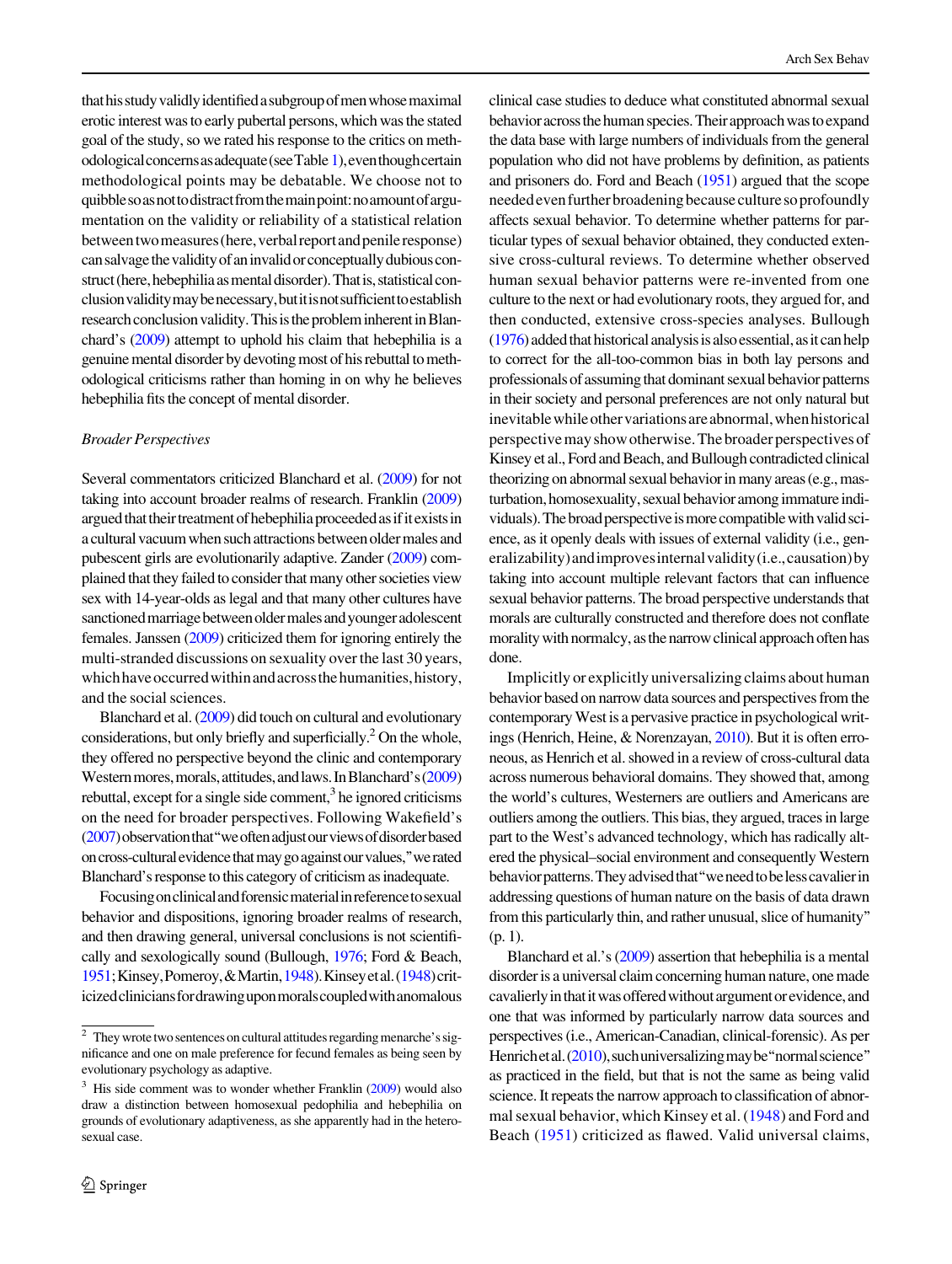especially those concerning sexual behavior, require broadbased cross-cultural (and historical) evidence and perspectives. Hebephilia is no exception.

# Conclusions

Shortcomings in the Blanchard et al. [\(2009\)](#page-28-0) study undermine the validity of its recommendation. It did not definemental disorder, it included hebephilia as one without rationale, it did not consider non-pathological alternative hypotheses, and it did not examine data or perspectives beyond the Western clinical-forensic realm. Notably, considering and ruling out alternative hypotheses is essential to scientifically valid explanation. In the scrutiny to follow, we provide a working definition of mental disorder, consider alternative hypotheses, and take into account broad-based evidence and perspectives.

### HD Approach

Wakefield's [\(1992a,](#page-32-0) [b](#page-32-0), [2007\)](#page-32-0) HD approach overcomes the weaknesses in the Blanchard et al. [\(2009\)](#page-28-0) study and is used in the analysis of hebephilia to follow. His definition of mental disorder has superior conceptual validity and falsifiability compared with alternatives such as the oft-used Roschian approach. His approach is fundamentally concerned with considering alternative hypotheses (i.e., disorder vs. non-disorder). And it embraces the broad perspective, including cross-cultural, cross-species, and evolutionary analyses. We will take each of these perspectives into account, as well as historical, sociological, and non-clinical empirical considerations.InusingWakefield'sHDapproach,weshallkeepinmind some important caveats to reflect concerns of his critics (see below). Next, for background, we review aspects of the HD approach, including terms and concepts, which will be used throughout this article.

### HD Analysis

Wakefield ([1992b](#page-32-0), [1999a,](#page-32-0) [2007\)](#page-32-0) criticized the traditional ''pure values approach,''often formulated in Roschian terms and seeing disorder as the failure to adjust to contemporary social norms and values (e.g., Houts, [2001;](#page-29-0) Kirmayer & Young, [1999](#page-30-0); Lilienfeld & Marino, [1995,](#page-30-0) [1999](#page-30-0); Richters & Hinshaw, [1999\)](#page-31-0), as having poor conceptual validity. For example, according to the norms and values of the antebellum South, slaves who tried to escape were mentally disordered, and according to Soviet values, political dissidents were mentally disordered. Wakefield argued that a pure values approach does not successfully distinguish many negative conditions(e.g.,ignorance,criminality,moralweakness)from true disorders because values alone are not sufficient. He also criticized the skeptical argument that mental disorder is a myth as goingtoofartheotherway(e.g.,Foucault,[1965](#page-29-0),[1978;](#page-29-0)Sarbin, [1967,](#page-31-0) [1969](#page-31-0); Szasz, [1974,](#page-32-0) [1990](#page-32-0))—this argument was a reaction to what skeptics saw as the excesses of the pure values approach.

Against the skeptical view, he argued that many mental processes. like physical ones, have been naturally selected (i.e., produced by natural selection) to perform functions. Like physical mechanisms, whose breakdown can be harmful to the individual, such mental mechanisms that break down and no longer adequately performtheirfunctionscanbeharmfulaswell.Thebreakdownofa naturally selected mental mechanism constitutes a dysfunction, which is a factual matter. The conclusion that this breakdown is harmful is a value judgment. Wakefield [\(1992b\)](#page-32-0) combined these factual and value components to construct a hybrid definition of mental disorder, which formally states that a mental disorder is a conditionthatresultsfromtheinabilityofsomementalmechanism to perform its natural function, in which the individual is harmed as a result, as judged by the standards of the individual's society.

In the HD approach, which is rooted in evolutionary psychology, some important concepts follow. An adaptation is a fitnessenhancing mechanism, physical or mental, which was naturally selected in the evolutionary past, because it solved some adaptive problem (i.e., a recurring challenge then in need of solution) (Buss, Haselton, Shackelford, Bleske, & Wakefield, [1998](#page-28-0); Cosmides & Tooby, [1999\)](#page-28-0). Adaptations were *designed* by evolution to perform particular natural functions, where''designed,''as often used by evolutionists, is metaphorical for having been constructed from non-teleological natural processes (Wakefield, [1992b\)](#page-32-0). Natural functions are the purposes served by adaptations, as designed by natural selection. Design features are the component parts of adaptations. Identifying them can help to accurately describe an adaptation's function. The modification of an existing adaptation (or even a fitness-neutral character) to serve some new natural function constitutes an *exaptation* (Busset al., [1998](#page-28-0)). The environment in which an adaptation or exaptation was naturally selected is the mechanism's environment of evolutionary adaptedness (EEA). The EEA for many evolved psychological mechanisms (i.e., naturallyselectedmentalmechanisms)inhumans,includingvarious sexual ones, was hunter-gatherer, comprising over 95 % of the existence of *Homo sapiens*.<sup>4</sup> Examples of evolved psychological mechanisms include linguistic, fear, and tiredness adaptations, whose functions involve communication, danger avoidance, and sleep when working according to evolutionary design, but which can break down into aphasia, phobia, and insomnia when not (i.e., when *dysfunctional*) (Wakefield, [1992b](#page-32-0)).

What is centrally important for evolutionary psychological analysis is the principle that the function of an adaptation (or exaptation) is tied to the adaptation's (or exaptation's) EEA, where the function conferred a fitness-enhancing benefit, not to the current environment.<sup>5</sup> As such, a designed mechanism (i.e.,

 $4 \overline{M}$  Many evolved psychological mechanisms may also have had their origins among prehuman ancestors (i.e., in environments before the human hunting–gathering era) (Buller, [2009\)](#page-28-0). Such origins are considered in this article for hebephilic behavior.

<sup>5</sup> Dataonextantorhistoricallow-tech,small-scalesocietiesreflecttoagreat degree (much more so than the modern West) the hunter-gatherer existence in the EEA, and as such are especially useful for inferring human nature, as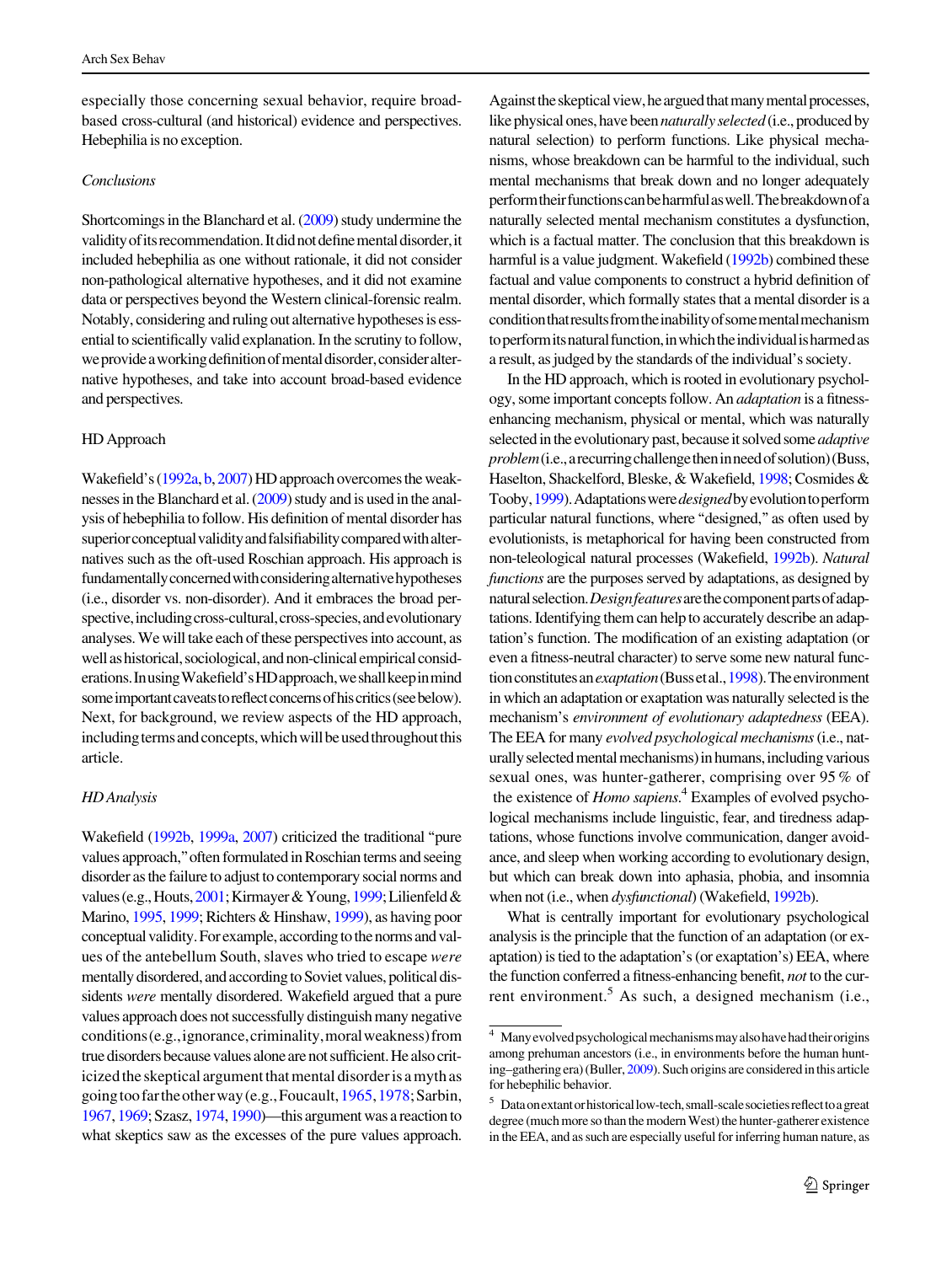adaptation or exaptation) may be currently less than optimal, no longer useful, or outright harmful. When a designed mechanism performs sub-optimally or entails harmful consequences when activated and expressed in a novel or hostile environment, constituting a mechanism–environment mismatch, various writers have argued that it constitutes a disorder even though there is no underlying dysfunction (e.g., Kirmayer & Young, [1999;](#page-30-0) Lilienfeld & Marino, [1995](#page-30-0), [1999](#page-30-0); Richters & Hinshaw, [1999](#page-31-0)). Wakefield ([1999a](#page-32-0), [b\)](#page-32-0) argued that this view is erroneous, because it confuses current adjustment with design failure. For example, he argued, Jews in Nazi Germany were lethally mismatched with their environment but did not have a religious disorder, persons trapped under water will be unable to breathe and may drown but do not have a lung disorder, and dark moths transported to a lightenvironment, where they can easily be preyed upon, do not have a coloring disorder. When a mechanism functions as designed, but its expression is maladaptive in the current environment, the individual is unlucky, not disordered.

The HD approach holds dysfunction of an underlying mechanism to be necessary for a condition to be a disorder, but not sufficient. Failure of designed mechanisms may be neutral with respect to the current environment, as in fused toes and reversal of heart position, which are not considered disorders (Wakefield, 1999a, b), or they may even be beneficial and likewise not viewed as a disorder, as in absent or low functioning male aggressiveness and male coalitional behavior, which were useful and necessary in theEEAbutcanbehighlymaladaptivetoday(Cosmides&Tooby, [1999\)](#page-28-0).Thus,harmisalsonecessaryforaconditiontobeadisorder. In the case of humans, harm connected to the expression of a designed mechanism may be of clinical concern (Bolton,[2007](#page-28-0)), but that is different from calling the condition a disorder. The DSM's 5-code is an acknowledgement that conditions can be problematic without being disorders (Wakefield, [1999a\)](#page-32-0).

The chief benefits of Wakefield's HD approach to mental disorder are its superior conceptual validity compared to alternative approaches(Klein,[1999](#page-30-0);Spitzer,[1999;](#page-31-0)Wakefield,[1999a,b](#page-32-0)), its returning biological function to psychiatry to bring it in line with the rest of medicine (Nesse, [2007](#page-30-0)), and its safeguarding dissidents, nonconformists, and other social deviants from being arbitrarily labeled mentally disordered just because it is in the interest of dominant groups to do so (Cosmides & Tooby, [1999;](#page-28-0) Klein, [1999](#page-30-0); Wakefield, [1999a\)](#page-32-0).

### Caveats Regarding the HD Definition

Side effects (e.g., from design constraints) of adaptations are referred to as  $by$ -products. They solve no adaptive problems (i.e., serve no function) but persist (i.e., continue to be carried along with

Footnote 5 continued

the adaptations in descendents) because they are not harmful to fitness (Buss et al., [1998](#page-28-0)). Critics of the HD approach have argued that evolved but fitness-neutral traits such as by-products should be considereddisordersiftheyareharmfulinthepresentenvironment (e.g.,Bru¨lde,[2007](#page-28-0);Gold&Kirmayer,[2007;](#page-29-0)Lilienfeld&Marino, [1995,](#page-30-0) [1999\)](#page-30-0). However, given that harmfully mismatched functional traits should not considered disordered, as just discussed, the same logic rules out harmfully mismatched neutrally-evolved traits asdisorders(cf.Cosmides&Tooby,[1999](#page-28-0);Wakefield,[1999a](#page-32-0),[b\)](#page-32-0). Carriers of environmental mismatches, whether adaptations  $or$ evolved but fitness-neutral traits, are unlucky, not disordered. This conclusion applies to other fitness-neutral products of evolutionary processes including noise (i.e., random effects via mutation) (Buss et al., [1998\)](#page-28-0) and vestigial traits, which were adaptations in ancestral species but have since lost their function (Brülde, [2007](#page-28-0); Gold & Kirmayer, [2007](#page-29-0)).

Unlike the biological exaptations discussed previously, cultural exaptations are not products of natural selection. They are human co-optations of evolved capacities for new cultural purposes(e.g.,newtraditions)(Wakefield,[1999a](#page-32-0)).Thoughsomecritics of the HD approach have viewed failures to conform to cultural exaptations as disordered, such classification risks making psychiatry an instrument of social control rather than scientific medicine (Klein, [1999](#page-30-0); Wakefield, [1999a\)](#page-32-0)—e.g., as in labeling political dissidents disordered. The vast majority of failures of cultural exaptations are, in fact, not considered disorders (Wakefield, [1999b\)](#page-32-0). Only when they stem from underlying dysfunctions should they be—illiteracy from lack of practice is not a disorder but it is when from corpus callosum impairment.

Another important consideration concerns trait values across trait distributions, which is relevant to Blanchard et al.'s [\(2009\)](#page-28-0) preference criterion. Lilienfeld and Marino ([1995](#page-30-0)) criticized the HD approach by arguing that extreme trait values may well represent disorders, even though they presumably would not be seen as dysfunctions from an evolutionary perspective, being part of "normal variation."Wakefield's[\(1999a\)](#page-32-0) response was that there is nonecessaryconnectionbetweenbeingpartofanormalstatistical distribution and being functionally normal. Design failures may show up at selected values. Ranges of adequately performing trait values are often evolutionarily determined (e.g., IQ; male sexual responsiveness). Extreme values, however, fall outside this range (e.g., mental retardation; primary impotence) and represent harmful dysfunctions and thus disorders.

A final consideration is the HD specification that disorder is harm to the *individual* resulting from a dysfunction. Brülde [\(2007\)](#page-28-0), likely speaking for many mental health professionals, argued that the harmful-to-the-individual criterion is inadequate, as a harmfulfor-others judgment is what underlies mental disorder attributions in certain cases. Money  $(1984)$  $(1984)$  $(1984)$  and Sadler $(2009)$  documented that harm to others and forensic considerations, rather than personal pathology,havelainbehindclinicalattributionsofmentaldisorder for various conditions. Bruılde  $(2007)$  $(2007)$  $(2007)$  cited pedophilia as a model instance of mental health professionals' use of the harmful-for-

opposedtobeingignoredordismissedinfavorofWesternpatterns(Henrich et al., [2010](#page-29-0)).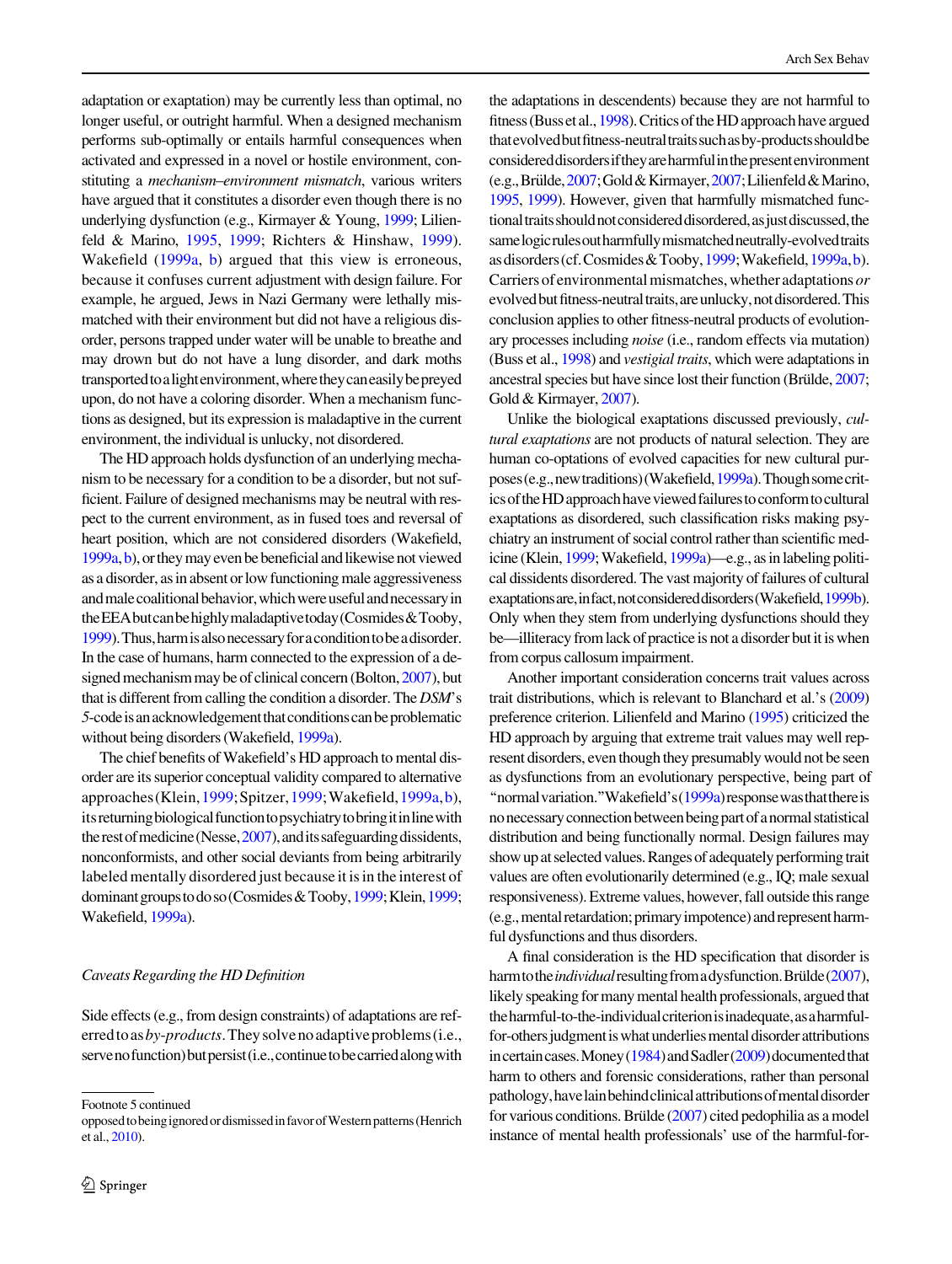others criterion (see also O'Donohue, Regev, & Hagstrom, [2000](#page-30-0); Spitzer & Wakefield, [2002\)](#page-31-0). This criterion, however, is problematic.ManyNazisandKlansmen,forexample,whohabituallycommitted great harm to others, were mentally normal. They would be labeled by many as criminal rather than mentally disordered (cf. Singy, [2010](#page-31-0)), illustrating conceptual validity problems with the harmful-for-others criterion.

# Assessing Hebephilia in the Current Review

It follows from the foregoing discussion that if hebephilia is an adaptation or exaptation, then it is not a mental disorder. In a hostile (i.e., significantly mismatched) environment such as ours, it may be problematic, possibly worthy of a V-code entry, but, because it is not dysfunctional, it is not a disorder. If its expression stems from an actual dysfunction such as poor impulse control, causing harm for the actor in the current environment, then the actor may have a disorder, but not hebephilic disorder (Moser, [2009](#page-30-0)). The same conclusionsapplyifhebephiliaisanevolutionaryby-product, noise, or vestigial trait, as these are fitness-neutral products of evolution, not dysfunctions.

As cross-cultural reviews indicate (e.g., Ford & Beach, [1951](#page-29-0); Greenberg, [1988;](#page-29-0) Gregersen, [1983](#page-29-0)), current Western sexual patterns are cultural exaptations to a great extent, where, from the many sexualities possible, a narrow set has been co-opted and substantially modified for particular ends that exclude hebephilic expression as legitimate. This co-optation and modification are related to ideologies, the social structure, and economic arrangements peculiar to our culture (Greenberg, [1988](#page-29-0)). Sexual desires and behavior contrary to sanctioned forms can be harmful to actors, but violations of cultural exaptations are not mental disorders in themselves (Klein, [1999](#page-30-0); Wakefield, [1999a,](#page-32-0) [b](#page-32-0)). That is, hebephiliaisnotamentaldisordersimplybecauseitisdisapproved and counternormative.

Returning to the harmful-for-others criterion, taking it into account to assess hebephilia, despite its poor conceptual validity, is arguably still relevant because, in many contexts, the effects on the pubertal person may have fitness implications for the hebephilic actor, bringing us back to the harmful-to-the-individual criterion of the HD approach. Child sexual abuse researchers have repeatedly maintained that hebephilic interactions are innately and intensely harmful for the younger person (Rind, Tromovitch, & Bauserman, [1998](#page-31-0), [2001\)](#page-31-0). If so, then such damage-producing interactions would be expected to come to the attention of other adults, especially in the small-scale social bands in which humans evolved, putting the hebephilic actor at risk for sanctions. Harm to the actor makes the behavior a disorder, if it is also dysfunctional.

Examining reactions of pubertal persons is also relevant for considering alternative hypotheses, specifically functional ones. Some researchers have hypothesized that male homosexual hebephilic tendencies were naturally selected in early humans because they benefited both mature actors and their pubertal partners, following a reciprocal altruism model (e.g., Kirkpatrick, [2000](#page-30-0); Muscarella, [2000](#page-30-0); Neill, [2009](#page-30-0)). In reciprocal altruism, helping unrelated targets in need evolved as an adaptation in certain species, especially humans, in part because such help tended to secure net gains for actors over time (e.g., in terms of valuable returned help later on when themselves in need) (Buss, [2007;](#page-28-0) Nowak & Highfield, [2011;](#page-30-0) Trivers, [1971\)](#page-32-0). If hebephilic behavior evolved as a special type of reciprocal altruism, then this behavior cannot be analyzed solely in terms of benefits to hebephilic actors. Effects on pubertal targets (and possibly the social group) also need to be considered,astheseeffectswouldultimatelyaffecthebephilic actors. In short, given that harm or benefit to the pubertal person may be relevant to the hebephilic actor's fitness, we will consider evidence on pubertal persons' reactions.

Blanchardetal.'s[\(2009](#page-28-0))preference criterion will be examined. Several considerations suggest that it is problematic and a poor criterion for designating disorder. If the strength of an individual's erotic response to hebephilic versus teleiophilic persons has a 3:2 ratio,whyisheorshementallydisorderedwhileanindividualwith a 2:3 ratio is not? What is the dysfunction and what is the harm unique to the former individual? Dysfunction may come only with extremeratherthanmid-rangeratios(cf. Wakefield, [1999a](#page-32-0), [b](#page-32-0)), and thatisanempiricalandresearchquestion,notoneforarbitrarydesignation.

Blanchard et al.'s  $(2009)$  view that eroticized targets must have completed sexual maturity, or else the attraction is abnormal, will also be examined. This view concords with contemporary age-ofconsent laws and norms in Anglophone countries, but not with those before the twentieth century, where the age of consent was generally age 12, or with normative practices in many other times and places (Bullough, [2004;](#page-28-0) Graupner, [2004](#page-29-0); Green, [2010;](#page-29-0) Rouayheb, [2005](#page-31-0); Williams, [1999](#page-32-0)). The Blanchard et al. view reflects the pure values approach to disorder, which is scientifically problematic (Wakefield, [1992b\)](#page-32-0).

It is important to note that the historical, cross-cultural, and cross-species evidence to follow generally concerns hebephilic interest or behavior rather than hebephilic preference (i.e., hebephilia). The former does not imply the latter. Nevertheless, an understanding of the nature of the preference can be informed by evidence regarding the interest or behavior. For example, if hebephilic interest is dysfunctional, it can be inferred that hebephilic preference is as well, likely more so. On the other hand, if some interest is functional (i.e., an evolved adaptation), then preference becomes an expectable distributional variant, and the presumption, barring evidence to the contrary, would be that such preference is also functional. In this scenario, determining whether''too much" interest is dysfunctional, and how much is "too much," becomes an empirical question, not appropriate for arbitrary designation. In short, reviewing interest and behavior data from the broad perspective, in combination with evolutionary considerations, will help to evaluate whether designating hebephilia as a disorder is scientifically justified.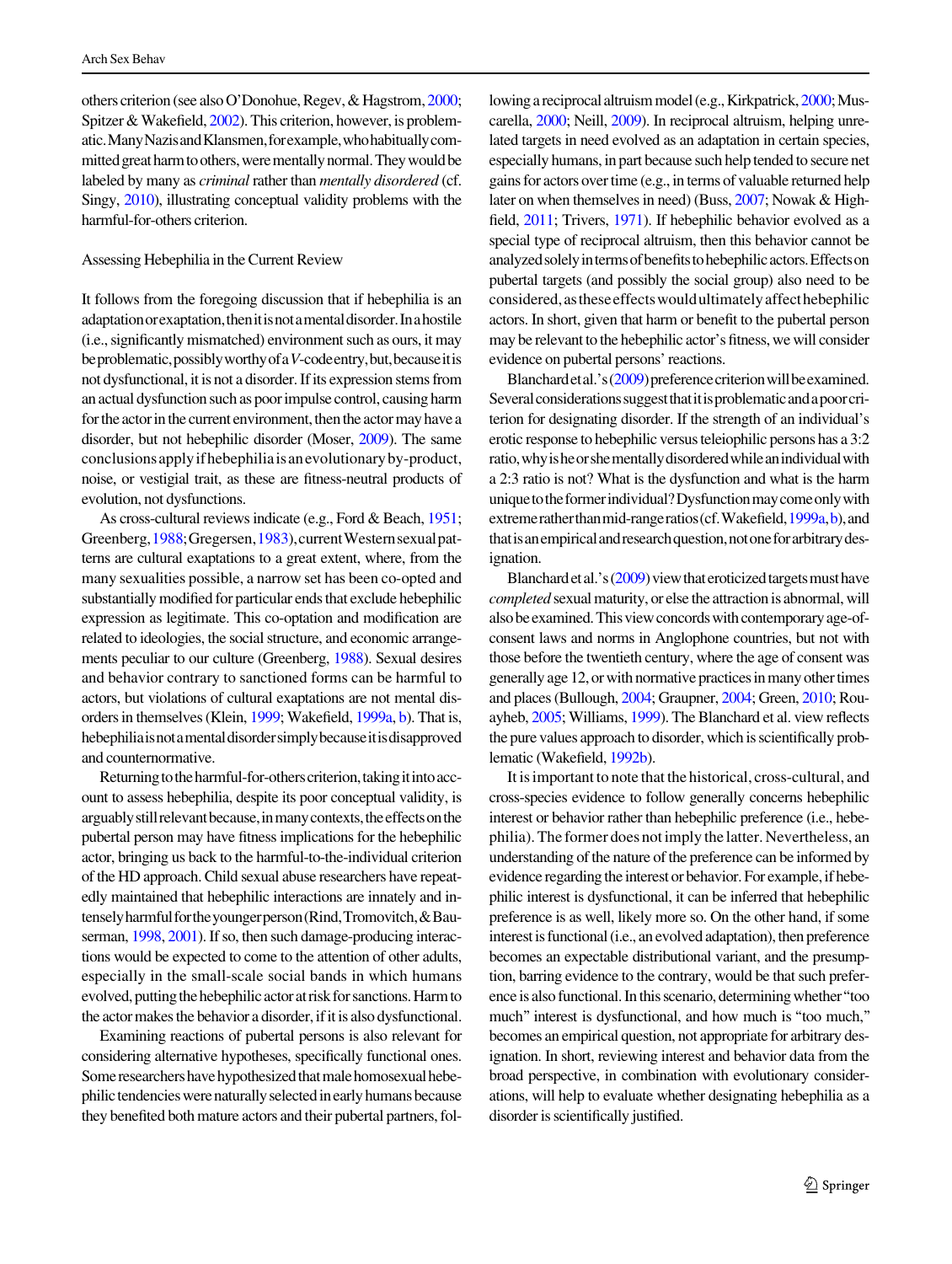### Male Heterosexual Hebephilia

We consider heterosexual hebephilia involving men and girls in thissectionandhomosexualhebephiliainvolvingmenandboysin the next. These are the forms for which broad-based data are most available and which are of most concern to society and mental health professionals. Owing to the scarcity of similar data on female hebephilia (targeting boys or girls), we do not consider these forms.

### Female Ages at Marriage in Broad Perspective

Historically and cross-culturally, puberty, rather than completed sexual maturity, has generally been the criterion for nubility (i.e., when females are considered marriageable and ready for copulation) (Bullough, [1990,](#page-28-0) [2004\)](#page-28-0). In ancient Egypt, as in the earlier Judaic and later Islamic cultures, females generally were married between ages 12 and 14 to young men, in part to prevent girls' involvement in what was considered illicit sex in those cultures and in part to maximize fecundity (Redford, [2001](#page-30-0)). In Sparta, early marriage at or before puberty was customary for females, in part to ensure legitimate heirs for husbands, while in ancient Rome, the marriageable age of females was set at 12 (Hornblower & Spawforth, [2003](#page-29-0)). Christian church fathers embraced this age of 12 (Kazhdan, [1991\)](#page-29-0), and it continued to be the standard in the Middle Ages. The Isaurian law code *Ecloga* (issued in 741), considered the most important body of legislation concerning the Byzantine family, regulated the age of marriage for girls at 13, though betrothals and marriages in various parts of the empire tended to take placemuchearlier(Strayer,[1984\)](#page-31-0).Childhoodwasshort,mostpeasant children had no formal education and instead began working before age 12, girls' marriages tended to be planned by age 7, girls were expected to be capable of running a household by age 10, and they were married not long afterwards (Strayer, [1984](#page-31-0)). English commonlaw took age 12 fromcanon lawasthe marriageable age for girls (codified as age of consent), which lasted until the late nineteenth century (Bullough, [1990](#page-28-0), [2004](#page-28-0)). The same obtained throughout most of the Western world (Graupner, [2004](#page-29-0)). In most of these societies and time periods, marriages of younger teenage or preteen girls were common, not infrequently with much older males. In summarizing the cross-cultural and historical patterns up to the twentieth century, Frayser [\(1985\)](#page-29-0) and Okami and Goldberg [\(1992\)](#page-30-0) estimated that the average marriage ages were 12–15 for females with males aged 19–21.

Marriage ages for females have risen over the last few centuries in the West and elsewhere. This change reflects the effects of industrialization, modernization, colonization, and globalization, with accompanying values of education in preparation for adult life. This has extended adolescence, altered definitions of adulthood, and delayed marriage. Contemporary cross-cultural comparisons show much later ages of marriage for females in developed and urbanized societies, as well as closer spousal ages, than in underdeveloped and undeveloped societies (e.g., Casterline, Williams, & McDonald, [1986;](#page-28-0) Dixon, [1971;](#page-28-0) Uddin [2009](#page-32-0)). For example,

Uddin([2009](#page-32-0)) reported that mean ages of marriage in Bangladesh, a highly under-developed nation, were 14 for Santal females and 15 for Muslim females with men aged 21 and 23 on average, respectively.UddinnotedthatagedifferencesinmarriageinBangladesh, Pakistan, India, Afghanistan, and Bhutan were often up to 10–15 years with younger teenage or preteen wives, in contrast to developedsocietieswithgenerally1–5 yearsspousalagedifferenceand femalesmarryingmuchlater.Casterlineetal.([1986](#page-28-0))reportedsimilar patterns of early female age at marriage and sizable spousal age differences (not infrequently 15 or more years) in under-developedsub-SaharanAfrica.Whatisrelevantforthecurrentreviewis that modern trends are anomalous in historical perspective. Though young female ages of marriage with age-discrepant spousesiscondemnedbyWestern-sponsoredthinking(e.g.,United Nations, [2005](#page-32-0)), the foregoing review shows this arrangement to have been a socially integrated component of many low-tech and under-orundevelopedsocietiesacrosstimeandplace.Thesesocieties and their marriage practices are more reflective of EEA soci-etiesandevolvedbehaviorpatternsthanisthemodernWest(Buss et al., [1998](#page-28-0); Henrich et al., [2010](#page-29-0)). The modern Western pattern of age-equal heterosexual couplings, in which female age of first marriage is now well past age 20, should not be confused with universal human nature.<sup>6</sup>

In short, evidence regarding marriage supports the conclusion that hebephilic behavior between older males and pubescent girls is not disharmonious with respect to human nature (i.e., not against evolutionary design), even though such behavior mismatches current Western cultural standards. The evidence indicates that modern Western teleiophilic-centered patterns are cultural exaptations, social constructions that emerged to fit historically novel and highly atypical social and economic arrangements, and as such are not a scientifically valid basis for defining mental health and disorder (cf. Wakefield, [1992b](#page-32-0)).

### Female Attractiveness and Age

If young or somewhat older men are to marry young adolescent girls, as they often have done throughout history, it might be supposed that they have the capacity to respond to them erotically, or else the many cultures that have sponsored these relations would likely not have institutionalized them. A growing volume of research on female attractiveness suggests that men generally do have this capacity (for reviews, see, for example, Kościński, [2007](#page-30-0); Rhodes, [2006;](#page-31-0) Thornhill & Gangestad, [1999](#page-32-0)). Kościński [\(2007\)](#page-30-0) noted that studies, in which age-related facial features have been manipulated, have repeatedly found a positive association between ''babyfacedness'' and female attractiveness. For example,

 $6$  The problematic nature of modern Western marriage patterns for drawing inferences about human nature is highlighted by a recent report by Kreider and Ellis [\(2011](#page-30-0)). In the U.S., the mean age of first marriage for females is now 26.Thispatternisnotonlyanomalouswithrespecttolow-techandunder-or undeveloped societies across time and place, but with respect to U.S. practices in the recent past. In 1950, for example, the mean age was 20.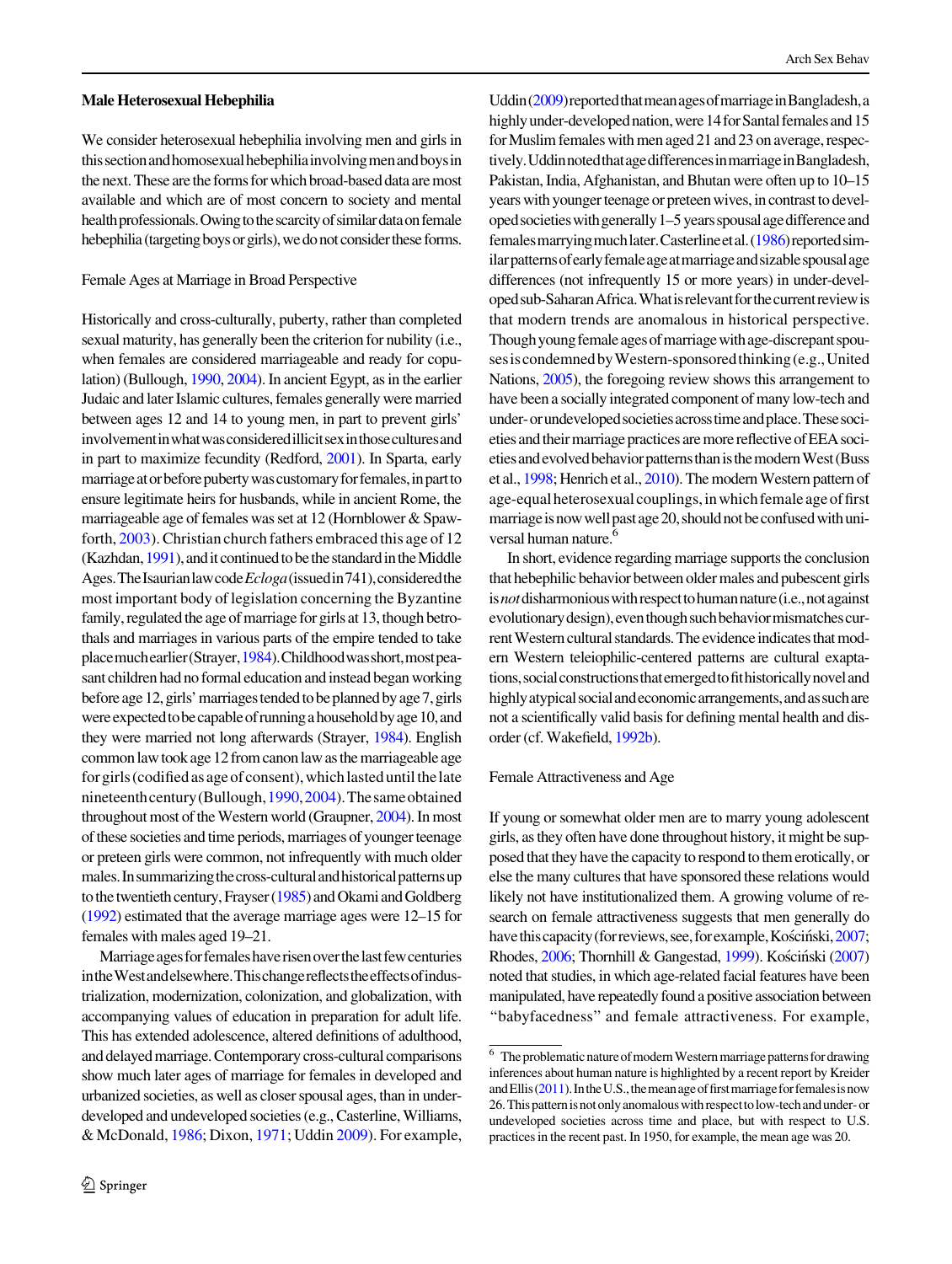Johnston and Franklin [\(1993](#page-29-0)) had subjects ''evolve'' a beautiful female face over iterated generations on a computer program designed to simulate natural selection. In the end, the most attractiveversionsoffemales'faceshadproportionstypicalof girls aged 11–14. Braun, Gruendl, Marberger, and Scherber [\(2001\)](#page-28-0) used morphing software to vary female characteristics and found that facial shapes of girls of about 14-years-old, with smooth, pure skin, produced the highest attraction ratings. They found that even the most attractive mature female faces could be made more attractive by morphing into them greater and greater degrees of immaturity. Furnham and Reeves [\(2006\)](#page-29-0), through digital manipulation of images, found that neoteny (i.e., retention of youthfulness into adulthood) had a greater effect on female attractivenessthanwaist-to-hipratios.Citingotherstudiesalso finding strong effects for neotenized female faces, they argued that female facial neoteny is a strong candidate for being a sexually selected attractiveness signal. Jones ([1995\)](#page-29-0) found that women whose facial proportions were neotenized were perceived as more attractive by male raters from five different cultures. He also found that a sample of U.S. female models compared to a sample of U.S. female undergraduate students had more neotenous facial proportionsandastrikinglylowpredictedageofseveninaregression analysis predicting age from facial proportions. In a Japanese study, Ishi et al. [\(2004](#page-29-0)) feminized or juvenilized (i.e., neotenized) female faces using morphing software, finding that only juvenilization enhanced attractiveness. In this study, an average composite woman's face was fifth in attractiveness, behind four other versions of this composite, which were juvenilized to different degrees. In a different line of research, Fan, Lui, Wu, and Dai [\(2004\)](#page-28-0) found that males have a preference for long legs relative to height, a ratio that is most pronounced in females at the onset of puberty (Sugiyama, [2005\)](#page-31-0).

Consistent with the foregoing findings, Symons [\(1979,](#page-31-0) [1995\)](#page-32-0) argued that male preferences in females have been selected to find cues of nubility attractive, which signal high reproductive value (i.e., the probable number of offspring a female will have). Reproductive value is highest just before a female begins fertile ovulatory cycles and progressively declines in the years after menarche (Sugiyama, [2005\)](#page-31-0). Brin [\(1996\)](#page-28-0) noted that neoteny has been substantially amplified in human females compared to related primatespecies—itisanobligatetrait,asitsabsence(e.g.,beard,thick neck, basso voice) is a turn-off to most males. He argued that it served as a mechanism for females to secure bonding and thus assistance from males with already existing tendencies of tenderness and protectiveness toward the young (i.e., the mechanism co-opted these tendencies), thereby enhancing these females' reproductive success. Jones ([1995](#page-29-0)) noted that, in addition to neotenized features, secondary sexual characteristics (e.g., pubic hair) are important formales' sexual attraction responses in order to distinguish between non-reproductive and reproductive females. The evidence on nubility across history and cultures, the importance of neotenized features in males' attraction responses to females, and reproductive value as an important criterion in males'

 $\bigcirc$  Springer

choosing mates combines to suggest that pubertal girls are within the range—the lower end—that typical males, for adaptive reasons, find appealing.

Buss [\(1989\)](#page-28-0) examined Symons' [\(1979\)](#page-31-0) view that males have been selected to find cues relating to reproductive value most attractive, as compared with the view of other researchers (e.g., Williams, [1975\)](#page-32-0), who predict a compromise between reproductive value and fertility (i.e., probability of present reproductive potential) in producing the strongest cues. Buss noted that reproductive value and fertility concerns vary cross-culturally, being affected by local cultural needs and conditions; when long-term relations are central because of these and other factors, then midteens should be most appealing; when short-term relations are more important, then early 20s would be more appealing. In his study of 37 cultures, he found support for fertility driving male age preference for females rather than reproductive value, but cautioned that it was based on the assumption that his measure (i.e., male subjects' preferred marriage age for themselves minus preferred age difference with a spouse) was a valid indicator of preferred female age. Against Buss' measure, it should be noted that the samples mostly came from industrialized cultures and underrepresented less educated and lower socioeconomic males. In view of the earlier discussion on increasing trends of higher female ages at first marriage and closer ages of spousal partners in indus-trialized cultures (e.g., Casterline et al., [1986;](#page-28-0) Dixon, [1971;](#page-28-0) Uddin [2009\)](#page-32-0),Buss'findingsarguablyreflectmalepreferences,which have been calibrated to modern conditions and, as such, do not reflect age preferences throughout most of human existence, which were instead calibrated to environments more akin to the EEA,environmentsthatarebetterrepresentedbyunder-andundeveloped cultures. This argumentation favors Symons' [\(1979\)](#page-31-0) emphasis on reproductive value.

A reasonable assumption, following Williams  $(1975)$ , is to take both reproductive value and fertility as important drivers of males' attractions to females and, following Buss ([1989](#page-28-0)), to assume that the relative importance of these drivers is affected by local cultural conditions, norms, and personal needs. In the modern West, men and women can marry late, in favor of devoting earlier years to education and other personal advancement, and still be reproductively successful. Delayed marriage generally does not pose a risk of not bearing offspring, as the adults will usually live long enough to do so. Their offspring, in turn, are highly likely to reach reproductive age themselves. By contrast, in the EEA and many later, similar environments such behavior patterns would have been reproductively suboptimal or maladaptive, as mature persons often died much earlier and their offspring frequently failed to reach maturity. It follows that both older males and younger females in such environments, who were predisposed to behave strictly in line with modern Western teleiophilic-centered ideals, would have been less reproductively successful than those who also accommodated hebephilic behavior. That is, some heterosexual hebephilic interest and behavior would have been adaptive in these environments.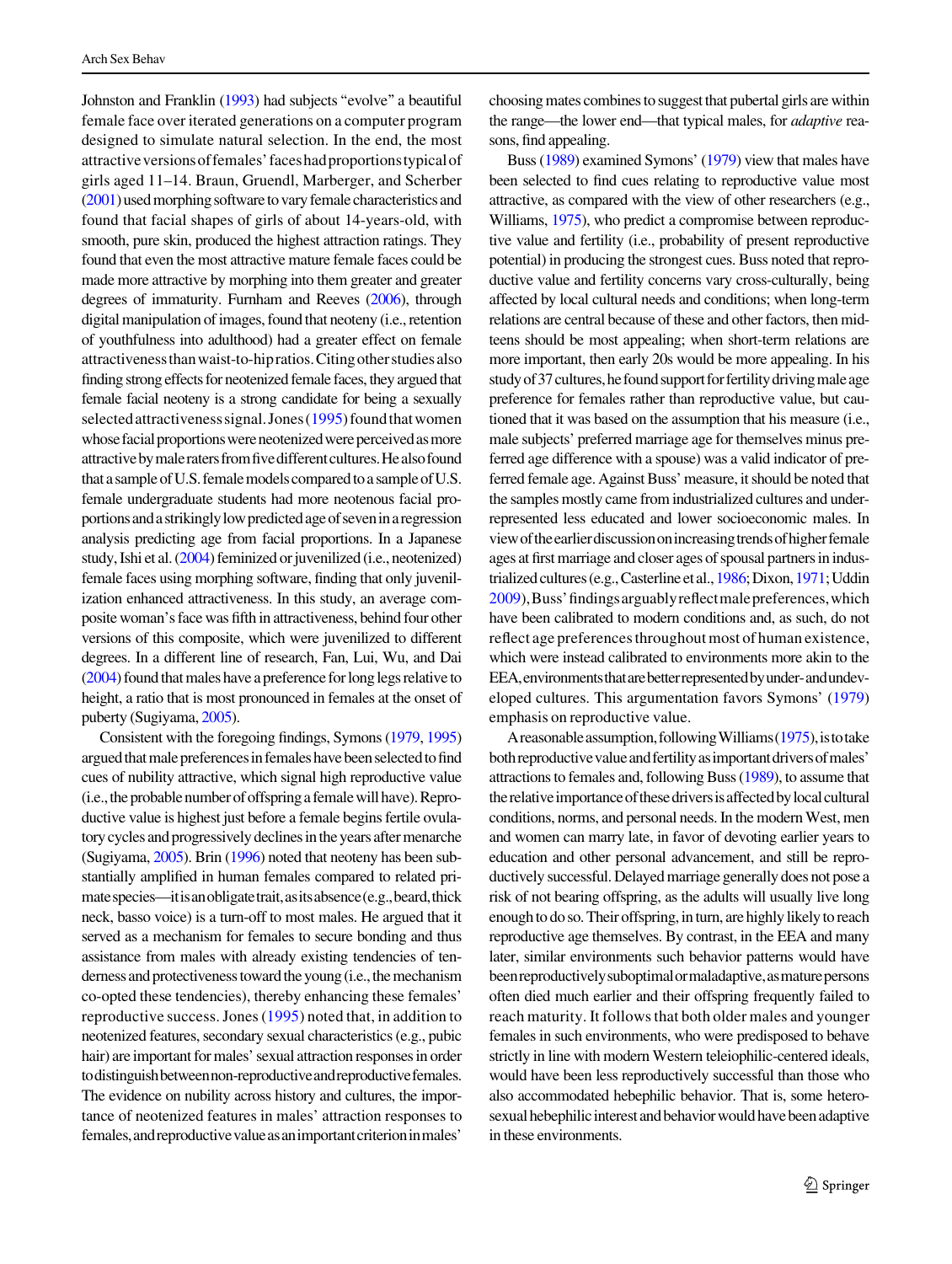The foregoing considerations suggest a range of female ages. which most typically are capable of producing adaptive attraction responsesinmaturemaleswithrespecttoreproduction.Thisrange extends from puberty, when reproductive value is maximal, into the 20s, when fertility is greatest, and beyond while fertility lasts. Within this range, male preferences may typically peak, for example, at female ages of 17 or 18, a compromise of highest reproductive value (ages 12 or 13) and fertility (ages 22 or 23) (cf. Williams, [1975](#page-32-0)). Depending on local social and cultural conditions, this peak may be shifted (i.e., recalibrated) to younger or olderfemaleages(Buss,[1989](#page-28-0)).Moreover,amongindividual males,givennaturalvariationinbiologicaltraits,thispeakwillalso vary within any population, suchthat some males will be inclined toward females at the lower end of the adaptive age range. That is, hebephilic preference (i.e., hebephilia) is an expectable distributional variant. Returning to Blanchard et al.  $(2009)$  $(2009)$ , the question is whether this condition constitutes a mental disorder.

Given that the evidence coupled with evolutionary logic indicates that some hebephilic interest was functional in past environments, it does not follow *prima facie* that hebephilic preference would have been dysfunctional. Here, we consider some hypothetical examples to evaluate the assumption of preference-asdysfunction in the EEA and later, similar environments. Suppose a maturemalehada3:2hebephilic–teleiophilicratioinheterosexual erotic responsiveness. Would hisreproductive success have been compromised? It seems likely that his hebephilic interest would have motivated him to seek out and bond with a pubertal girl (consistent with much of human history), leading to a reproductive relationship. His lesser, but still substantial, teleiophilic interest wouldlikelyhavesustainedtherelationshipovertime,inserviceof aiding his offspring to reach maturity. By analogy, it seems likely that a man with a 2:3 hebephilic–teleiophilic ratio would have comfortablyadjustedtobondingwithayoungpubertalgirl,as expectedinmanyoftheseenvironments,eventhoughhepreferred fully mature women. Therefore, against Blanchard et al. [\(2009\)](#page-28-0), a simple predominance of heterosexual hebephilic interest would most likely not have been dysfunctional for a male in past environments and thus not disordered.

What if the hebephilic–teleiophilic ratio were more extreme, as in 9:1? Would the man eventually abandon his mate at the expense of their offspring, and thus his own reproductive fitness? Over time, female mates of teleiophilic men in our own society not infrequentlylosemuchoftheeroticappealthatsparkedtherelationship, but other factors often develop to sustain it and thus reproductive fitness. This analogy arguably applies in the same way to the 9:1 hebephile in earlier times. In Blanchard et al.'s [\(2009\)](#page-28-0) own data, even while heterosexual hebephiles showed weak penile response to fully mature women, they did verbally report a sizable degree of attraction to them.7 Extrapolating back to the heterosexual hebephile in ancient times, this finding adds support to the assumption

<sup>7</sup> In Blanchard et al.'s [\(2009](#page-28-0)) Fig. 1, heterosexual hebephiles' (level 2) verbal attraction reports were about 5 to girls aged 12–14 and 4 to females

that this man would have been capable of maintaining his relationship and thus his reproductive fitness. It is only in the modern environment, where people are typically led to delay onset of reproductive relationships into their 20s or beyond, that a high hebephilic–teleiophilic ratio might be expected to endanger the initial spark to begin such a relationship, because the man with this ratio might be likely to seek a pubertal girl when current conventions require that he seek only a fully mature female. But maladjustment to modern environments, especially ones radically different from the EEA, is not sufficient to ascribe disorder (Wakefield, [1992b](#page-32-0), [1999a](#page-32-0)). It is unclear how extreme the hebephilic– teleiophilic ratio would need to be for dysfunction to set in, but simple preference can be ruled out as the starting point.

Evidence from Blanchard [\(2010\)](#page-28-0), in which he compared fertility rates in a clinical sample of White male Canadian heterosexual teleiophiles, hebephiles, and pedophiles, <sup>8</sup> is consistent with hebephiles being at least as reproductively fit as teleiophiles in the EEA and therefore adaptively normal rather than disordered, contrary to Blanchard's interpretation. After controlling for age, he reported that the hebephiles were''significantly less fertile''than the teleiophiles, with mean number of fathered children being 1.30 and 1.39, respectively (for pedophiles,  $M = .79$ ). The difference between 1.30 and 1.39 is trivial—its effect size, a more telling metric than p values (Rind et al., [1998\)](#page-31-0), was minute,  $r = .03$ .<sup>9</sup> Giventheenormousproblemsthathebephilesfacebecauseoftheir sexual preferences, none of which apply to heterosexual teleiophiles, it is remarkable that their mean fertility rate was on virtual parity with that of the teleiophiles, which suggests that their rate might exceed that of teleiophiles in environments that not only approved of but encouraged their tastes—i.e., most past environments, including the EEA.

Blanchard asserted that there is''nothing in the contemporary environment that would completely abolish the relation between hebephilia and fertility." In fact, there are plenty of factors vitiating this relation, one being a strong pattern of delayed marriage in favor of educational development and career acquisition, and another being age-of-consent laws that are often above the ages of prime hebephilic interest. These factors, among others, clearly work against hebephiles' coupling with girls at their peak reproductive value, such that the relation between hebephilia and fertility is weakened. The function of heterosexual attractions is reproductivesuccess,andBlanchard'sowndata,alongwithsocio-

Footnote 7 continued

aged 17+ on a scale from 1 to 5, which translates as a response to fully mature women at 75 % strength of response to pubertal girls, which is non-trivial.

<sup>8</sup> Blanchard's subjects were White Canadian male clinical patients in a modern Western environment. Generalizing to men in the EEA is highly dubious (Franklin, [2010](#page-29-0); Henrich et al., [2010](#page-29-0)). Nevertheless, the analysis here allows for the extrapolation to show the weaknesses in Blanchard's argument.

 $p$  values, but not effect sizes, are directly influenced by sample size, which was huge in this study ( $N=1,569$ ), which is one reason why effect size is needed for interpretation here.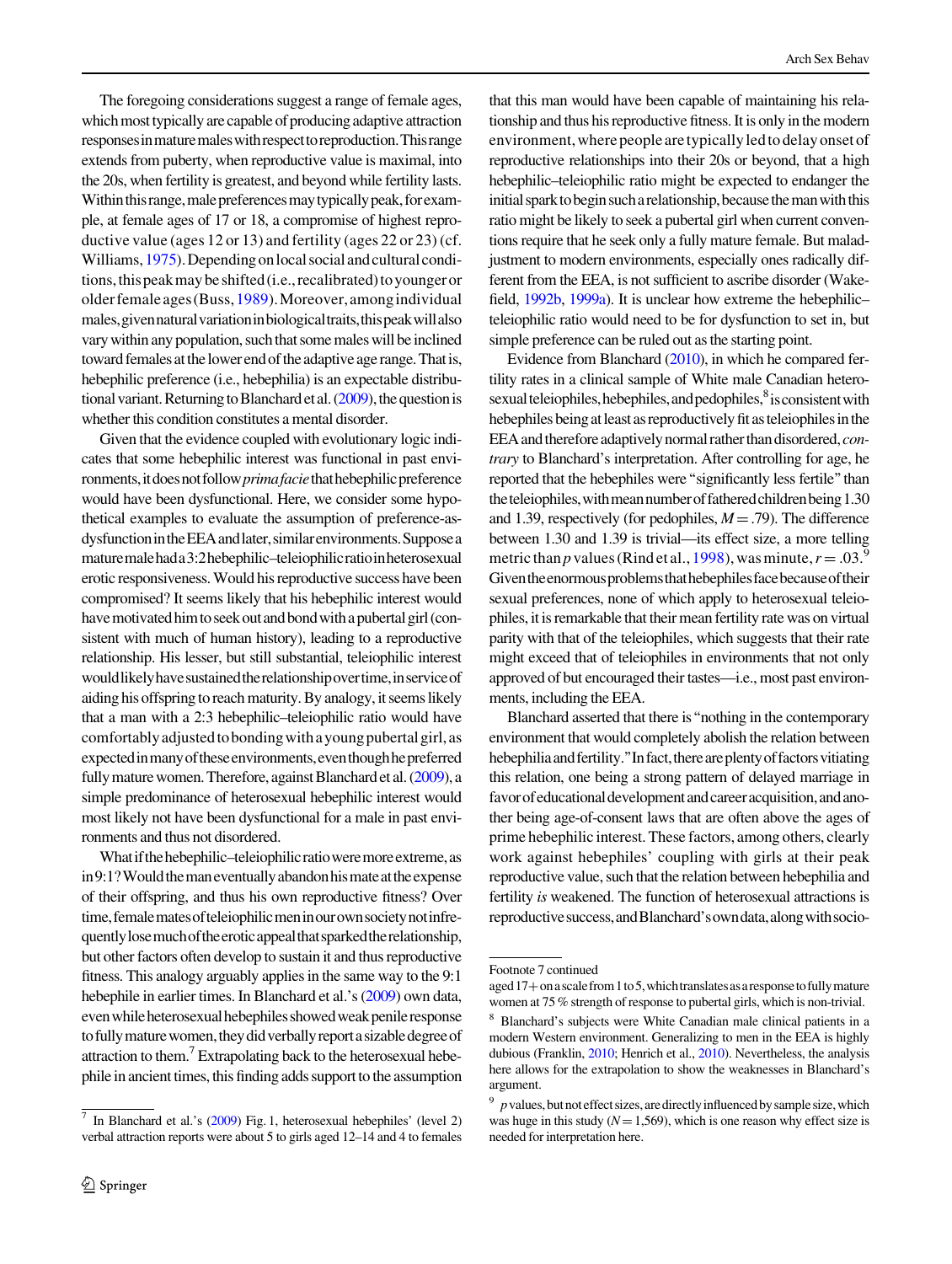logical, historical, cross-cultural, and evolutionary considerations, indicate that male heterosexual hebephilia is not dysfunctional, consistent with Franklin's [\(2009](#page-29-0), [2010](#page-29-0)) adaptationist argument.

Empirical Considerations Regarding the Harmful-for-Others Criterion

The foregoing discussion of nubility, neoteny, and reproductive value indicates that some degree of hebephilic behavior between oldermalesandpubertalgirlsisconsistentwith,ratherthanagainst, the evolutionary design of both, despite this behavior's significant clash with the norms of Western society today. Accordingly, it should not be the case that this behavior is always (or even typically) coercive, traumatic, and harmful for the pubertal girls involved. Yet this assumption currently prevails in our society. If this assumption is correct, it follows that the behavior is, in fact, significantly against pubertal girls' evolutionary design. Then Brülde's [\(2007](#page-28-0))harmful-for-the-othercriterionwouldbemetregarding mental disorder designation for male heterosexual hebephilia. Next, we examine the validity of this assumption.

First, it is important to note that the assumption of intrinsic coerciveness, trauma, and intense psychological harm came from sexual victimology, a movement and paradigm that emerged in the 1970s. Sexual victimologists imputed these characteristics to all instances of "child sexual abuse," a construct that usually included hebephilic sex. Problematically, conclusions regarding these characteristics were initially politically, rather scientifically, based (Best, [1997;](#page-28-0) Clancy, [2009;](#page-28-0) Jenkins, [1998](#page-29-0), [2006;](#page-29-0) Malón, [2010,](#page-30-0) [2011\)](#page-30-0), and later "scientific" support for them was flawed (Rind et al., [1998,](#page-31-0) [2001\)](#page-31-0). Nevertheless, these conclusions were continually presented as fact by the media, in reporting that was often sensationalistic (Goode, [2009](#page-29-0); Griesemer, [2003;](#page-29-0) Jenkins, [1998,](#page-29-0) [2006;](#page-29-0) Ohi, [2000](#page-30-0); Vogt, [2006](#page-32-0); West, [1998\)](#page-32-0).

Regarding the claim of intense harm, meta-analytic reviews of nationally representative samples have shown very little difference in psychological adjustment, on average, between individuals with and without a child sexual abuse history (Rind & Tromovitch, [1997,](#page-31-0) [2007](#page-31-0)). These reviews indicate that, if two of 100 persons without this history can be classified as having severe mental health problems, then only three of 100 with this history can be so classified. This small increase in absolute terms cannot even be safely attributed to the sexual experiences in the typical case, given the consistent confounding of the sex with problematic family and peer environments. Meta-analyses of community, college, high school, and junior high school samples support these conclusions (Rind et al., [1998,](#page-31-0) [2001\)](#page-31-0).

The studies in the foregoing meta-analyses, as well as most other research in this field, generally included as ''child sexual abuse" pedophilic, hebephilic, ephebophilic (up through age 17 or 18), and unwanted minor–minor peer sexual experiences. Moreover, many of these studies included only unwanted sexual events, as opposed to willing (and presumably less problematic) sexual experiences. To examine hebephilic sex alone, which includes both willing and unwanted sexual events (and therefore represents hebephilic sex, rather than unwanted hebephilic sex), we next consider some pre-1970s Kinsey research. This research is probative not only because of its high quality, but because it was conducted before the rise and dominance of sexual victimology, which has structurally biased scientific understanding of adult– minor sex by framing it unconditionally as coercive and harmful (Jenkins, [1998,](#page-29-0) [2006;](#page-29-0) Malón, [2011\)](#page-30-0).

Researching for the Kinsey Institute, Gebhard, Gagnon, Pomeroy, and Christenson ([1965](#page-29-0)) examined pubertal (i.e., aged 12–15) girls' level of willingness in sexual encounters with men, using a large-scale forensic sample. For nonincestuous encounters, most of the girls were encouraging (69 %), while less than a third was resistant (30 %). Using the large-scale original non-forensic Kinsey sample, Rind and Welter [\(2012](#page-31-0)) examined reactions to first postpubescent coitus, an especially significant life event. Hebephilic first coitus (i.e., girls aged 11–14 with men) was just as positive (17 % of cases) as woman–man first coitus (18 %), and was significantly more positive than ephebophilic (i.e., girls 15–17 with men) or girl–male peer first coitus (both at  $12\%$ ).<sup>10</sup>Moreover, hebephilic first coitus was no more emotionally negative (18 % of cases) than woman–man (17 %), ephebophilic (17 %), or girl– male peer (20 %) first coitus. These meaningful comparisons, rarely available in research in this area, undermine current assumptions that girls' hebephilic sexual encounters are intrinsically traumatic.

Notably, boys' hebephilic first coitus with women was predominantly positive  $(63\% \text{ of cases})$ , substantially more so than boys' ephebophilic first coitus with women (36 %) or men's first coitus with women (41 %); moreover, hebephilic first coitus was no more emotionally negative (15 % of cases) than ephebophilic (24 %) or man–woman (13 %) first coitus (Rind & Welter, [2012](#page-31-0)). These male results add to the female results above in contradicting the implicit assumption that hebephilic sex harmfully clashes with pubertal persons' evolutionary design. These findings, coming from one of the premier research efforts in sexology, along with the Gebhard et al. [\(1965\)](#page-29-0) results, the meta-analyses just discussed, and the previous consideration of the pervasive pattern of pubertal marriage throughout most of human history, indicate that harm does not inhere in pubertal girls' hebephilic interactions with older males. Brülde's [\(2007](#page-28-0)) harmful-for-others criterion is not met regarding male heterosexual hebephilia.

# Interim Discussion

The evidence indicates that male heterosexual hebephilic interest is at the lower end of a functional range of erotically-based age interests in females. Some such interest has been normative across timeandplace.Notably,eveninourculture,whichcurrentlyviews

<sup>&</sup>lt;sup>10</sup> The Kinsey subjects were asked how much they enjoyed their first postpubescent coitus: none, little, some, or much.''Much''enjoyment was coded as a positive reaction in the Rind and Welter [\(2012\)](#page-31-0) analyses.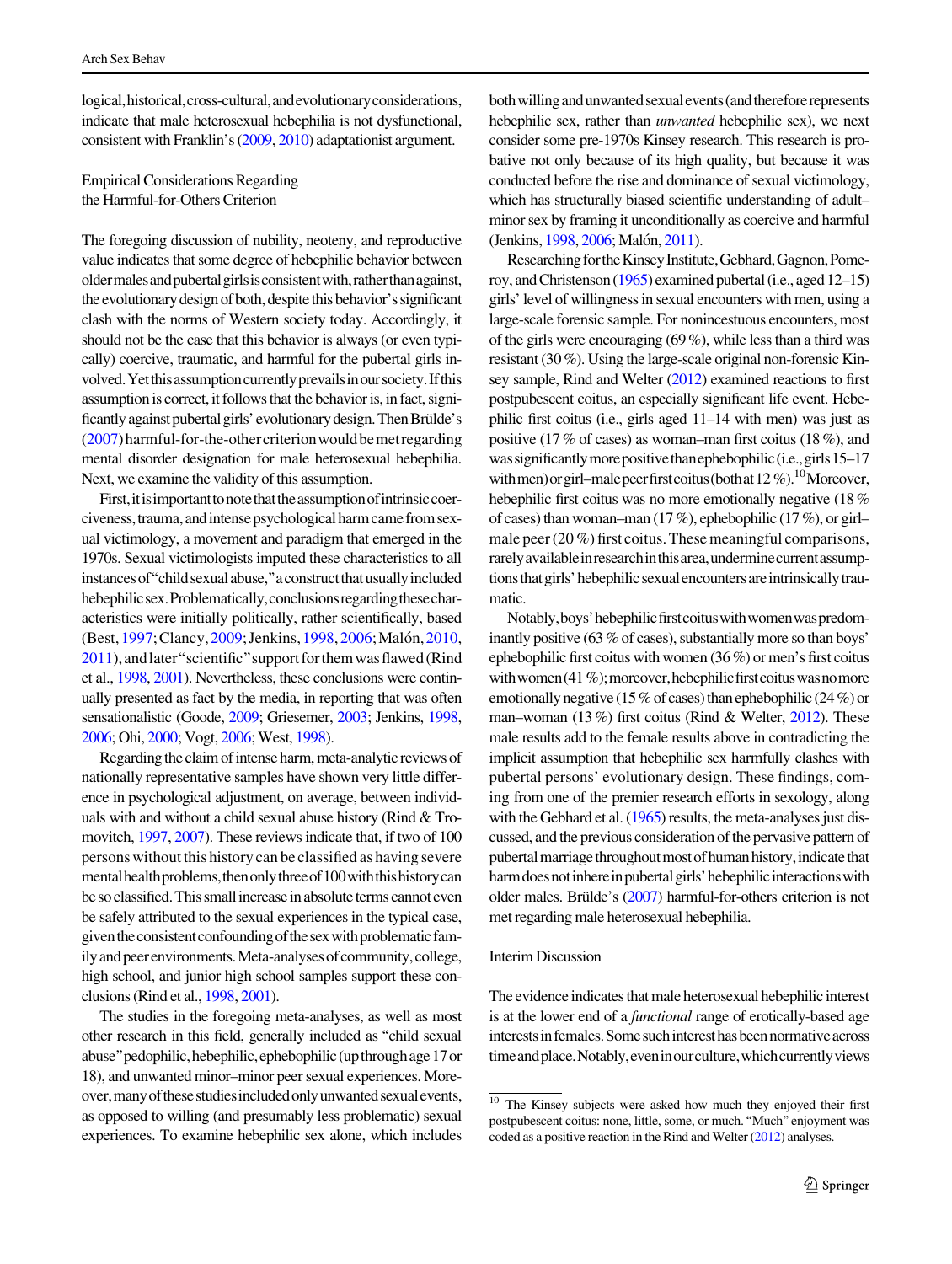this interest with intense hostility, signs of hebephilic allure for mature males are omnipresent in adult females' mimicking pubertal girls through practices such as shaving hair from legs and use of cosmetics, which enhance neotenous facial features (Furnham & Reeves, [2006](#page-29-0)).

Regarding predominant male heterosexual hebephilic interest (i.e., hebephilia), the evidence indicates that it is not disordered following Wakefield's [\(1992b](#page-32-0)) HD approach or according to Brülde's [\(2007](#page-28-0)) harmful-for-others criterion. Given that the evidence indicates that some male heterosexual hebephilic interest was adaptive in most earlier environments, including the EEA, along with the expectation that preferred ages or age ranges in females vary naturally, male heterosexual hebephilic preference is best understood as an expectable distributional variant, rather than a breakdown in erotic functioning.

It is important to add that the foregoing empirical considerationsdonotimplythatharmdoesnotoccurinparticularcases—it clearly does. The point is that harm is not, according to the preceding evidence, a property of heterosexual hebephilic interactions, as it has increasingly been assumed to be since the 1970s. Instead, it is an interactive effect of individual and contextual factors (Constantine, [1981;](#page-28-0) Rind et al., [1998](#page-31-0), [2001\)](#page-31-0). Since the late 1970s, under sexual victimology's influence, advocates and many researchers have characteristically ignored or dismissed such factors as sources of harm and have generally derided pre-1980s mainstream professionals, who generally paid much attention to these factors. This stance is political and ideological, not scientific (Clancy, [2009;](#page-28-0) Jenkins, [1998,](#page-29-0) [2006](#page-29-0); Malón, [2010](#page-30-0), [2011](#page-30-0)).

To help remedy this bias, we briefly consider some contextual factors promoting negative response, which previously were often cited and still should be. Aside from aggravating circumstances (e.g., force, incest), they include negative reactions by significant others, nocebo reactions, iatrogenic effects, and effort after meaning.Inthepastinoursociety,negativereactionsbyothersroutinely created significant problems for persons engaging in homosexual behavior (Johansson & Percy, [1994](#page-29-0)). Such reactions continue to causeseriousharmforgirlsandwomeninMuslimsocietiesengaging in premarital sex (Bekker & Rademakers,  $1997$ ). When actors internalize beliefs from their social group or the wider culture that a given behavior is intrinsically harm-producing, even though it is not,suchbeliefscanbecomeself-fulfilling,producingnocebo reactions (i.e., the opposite of placebo reactions). When these beliefs are induced by professional intervention, iatrogenic harm can follow. Nocebo reactions and iatrogenic harm were frequent in cases of masturbation (Hare, [1962](#page-29-0); Malón, [2010](#page-30-0)), homosexual behavior (Murphy, [2008;](#page-30-0) Salvador, [2009](#page-31-0)), and vaginal orgasm (Wakefield, [1992b;](#page-32-0) Szasz, [1990\)](#page-32-0) in the past, when these behaviors were strongly reproved and considered to be pathogenic.''Effort after meaning''involves having problems and then searching for reasons why. When the causes are ambiguous, however, explanationstendtofollowfashionorsalienceinprevailingdiscourseor belief systems, irrespective of validity. Since the rise of sexual victimology, it has been not uncommon for clinical patients to develop or intensify negative feelings about early sexual experiences defined as abusive through this route (Pope & Hudson, [1995](#page-30-0)).

The foregoing points apply to hebephilic behavior in our societytoday.Itisstronglyreprovedandwidelythoughttobeintensely pathogenic, so much so that harm as a secondary effect is likely to obtain in many cases (Baurmann, [1983;](#page-28-0) Constantine, [1981](#page-28-0); Nathan & Snedeker, [1995](#page-30-0)). Such harm, however, does not support mental disorder designation, which implies primary pathology.

### Male Homosexual Hebephilia

Unlike male heterosexual hebephilic behavior, which had some place in Western society before the twentieth century, male homosexual hebephilic behavior has been a cultural outcast throughout most of Western history (Crompton, [2003](#page-28-0)). Along with other forms of male homosexual behavior since the rise and dominance ofChristianity,thehebephilicformwasregardedasasocialdanger becauseitwasbelievedtoriskGod'swrath.Lawandcustomdeve-loped over the centuries from this premise (Greenberg, [1988\)](#page-29-0). One consequence has been the near universal assumption in modern Western society that this behavior and the associated interest are intrinsically abnormal. From this stance, coupled with sexual victimology's more recently added layer that the behavior characteristically causes trauma and harm to the youths involved (Clancy, [2009;](#page-28-0) Jenkins, [1998](#page-29-0), [2006](#page-29-0)), designating male homosexual hebephilic preference as a mental disorder is, in effect, a small step.

Cultural beliefs, however, no matter how strongly held, are not the same as valid scientific conclusions. Only the latter can validly determine whether male homosexual hebephilia is a mental disorder (cf. Wakefield, [1992b,](#page-32-0) [2007\)](#page-32-0). In this regard, the broad per-spective is useful (Ford & Beach, [1951\)](#page-29-0). It is especially useful because a large amount of broad-based data relevant to male homosexual hebephilic behavior and interest, and therefore ultimately to the preference, is available. In this section, we review these data and consider not only the assumption of intrinsic abnormality, but the alternative hypotheses of neutrality and function.

#### Non-pathological Alternative Explanations

Beforecommencingthebroad-basedreview,itisimportanttonote that various scholarly work, dating back at least six decades, has implicitly or explicitly considered non-pathological evolutionary, and even functional, explanations for mature–immature male homosexual (MIMH) behavior and relations, generally hebephilic in form. From their cross-cultural and cross-species review, Ford and Beach [\(1951\)](#page-29-0) concluded that homosexual behavior is an evolved capacity in humans, inherited from mammalian ancestry, nota pathology. A significant basis for this conclusion came from their review of MIMH in various human societies and primate species. From the societies practicing MIMH, in particular, in which nearly all men and boys were involved, they inferred a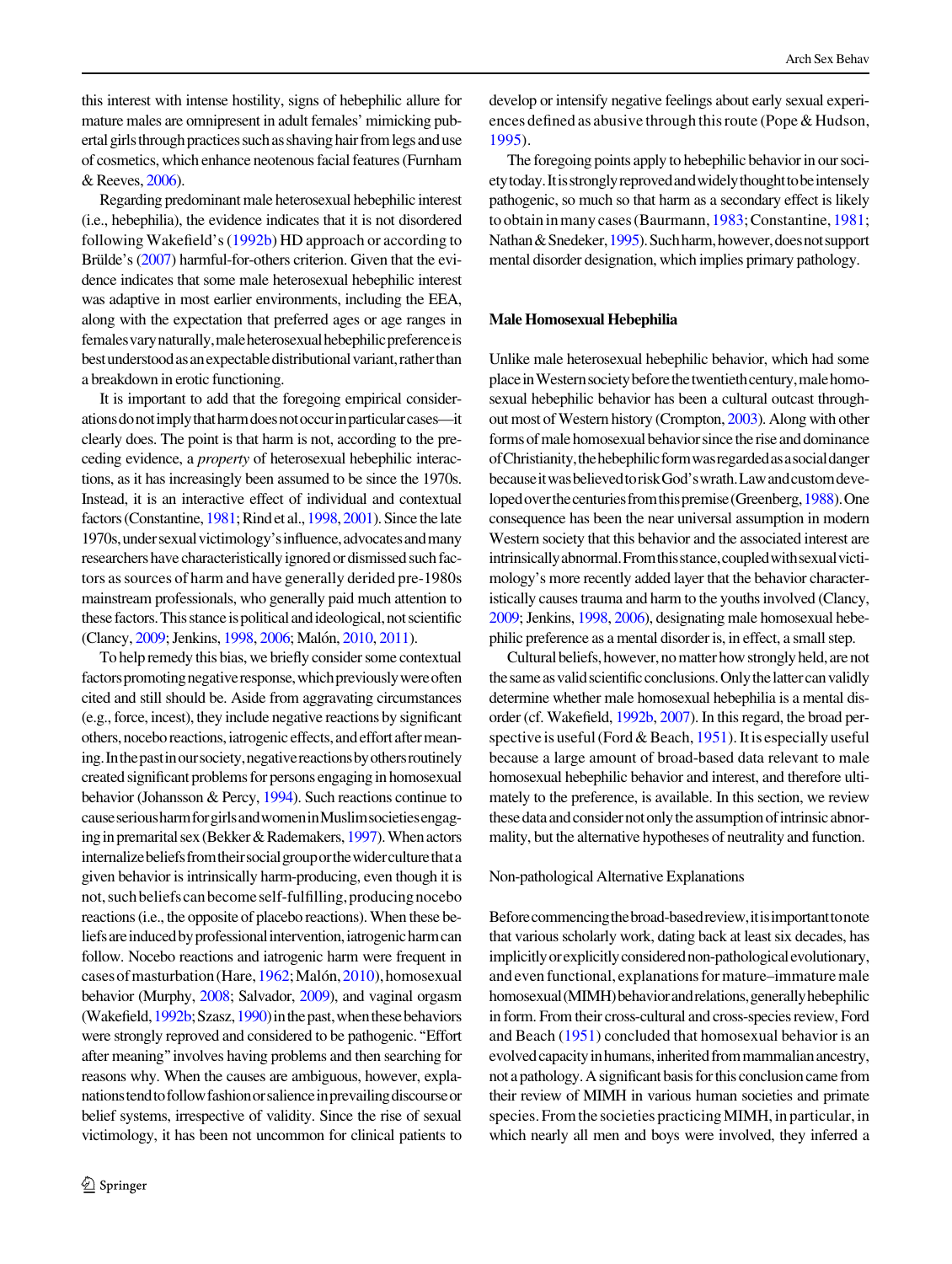general homosexual capacity in human males. From their discussion of primates, dominated by MIMH examples, they inferred that the human capacity derives from evolutionary heritage. Implicitly, then, theirs was an early explanation of MIMH as an evolved capacity, rather than a disordered condition. To account for the variability of homosexual behavior (implicitly including MIMH) across societies, they discussed the importance of social structures and culture. In societies such as ours, they argued, intense antagonistic pressures from childhood onwards inhibit homosexual tendencies (implicitly including MIMH), such that most individuals eventually become unable to express them.

Ford and Beach discussed utility for MIMH, but not evolutionary function. In the societies practicing MIMH, they noted, the behavior was often associated with puberty rites, and in the primate examples,MIMHwasoftenusefultotheimmaturepartneringaining protection and food from the mature partner. More recently, a number of researchers have posited evolutionary functions (e.g., Kirkpatrick, [2000;](#page-30-0) Mackey, [1990;](#page-30-0) Muscarella, [2000](#page-30-0); Neill,  $2009$ .<sup>11</sup> Muscarella argued that male adolescent hominids were likely to have been peripheralized, and so would have benefited from alliances with older males, which would have increased their protection and access to resources. Older males would also have benefited by expanding their social alliance network. Modeling from various cross-species and cross-cultural examples, he posited that homoeroticism was the mechanism that reinforced these alliances. Kirkpatrick reached the same conclusion, but emphasized that such alliances were needed for resource competition and cooperative defense. In age-gap alliances, he posited that older males benefited from younger males' assistance, while younger males benefited through acquisition of knowledge and resources. Mackey [\(1990](#page-30-0)), based on analyses in 16 countries from five continents, found that the adult male–peripubertal male dyad was especially common. He attributed this pattern to humans' unique evolutionary history, in which the male group became a wellcoordinatedwarringandhuntingunit,anadaptationthatbehooved mature males to continually recruit peripubertal boys to replenish the male group and its network of reciprocal alliances. He speculated that MIMH functioned to facilitate this recruitment and then fostertheboys' enculturation. Neill [\(2009\)](#page-30-0) argued that male homosexual hebephilic relations work to produce emotional bonds between younger and older partners, which benefit youths by enhancingrolemodelingtendencies,whichinturnfacilitatetheir acquiring skills and traits and assimilating beliefs and norms that they will shortly need to function successfully when fully grown. He further argued that clans would have benefited in the evolutionary past by this process, being strengthened in their competition with other clans.

Some shortcomings of these explanations are: several were too broad, being offered for homosexual behavior in general, though

relyingmostlyonMIMHdata;reviewsofthecross-culturaland/or cross-species data were generally cursory; and functional explanations were generally not explicit in discussing the evolutionary processes involved (e.g., individual and group selection). The following review addresses these shortcomings and, in the end, renders judgment on male homosexual hebephilia vis-à-vis mental disorder.

## Historical and Cross-Cultural Considerations

Numerous historical and cross-cultural reviews examining male homosexual behavior have described many dozens of societies that have institutionalized MIMH, or in which these relations have been endemic, even if not formally sanctioned (e.g., Adam, [1985](#page-27-0); Cardoso & Werner, [2004;](#page-28-0) Crapo, [1995;](#page-28-0) Ford & Beach, [1951](#page-29-0); Greenberg,[1988](#page-29-0);Gregersen,[1983](#page-29-0);Herdt,[1991,1997;](#page-29-0)Murray, [2000;](#page-30-0) Murray & Roscoe, [1998;](#page-30-0) Werner, [2006\)](#page-32-0).

Table [2](#page-14-0)presents34ofthesesocieties,includingageswhenboys typically began and ended their MIMH relations, as well as descriptions of important features of the relations in terms of evaluatingtheessentialnatureofmalehomosexualhebephilicbehavior, interest,and preference. These societies came from across the globe: Europe  $(n = 5)$ , North Africa, Western and Central Asia  $(n=2)$ , Sub-Saharan Africa  $(n=4)$ , Southeast Asia  $(n=6)$ , Melanesia–Australia ( $n=10$ ), Polynesia ( $n=1$ ), and the Americas  $(n=6)$ . Some of these societies were small in territory and number of inhabitants, while others were vast geographically and in population. Many other examples could have been included. Forexample, beyond the 10 Melanesian–Australian cultures in the table, at least 50 others have been studied (Herdt, [1997](#page-29-0)). Murray [\(2000\)](#page-30-0) reviewed 22 Sub-Saharan African cultures, of which we examine only four. The current list is likely to be representative of other societies with institutionalized or culturally widespread MIMH,sincethesesocietieshavetendedtohavemuchincommon structurally and in the way the sexual relations occurred (Adam, [1985;](#page-27-0) Crapo, [1995](#page-28-0); Murray, [2000\)](#page-30-0).

Of the societies for which beginning ( $n=25$ ) and ending ( $n=$ 20) ages could be extracted or estimated for the boys involved in MIMH, the means were, respectively,  $10.44$  (SD = 1.94) and  $16.20$  (SD = 2.61) and the medians were 11 and 17. Thus, crosscultural MIMH has typically been hebephilic and partially ephebophilic, with the upper ages of the pedophilic and ephebophilic forms at the extremes. Beginning ages of boys were never in the ephebophilic range (i.e., 15–19), but were mostly in the younger end of the hebephilic range (60 %) or older end of the pedophilic range  $(40 \%)$ . In short, peripubescence was the stage at which MIMH usually began, and it always ended before or during the ephebophilic range. It appears that the qualities of peripubescence activated the interest in these societies, and the qualities of later adolescence terminated the interest. Notably, a similar age pattern appears in non-clinical samples of Western men attracted to male minors, where the concentration of attraction is to

 $^{11}\,$ Kirkpatrick and Muscarella discussed function for homosexual behavior more generally. But their data focused on MIMH (mostly hebephilic in form), to which their conclusions are therefore most relevant.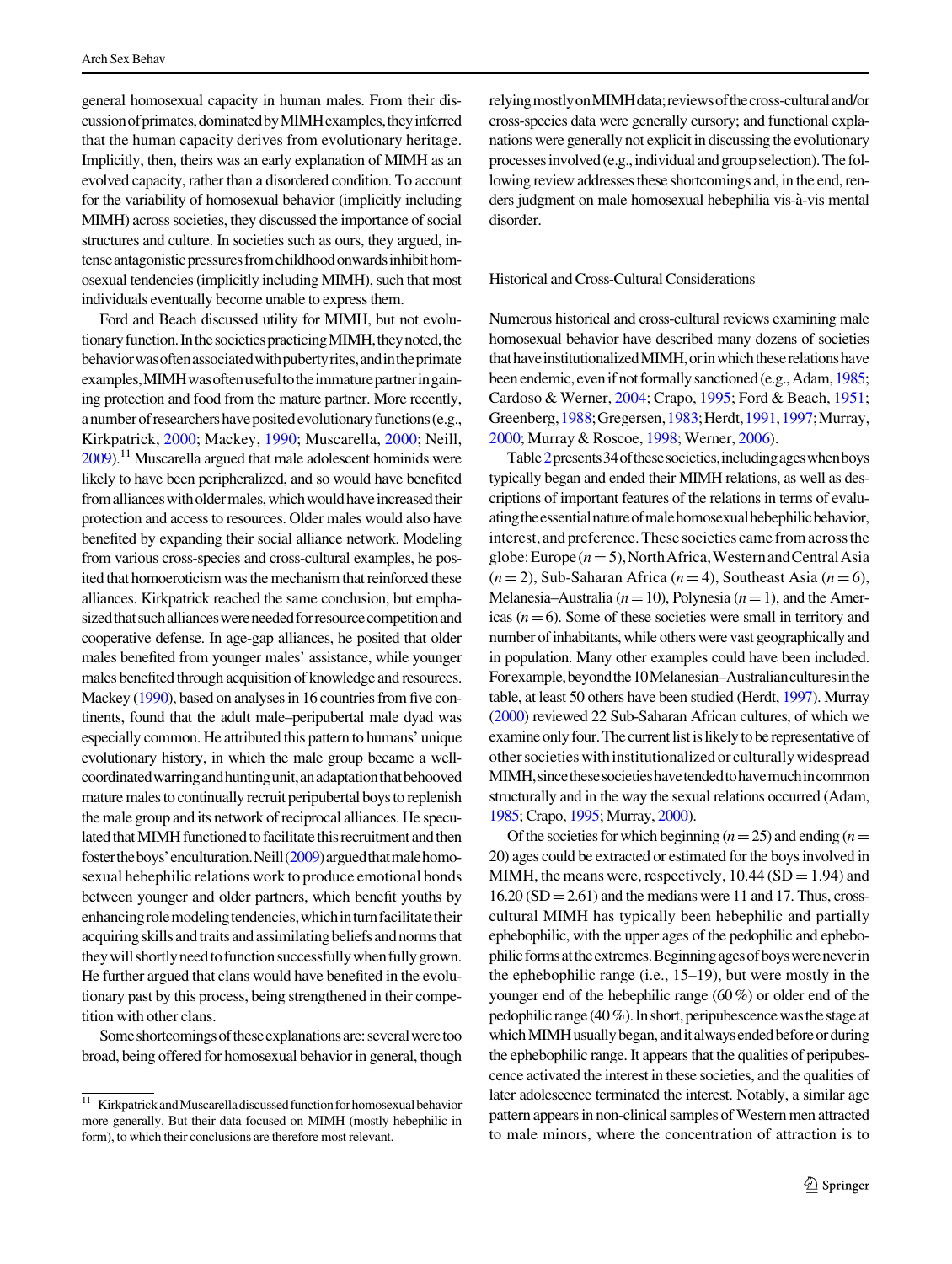peripubertal boys from 12 to 14 (e.g., Lautmann, [1994](#page-30-0); Vogt, [2006;](#page-32-0) Wilson & Cox, [1983\)](#page-32-0). Hebephilic interests have been at the core of cross-cultural MIMH, and so examining the nature of MIMH in the societies listed in Table  $2$  will be useful in evaluating the claim that male homosexual hebephilia is a mental disorder.

# Cultural Function of MIMH: Reproducing the Male Group

Inseveralofthehighcivilizations(ancientGreece,pre-MeijiJapan) and in most of the pre-literate societies in the table, MIMH was institutionalized as functional forthe widergroup. Anthropologists refer to such cultures as''mentorship''societies (e.g., Crapo, [1995\)](#page-28-0). Mentorships may be one-on-one mentor-apprentice arrangements, as in ancient Greece or samurai Japan, or more communal, as in many of the Melanesian societies (Adam, [1985\)](#page-27-0). In either case, the mentorship societies themselves saw MIMH as an essential means of facilitating the enculturation of boys and ensuring the maintenanceofthemalegroup,whichinvariablyperformeddangerousand vital brute-strength tasks (e.g., warring, big-game hunting). Such tasks, in the absence of advanced technology, necessarily fell to males and the male group—males are twice as strong physically as females on average (Gat, [2006](#page-29-0); Gilmore, [1990\)](#page-29-0). Recruiting boys and training them with the needed skills and emotional readiness was essential for the male group's success (Weisfeld, [1979](#page-32-0); Weisfeld & Billing,  $1988$ ), to which MIMH likely contributed, according to a number of researchers (e.g., Herdt, [1997;](#page-29-0) Mackey, [1990;](#page-30-0) Neill, [2009](#page-30-0)). In short, in these societies MIMH served the cultural function of reproducing the male group.

### Importance of the Male Group and Reproducing It

Itisimportanttoemphasizethecentralityofthemalegroupinmost societies before the modern age in order to aid the current discussion of MIMH. In the West today, the male group has increasingly been viewed as an anachronism, an impediment to gender equality, and a form of social structuring inherently problematic (Tiger, [2000\)](#page-32-0). Such views, however, obscure scientific understanding of various male-related behavioral phenomena, as these views are matched to modern Western social and economic arrangements, rather than to the human condition throughout most of *Homo* sapiens' history, including the EEA, where much of human nature was formed (Buss, [2007](#page-28-0)). Modern Western arrangements are extreme outliers and bias inferences about human nature (Henrich et al., [2010](#page-29-0)).

For at least 95 % of human existence, stretching back through the EEA, societies were hunter-gatherer, with a division of labor between the sexes, in which males in well-coordinated groups oftenhuntedbiggameandengagedinintertribalwarfare(Bowles & Gintis, [2011;](#page-28-0) Gat, [2006](#page-29-0); Holmes, [2008;](#page-29-0) Wade, [2008](#page-32-0), [2011](#page-32-0); Wrangham, [1987\)](#page-32-0). Big-game hunting provided vital nutritional benefits that contributed to the survival of the whole group; warfare secured useful resources when on the offense and provided essential survival benefits when on the defense (Buss, [2007](#page-28-0); Gat, [2006](#page-29-0); Gaulin & McBurney, [2004](#page-29-0)). Owing to the brute-strength nature of these activities, they were always male preserves in low-tech societies (Gat, [2006\)](#page-29-0). These activities were lethally dangerous, which necessitated''manning up''boys physically and emotionally to be prepared when the time came (Gilmore, [1990](#page-29-0)). In short, the male group was vital throughout most of human existence, and its replenishment via recruitment and enculturation of boys was therefore vital as well (Gilmore, [1990](#page-29-0); Mackey, [1990](#page-30-0)).

It is important to note that intertribal warfare as endemic to Homosapiensthroughoutitsexistenceisacontroversialtopic.The Rousseauian view that such warfare came with agriculture and possessionshasdominatedthesocialsciences,butrecentevidence places it at the beginnings of our species and even before (Gat, [2006;](#page-29-0) Holmes, [2008;](#page-29-0) Wade, [2008,](#page-32-0) [2011\)](#page-32-0). In his review of crossspecies data, Gat showed that, contrary to earlier thinking, intraspecific lethal aggression is common in many species. He cited comprehensive reviews of historical primitive and advanced hunter-gatherer, as well as primitive agricultural, societies, which showed that intertribal warfare was pervasive in these societies, always following the same pattern: lethal night raids intended to kill most or all residents. In these raids, sometimes women were captured, but men and boys were always targeted for killing. Gat argued that the cross-species and historical cross-cultural data combine to indicate that intertribal warfare was pervasive among prehistorical hunter-gatherers stretching back through the EEA.

### Cultural versus Evolutionary Functions

Thus, big-game hunting and warfare were key selective pressures in the EEA for the evolution of well-coordinated all-male groups along with facilitating psychological mechanisms (Buss, [2007](#page-28-0); Gat, [2006;](#page-29-0) Gaulin & McBurney, [2004](#page-29-0); Mackey, [1990](#page-30-0); Tooby & Cosmides,[2005;](#page-32-0)Wilson&Wilson,[2007](#page-32-0)).Thesemechanisms included dispositions for bravery, sacrifice, and team orientation (Conniff, [2006](#page-28-0); Wade, [2008\)](#page-32-0). Notably, these dispositions are latent in males unless developed in a timely way. Gilmore [\(1990\)](#page-29-0) documentedseveralsocieties,exceptionalintheanthropological record, where males never realized these characteristics. One example was old Tahiti, first visited by Europeans in the eighteenth century, where no sex role differences occurred between the genders, boys were not masculinized in any training or rites, and men generally had an effeminate or androgynous quality. The reason was that there was no social–environmental pressure to developmasculinequalitiesandmalecoalitions—conditionswere paradisiacal(foodwaseasilyobtained,andbig-gamehunting, enemies, and warfare were absent). In most of the other societies Gilmoreconsidered,whichwererepresentativeofmosthuman societies, there were strong pressures for males to develop manhood qualities and male group orientation, as the social–physical environments were difficult and dangerous. In all these societies, masculinity was stressed, valued, needed, and indoctrinated in boys.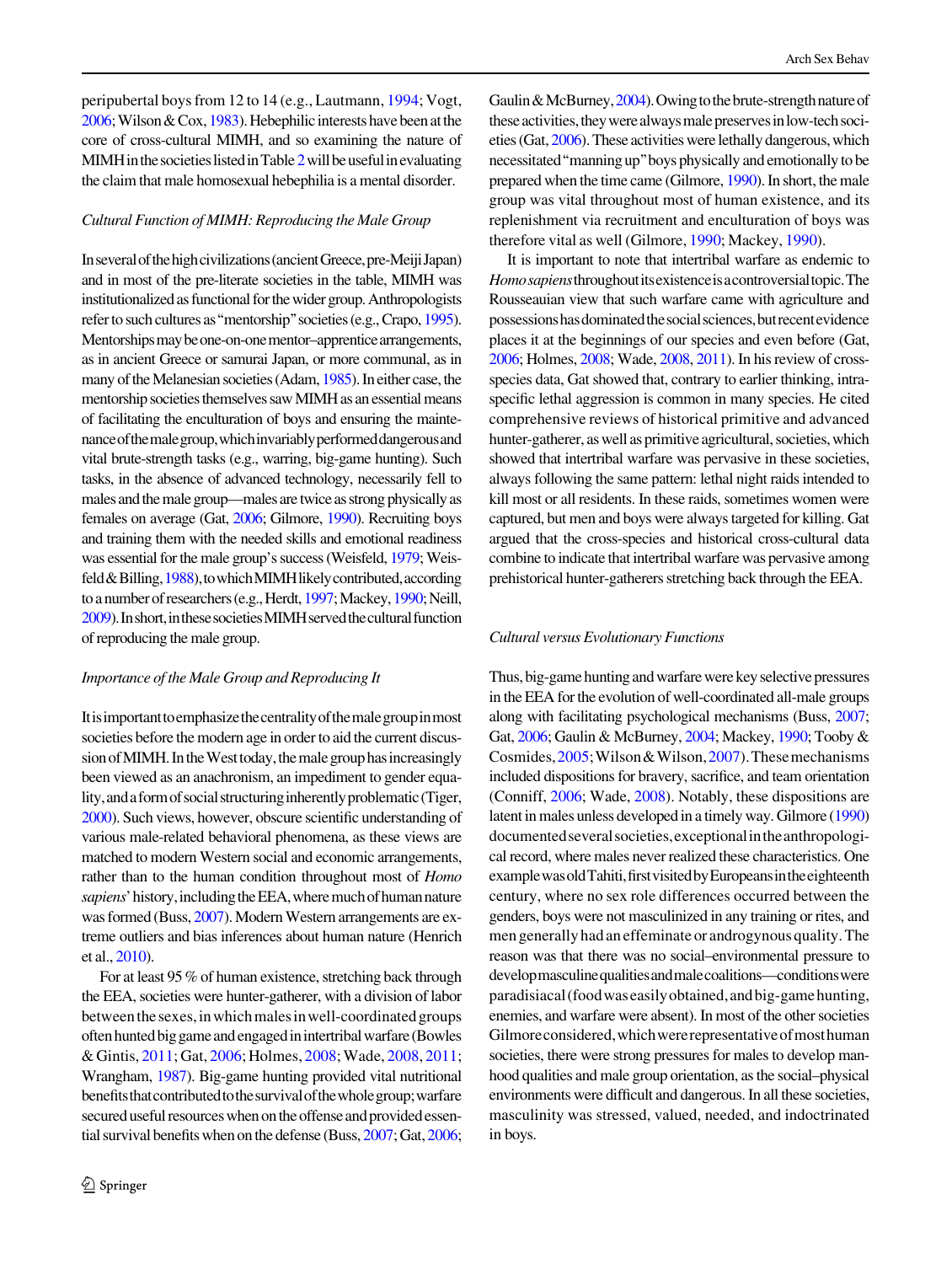# <span id="page-14-0"></span>Table 2 Examples of historical/cross-cultural societies (or sub-groups) with institutionalized or widespread MIMH

| Society                              | in MIMH   | Ages of boys Characteristics of MIMH                                                                                                                                                                                                                                                                                                                                                                                                                                                                                                                                                                                                                                                                                                                                                                                                                                                 | Sources                                                                                                                |
|--------------------------------------|-----------|--------------------------------------------------------------------------------------------------------------------------------------------------------------------------------------------------------------------------------------------------------------------------------------------------------------------------------------------------------------------------------------------------------------------------------------------------------------------------------------------------------------------------------------------------------------------------------------------------------------------------------------------------------------------------------------------------------------------------------------------------------------------------------------------------------------------------------------------------------------------------------------|------------------------------------------------------------------------------------------------------------------------|
| Europe                               |           |                                                                                                                                                                                                                                                                                                                                                                                                                                                                                                                                                                                                                                                                                                                                                                                                                                                                                      |                                                                                                                        |
| Albania                              | $12 - 17$ | Highly romanticized MIMH was still found in the latter half of the twentieth century<br>owing to isolation from the outside world (it had been institutionalized during<br>Ottoman rule). Nineteenth and early twentieth century visitors confirmed that younger<br>men frequently cultivated passionate, enthusiastic erotic relations with boys (12–17).<br>The Muslim Albanian custom of "boy-brides" also spread to Albanian Christians                                                                                                                                                                                                                                                                                                                                                                                                                                          | Greenberg (1988),<br>Murray (1997), and<br>Williams (1992)                                                             |
| <b>Ancient Greece</b>                | $12 - 17$ | MIMH had a mentoring function (prepared elite adolescent boys for adult roles as<br>warriors, citizens). Boyish beauty was repeatedly valorized in the arts. Body hair (face,<br>legs) ended boys' attractiveness. Bisexual interests (women, boys) were widespread.<br>Attraction to other adult men was scorned. Notables with MIMH interests included:<br>poets (e.g., Alcaeus, Ibycus, Anacreon, Theognis, Pindar); playwrights (e.g.,<br>Aeschylus, Sophocles, Euripides); political leaders (e.g., Solon, Demosthenes,<br>Agesilaus, Philip, Alexander); philosophers (e.g., Socrates, Plato, Zeno, Chrysippus).<br>MIMH as a common practice ended with consolidation of Christian sexual morality                                                                                                                                                                            | Crompton $(2003)$ ,<br>Hubbard (2003), Lear<br>$(2004)$ , and Lear and<br>Cantarella (2008)                            |
| <b>Ancient Rome</b>                  | $12 - 20$ | MIMH had no social function. Boyish beauty was thematic in love poetry. Attractions<br>were to smooth, hairless bodies regardless of gender (for boys, from puberty to start of<br>beard). Exclusive attraction to one gender was seen as eccentric. Sexual relations with<br>other adult men were seen as disgraceful. Notables with MIMH interests: (e.g., the<br>poets Catullus, Horace, Juvenal, Martial, Tibullus, and Virgil, and emperors Trajan<br>and Hadrian). The tradition ended with consolidation of Christian sexual morality                                                                                                                                                                                                                                                                                                                                         | Cantarella (1992),<br>Crompton $(2003)$ ,<br>Lambert (1984), and<br>Williams (1999)                                    |
| English boarding<br>schools          | $11 - 14$ | Deeply sentimentalized, erotically-based attachments were common in many all-male<br>private boarding schools before the 1970s between older (about 17–19) and younger<br>(about 11-14) boys. Older teens sought "cute" boys, calling them "talent," "crushes,"<br>and "tarts." Younger boys competed to be selected (for the many favors, privileges it<br>entailed). Older-younger pairs exchanged notes, poetry, and other items of<br>endearment. After graduating, most moved on to heterosexuality                                                                                                                                                                                                                                                                                                                                                                             | Chandos (1984),<br>Gathorne-Hardy<br>$(1978)$ , Lambert and<br>Lambert (1968), Lewis<br>$(1955)$ , and Nash<br>(1961)  |
| Renaissance Italy                    | $12 - 18$ | The majority of younger men and adolescent boys in all classes (working to elite) in<br>Florence and other Tuscan cities was involved in MIMH. This practice represented an<br>unbroken continuance from ancient Rome. Despite severe penalties (e.g., torture,<br>death) based on belief in God's retribution, cases were often treated leniently (e.g.,<br>fines) through much of the Renaissance (this was a pragmatic response to its<br>pervasiveness). Notables with MIMH interests included Donatello, Verrocchio, da<br>Vinci, Bottecelli, Michelangelo, Pontormo, Bronzino, Cellini, and Caravaggio. The<br>tradition was eroded through stepped-up religiously based anti-sodomy campaigns,<br>especially Savonarola's in the 1490s, along with harsher penalties with more<br>determined enforcement. The tradition was also entrenched in other areas, such as<br>Venice | Crompton $(2003)$ ,<br>Moulton (2003), Rocke<br>$(1996)$ , Ruggiero<br>$(1985)$ , and Saslow<br>(1986)                 |
| North Africa, Western & Central Asia |           |                                                                                                                                                                                                                                                                                                                                                                                                                                                                                                                                                                                                                                                                                                                                                                                                                                                                                      |                                                                                                                        |
| Islamic Societies                    | $8 - 20$  | MIMH was pervasive in Islamic societies (North Africa, Western–Central Asia) from<br>eighth to nineteenth centuries. MIMH attractions were seen as just as normal as<br>heterosexual ones. Main interest was in boys early to mid-teens, peaking at about 14.<br>The appeal vanished with a beard (about 16, 17). Adult men were scorned if they were<br>passive partners. Manly behavior was to be active (partner's gender did not matter).<br>Staggering amounts of love poetry show an obsession with boyish beauty, seen as<br>comparable to women's. Poets attracted to boys constitute a Who's Who. Desire for<br>boys, but not behavior or lust, was permissible under Islam, but behavior was common<br>nevertheless. The tradition eroded in the late nineteenth century in reaction to Western<br>abhorrence and efforts to modernize                                     | Crompton (2003), Murray<br>and Roscoe (1997).<br>Patanè (2006),<br>Rouayheb (2005), and<br>Wright and Rowson<br>(1997) |
| Siwans of Libya                      | $12 - 18$ | MIMH was a well-entrenched custom from antiquity to at least the 1950s. Matchmakers Adam (1985) and Herdt<br>made marriage-like arrangements between men and adolescent boys. The boy got a<br>gift larger than brideprices for females. Man and boy then entered into an alliance with<br>family approval. Prominent men lent each other their sons for sex. Love affairs and<br>jealousies over boys were common. Robin Maugham said: "They will kill for a boy.<br>Never for a woman"                                                                                                                                                                                                                                                                                                                                                                                             | (1997)                                                                                                                 |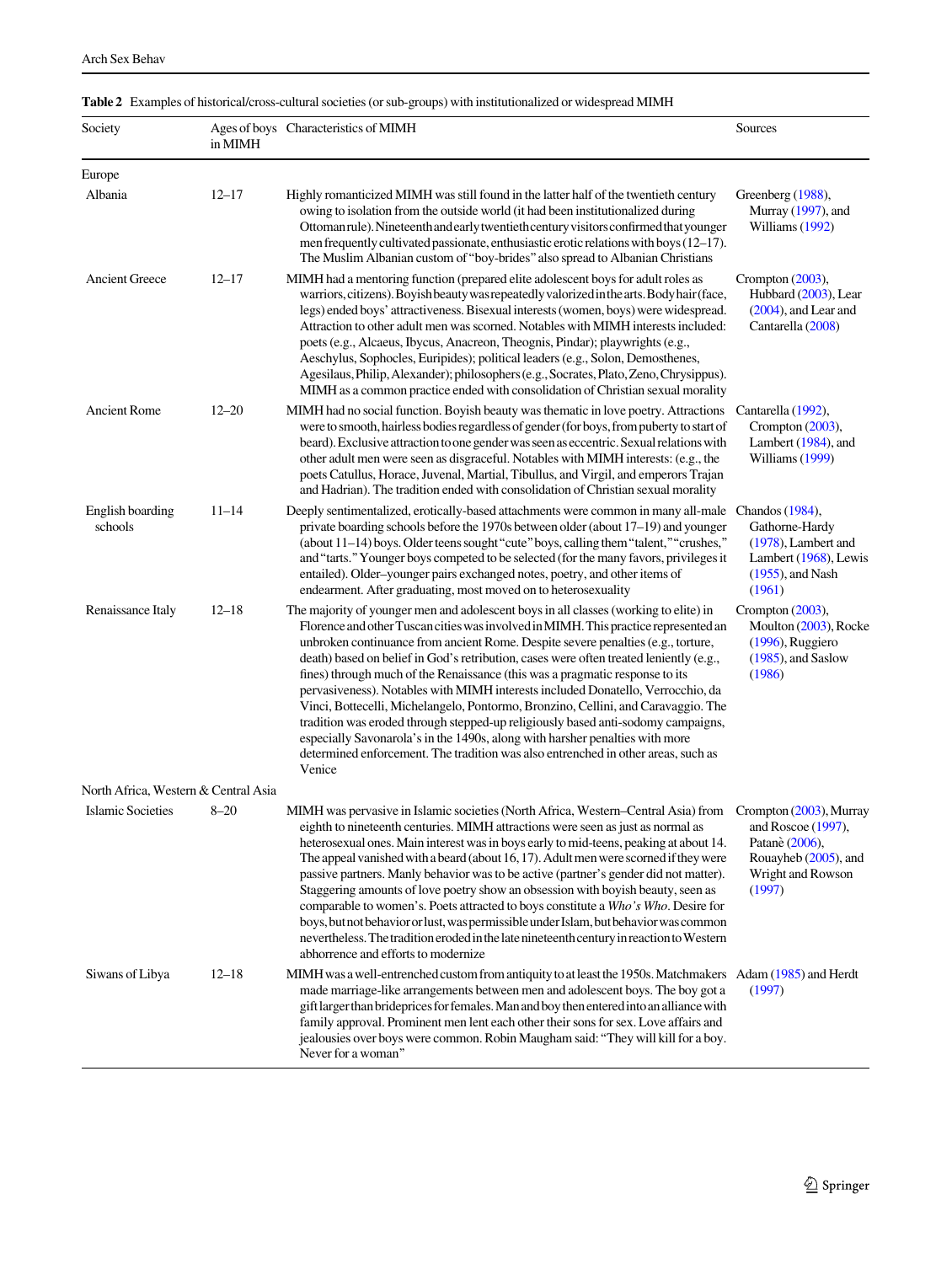Table 2 continued

| Society                                          | in MIMH   | Ages of boys Characteristics of MIMH                                                                                                                                                                                                                                                                                                                                                                                                                                                                                                                                                                                                                                                                                                                                                                   | Sources                                                                                        |
|--------------------------------------------------|-----------|--------------------------------------------------------------------------------------------------------------------------------------------------------------------------------------------------------------------------------------------------------------------------------------------------------------------------------------------------------------------------------------------------------------------------------------------------------------------------------------------------------------------------------------------------------------------------------------------------------------------------------------------------------------------------------------------------------------------------------------------------------------------------------------------------------|------------------------------------------------------------------------------------------------|
| Sub-Saharan Africa                               |           |                                                                                                                                                                                                                                                                                                                                                                                                                                                                                                                                                                                                                                                                                                                                                                                                        |                                                                                                |
| Azande of Northern<br>Congo                      | $12 - 20$ | Under a polygynous system, women were scarce. Warriors married boys aged 12 or<br>older. Commanders might have more than one boy-wife. Man and boy addressed each<br>other with terms such as "my love" and "my lover." The boy performed wifely duties<br>and apprenticed for the man. On reaching adulthood, the boy typically joined the<br>military company, taking a boy-wife of his own. The tradition faded when the practice<br>of military service discontinued under British colonization                                                                                                                                                                                                                                                                                                    | Evans-Pritchard (1971),<br>Murray and Roscoe<br>$(1998)$ , and Seligman<br>and Seligman (1932) |
| Bantu-speaking tribes 12-18<br>in Central Africa |           | Male peer homosexual behavior was universal from puberty until age 18 or so, and adult- Wallace (2006)<br>youth sexual interactions were common as well. Older men predisposed to form such<br>relationships were described as <i>bian nku'ma</i> (having a heart for boys). In various<br>Central Bantu groups, boy initiates resided at a sex-segregated lodge during their<br>initiation phase and were required to manipulate the phalluses of the lodge-keeper and<br>other adult male visitors, a practice that was seen as instrumental in helping the boys'<br>phalluses grow large and strong                                                                                                                                                                                                 |                                                                                                |
| Mossi of Burkina<br>Faso (W. Africa)             | $7 - 15$  | All chiefs (ca. late nineteenth century) had large groups of pages, boys aged 7–15 chosen Murray and Roscoe<br>for their attractiveness (some were thought to be quite beautiful). On Friday nights,<br>because heterosexual intercourse was forbidden, a chief would engage in sex with a<br>boy instead (he could also do so on other nights). Upon reaching maturity, a boy was<br>given a wife by the chief                                                                                                                                                                                                                                                                                                                                                                                        | (1998) and Tauxier<br>(1912)                                                                   |
| Tsonga of southern<br>Mozambique                 | $2 - 2$   | A common practice in the twentieth century among native men, who were used as miners Murray and Roscoe<br>by colonialists, was taking boys as wives (with wedding feast and brideprice<br>payment). The boy performed domestic, sexual duties. He was given presents and<br>money in exchange. Fidelity was expected. Relationships were marked by intense<br>feelings and jealousy. Marriage could be terminated in divorce. Some men took boy-<br>wives home after mining, where they were accepted by the men's other wives and<br>tribal leaders. Asked if boys desired being wives, an elderly Tsonga man answered,<br>"Yes: for the sake of security, for the acquisition of property and for the fun itself." A<br>beard indicated the boy was no longer a sex object but a competitor for boys | $(1998)$ and Wallace<br>(2006)                                                                 |
| Southeast Asia                                   |           |                                                                                                                                                                                                                                                                                                                                                                                                                                                                                                                                                                                                                                                                                                                                                                                                        |                                                                                                |
| Ancient Korea                                    | $2 - 2$   | MIMH at times was common in the imperial realm. By the sixth century CE, the imperial Leupp (1995)<br>court had hwarang ("flower boys"), a corps of young warriors made up of aristocratic<br>youth chosen for beauty, education, and martial prowess. Various kings through the<br>fourteenth century were known to have had MIMH relations at the court. Monastic<br>MIMH was widespread. Popularity of "beautiful boys" in seventeenth century<br>entertainment indicates MIMH was common among the gentry. It was especially<br>common among provincial gentlemen, some of whom kept boy-wives, a practice<br>openly acknowledged in their villages                                                                                                                                                |                                                                                                |
| Batak of northern<br>Sumatra                     | $12-?$    | In late childhood, boys moved into all-male houses with about a dozen other boys and<br>young men. From puberty until marriage, homosexual behavior was prescribed and<br>constant. MIMH and age-equal sex were both common. Sequestering the sexes<br>ensured girls remained virgins until marriage (premarital sex for girls was highly<br>taboo). With outside cultural contact, the tradition began to decay                                                                                                                                                                                                                                                                                                                                                                                       | Money and Ehrhardt<br>(1972)                                                                   |
| Dynastic China                                   | $10 - 18$ | Multiple forms of male homosexuality (especially MIMH) often occurred across 2<br>millennia of dynasties. "Cut sleeve" became the term for homosexual love (ca. 0 CE)<br>when the emperor cut his sleeve rather than waking up his boy favorite, who lay on it.<br>Poetry after 220 CE often discussed the beauty and charms of boys. Marriage to boys<br>was a common Fujian practice (ca. 1,000 CE). A key seventeenth century author (Li<br>Yu) wrote a book illustrating popular interest in MIMH. Western visitors in the<br>nineteenth century expressed shock at prominent Chinese men openly courting boys<br>(aged about 14-15). The tradition ended in the later nineteenth century because of<br>embarrassment at Western repugnance and efforts to modernize                               | Crompton (2003), Hinsch<br>$(1990)$ , and Leupp<br>(1995)                                      |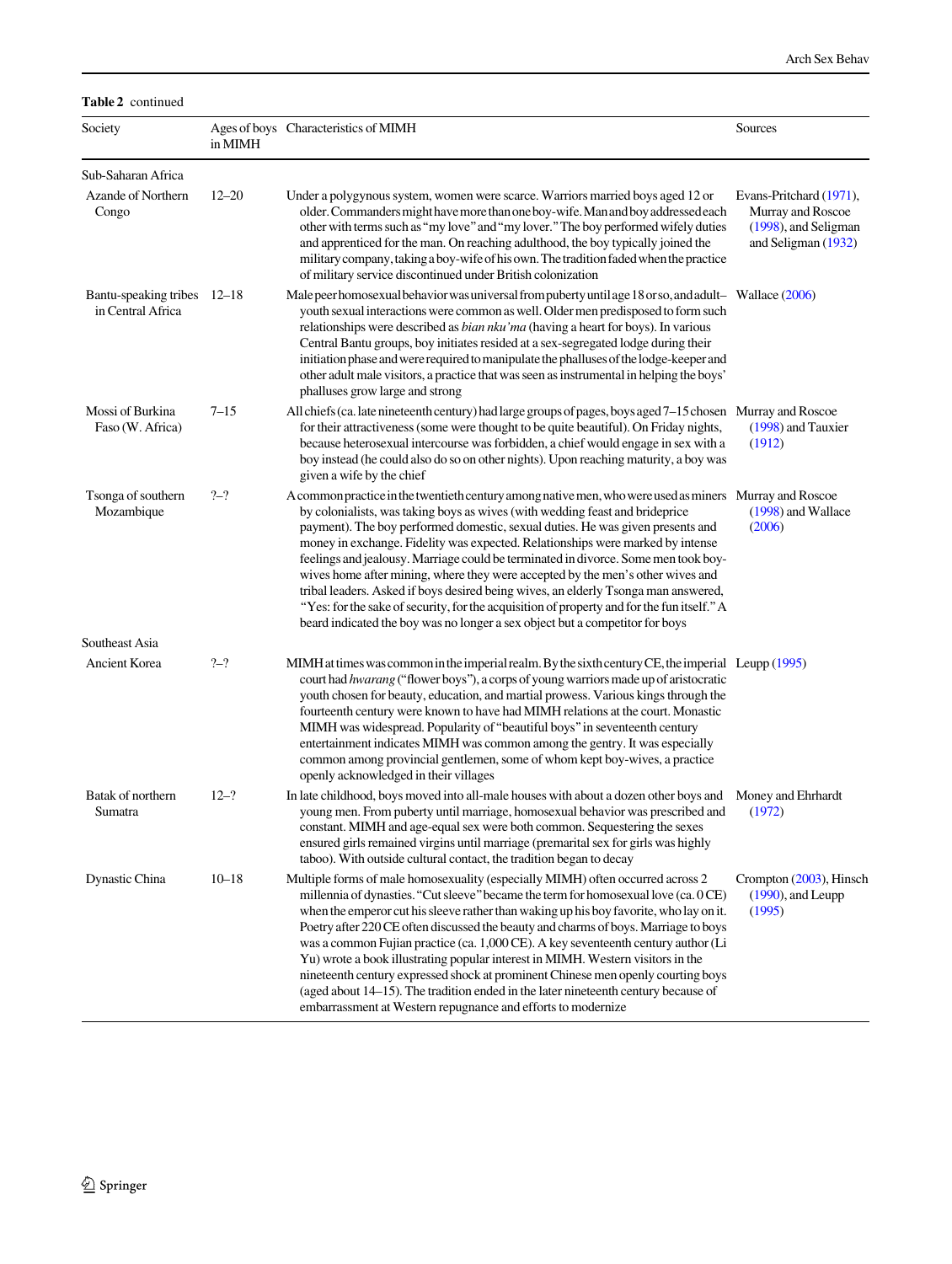## Table 2 continued

| Society                                 | in MIMH   | Ages of boys Characteristics of MIMH                                                                                                                                                                                                                                                                                                                                                                                                                                                                                                                                                                                                                                                                                                                                                                                                                                                                                                                                                                                                                                                       | Sources                                                                                  |
|-----------------------------------------|-----------|--------------------------------------------------------------------------------------------------------------------------------------------------------------------------------------------------------------------------------------------------------------------------------------------------------------------------------------------------------------------------------------------------------------------------------------------------------------------------------------------------------------------------------------------------------------------------------------------------------------------------------------------------------------------------------------------------------------------------------------------------------------------------------------------------------------------------------------------------------------------------------------------------------------------------------------------------------------------------------------------------------------------------------------------------------------------------------------------|------------------------------------------------------------------------------------------|
| Java                                    | $8 - 14$  | In the Ponorogo area, all-male folk dance was a major cultural institution (before 1990s). Williams (2011) and<br>Spectating men admired the beauty of dancing youths. Boy dancers aged 8-14, called<br>gemblaks, often had culturally approved sex with men. Interviewees who had been<br>gemblaks all viewed the sex positively, and all got married. Some had long-term<br>sexual relationships with the dance troupe directors (the Waroks). Waroks were<br>spiritual guides, valorized by the community. Each Ponorogo village had a formalized<br>male group for unmarried males. The group did socially constructive work for the<br>community. Heterosexual sex before marriage was disapproved, so members had sex<br>with gemblaks. This practice was seen as benefitting the gemblaks, who got gifts, the<br>group members, who got a sexual outlet, and the community, who got good works.<br>Under Western influence, educated Ponorogo people began seeing all this as an<br>embarrassment (a relic from an "uncivilized" past) and have since worked to end the<br>practice | Weis (1974)                                                                              |
| Pre-Meiji Japan                         | $10 - 18$ | From the eleventh to nineteenth centuries, bisexuality (women, boys) was pervasive.<br>Over time MIMH appeared in three contexts (monastic, samurai, and kabuki theater),<br>with the first two as mentorships with boys of ranking families, and the last as<br>prostitution. Among samurai, MIMH fostered loyalty and sacrifice in youths training<br>to be warriors. Shoguns and warlords involved in MIMH from the twelfth to<br>eighteenth centuries reads like a Who's Who of military-political history. A key<br>seventeenth century author (Saikaku) illustrated MIMH's pervasive presence.<br>Another described the typical ages of interest $(10-13)$ = "blossoming flower;"<br>$14-17$ = "flourishing flower;" $18-21$ = "falling flower"). The tradition ended in the<br>late nineteenth century in response to Western abhorrence and efforts to modernize                                                                                                                                                                                                                   | Crompton $(2003)$ , Leupp<br>(1995), Saikaku (1990),<br>and Watanabe and<br>Iwata (1989) |
| Tibet                                   | $2 - 2$   | Monasteries had a strong reputation for master-novice sexual relations, which<br>participants viewed without shame, as they made no attempt to conceal these relations<br>from Westerners during early contacts with them                                                                                                                                                                                                                                                                                                                                                                                                                                                                                                                                                                                                                                                                                                                                                                                                                                                                  | Prince Peter (1963)                                                                      |
| Melanesia–Australia                     |           |                                                                                                                                                                                                                                                                                                                                                                                                                                                                                                                                                                                                                                                                                                                                                                                                                                                                                                                                                                                                                                                                                            |                                                                                          |
| Aranda of Australia                     | $10 - 14$ | Typically, an unmarried man (late teens) would take a boy from 10 to 12 years old to be his Strehlow (1913–1915)<br>wife and live with him for several years until he (the older partner) got married to a<br>woman. Aside from sex, the man served as the boy's mentor (e.g., in hunting)                                                                                                                                                                                                                                                                                                                                                                                                                                                                                                                                                                                                                                                                                                                                                                                                 |                                                                                          |
| Big Nambas of<br>Malekula,<br>Melanesia | $12-?$    | MIMH was highly organized in this warrior society. Homosexual intercourse was<br>believed essential to boys' physical and spiritual development. It supposedly<br>transferred male power to them (implanting this in their penises, the seat of male<br>power). From around puberty until marriage age, a boy had a sexual relationship with a<br>particular man (the boy was called the wife, the man the husband; the latter was often<br>jealously protective). The relationship was very close; the boy followed the man<br>everywhere, participating with him in daily chores. Every chief had several boy-<br>wives. Some men were so completely homosexual in their affections that they<br>preferred their boys to their female wives                                                                                                                                                                                                                                                                                                                                              | Allen (1984) and Layard<br>(1942)                                                        |
| East Bay Islanders<br>(Santa Cruz)      | $7 - 11$  | Nearly every male engaged in extensive homosexual behavior. Men had sexual relations Davenport (1965)<br>with boys $(7-11)$ ; it was obligatory to give the boy presents in return. The boys<br>discussed these contacts freely and without shame in the presence of parents and<br>friends. Upon marriage, only a few men became exclusive heterosexuals; most<br>continued to have sex with boys as well. Only one man preferred boys exclusively                                                                                                                                                                                                                                                                                                                                                                                                                                                                                                                                                                                                                                        |                                                                                          |
| Gebusi of New Guinea 11–14              |           | Boys in early adolescence "coquettishly" initiated sexual relations with older, unrelated Herdt (1991)<br>males. As with the Sambia, the belief was that insemination grew the boys into men.<br>The sexual relations were based in personal affection rather than obligation                                                                                                                                                                                                                                                                                                                                                                                                                                                                                                                                                                                                                                                                                                                                                                                                              |                                                                                          |
| Kaluli of New Guinea 11-13              |           | From ages 8 to 28, males resided in a sex-segregated hunting lodge. Daily, boys<br>accompanied older males on grueling hunting trips, learning essentials of the practice.<br>At 11 or 12, a boy's father chose for him an older male to inseminate him for months or<br>years. Some boys chose their own inseminator. Insemination was thought essential for<br>growth. Men looked back on their youth in the hunting lodge with nostal gic excitement<br>and zest. They remembered the continual hunting, growth-stimulating insemination,<br>ritual discipline, unity of purpose, and vigorous manly ethos as the highlight of their<br>lives. The whole practice was one of prestige for them. The tradition was ended in the<br>1960s by a colonial administration and missionaries, who policed against it                                                                                                                                                                                                                                                                           | Schieffelin (1982)                                                                       |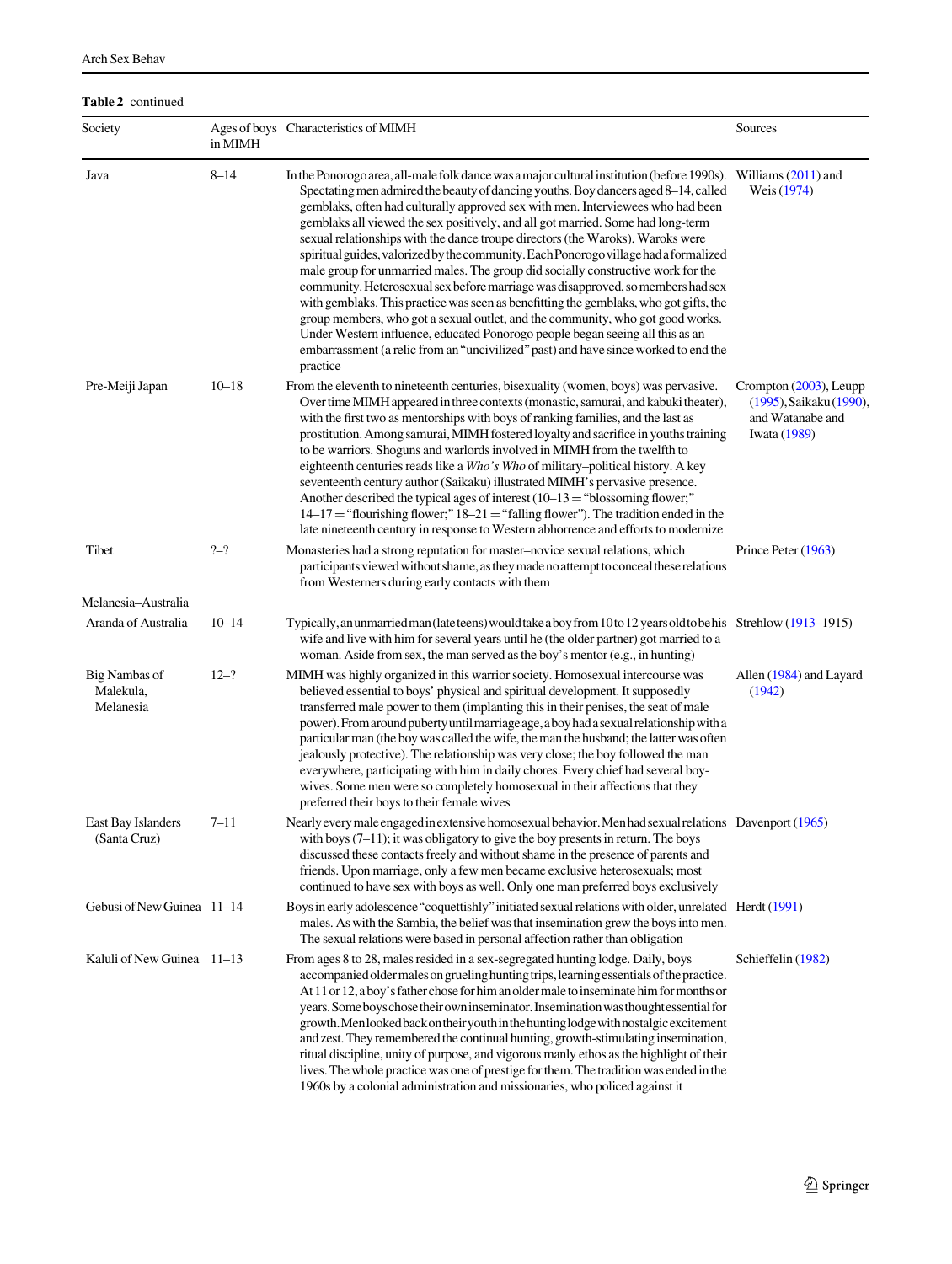Table 2 continued

| Society                           | in MIMH   | Ages of boys Characteristics of MIMH                                                                                                                                                                                                                                                                                                                                                                                                                                                                                                                                                                                                                                                                                                                                                                                                                                                                                                                                                       | Sources                                                 |
|-----------------------------------|-----------|--------------------------------------------------------------------------------------------------------------------------------------------------------------------------------------------------------------------------------------------------------------------------------------------------------------------------------------------------------------------------------------------------------------------------------------------------------------------------------------------------------------------------------------------------------------------------------------------------------------------------------------------------------------------------------------------------------------------------------------------------------------------------------------------------------------------------------------------------------------------------------------------------------------------------------------------------------------------------------------------|---------------------------------------------------------|
| Keraki of New<br>Guninea          | $12 - 14$ | All boys were sodomized for about a year, which was seen as essential for their<br>development. Adult informants repeatedly answered, when asked whether they<br>submitted as boys, "Why yes! Otherwise how should I have grown?" Bachelors saw<br>some boys as more attractive and gave them more attention. They sodomized boys<br>until they got married, whereupon they engaged mostly in heterosexual sex, although<br>they continued to have relations with boys on occasion                                                                                                                                                                                                                                                                                                                                                                                                                                                                                                         | Williams (1936)                                         |
| Kimam of New<br>Guninea           | $10-?$    | Between ages 10 and 14, boys entered a men's house after a ceremony declaring them Serpenti (1984)<br>deceased (i.e., death of childhood). They were "newly born" through the "powerful<br>medicine" of older males' semen. Each boy acquired an adoptive father, an older male<br>who was his mentor and regularly inseminated him, which was believed necessary to<br>make him strong. A lifelong emotional relationship often resulted from these<br>homosexual relations. The colonial government and missionaries eradicated this<br>practice earlier in the twentieth century                                                                                                                                                                                                                                                                                                                                                                                                        |                                                         |
| Marind-Anim of New 7-17<br>Guinea |           | The Marind numbered 7,000 in about 50 groups. Males lived in sex-segregated men's Herdt (1984) and Van Baal<br>houses from a young age. MIMH was pervasive. Anal homosexual insemination was<br>seen as crucial for boys' development; it began in male initiations for boys ranging in<br>age from 7 to 14. Initially, their relations were promiscuous. Around puberty, a boy<br>was assigned a mentor (often maternal uncle); they had sexual relations for about<br>3 years. The boy assisted his mentor in gardening, hunting, and other chores, and could<br>accompany him on war raids, as boys had to learn to be warriors (the Marind were the<br>fiercest headhunters in the Papuan Gulf). Their bond was strong, apparently made so,<br>in part, by the sexual contacts. In the 1920s, the colonial government ended men's<br>houses and these practices                                                                                                                        | (1966)                                                  |
| Nambutji of Australia ?–?         |           | Every boy became a boy-wife to a man, who circumcised the boy and whose daughter Roheim (1945)<br>became the boy's wife when he reached adulthood. In the intervening time, the man<br>and boy were homosexually involved                                                                                                                                                                                                                                                                                                                                                                                                                                                                                                                                                                                                                                                                                                                                                                  |                                                         |
| Sambia of New<br>Guinea           | $7 - 14$  | Boys were taken into the men's society somewhere between ages 7 and 10. Until age 14 Herdt (1987, 1991, 1997)<br>they fellated older bachelors, who were as old as 25. Semen was viewed necessary for<br>growth to be a strong warrior. After age 25, most men stopped being semen "donors" to<br>get married (some men, who preferred boys, continued to "donate"). Relations were<br>not just a duty for the boys, who were often complicit in arousing bachelors through<br>bawdy enthusiasm. As boys matured, they tended to express more desire for<br>insemination, and became more aggressive in soliciting it                                                                                                                                                                                                                                                                                                                                                                      |                                                         |
| Polynesia                         |           |                                                                                                                                                                                                                                                                                                                                                                                                                                                                                                                                                                                                                                                                                                                                                                                                                                                                                                                                                                                            |                                                         |
| Marquesas Islands in<br>Polynesia | $2 - 2$   | Adolescent boys frequently had sex with each other. Married men rarely had homosexual Suggs (1966)<br>contacts but would when conditions prevented heterosexual intercourse. They<br>preferred boys for this purpose, whose bodies they said were soft, like females.<br>Contacts with boys were casual, fleeting, and without stigma                                                                                                                                                                                                                                                                                                                                                                                                                                                                                                                                                                                                                                                      |                                                         |
| Americas                          |           |                                                                                                                                                                                                                                                                                                                                                                                                                                                                                                                                                                                                                                                                                                                                                                                                                                                                                                                                                                                            |                                                         |
| Coerunas Indians of<br>Brazil     | $2 - 2$   | An apprentice healer would go in the woods for an extended time with an older healer, Greenberg (1988)<br>who would transmit his special powers to the youth through sexual relations and also<br>directly instruct him on the art of curing illnesses                                                                                                                                                                                                                                                                                                                                                                                                                                                                                                                                                                                                                                                                                                                                     |                                                         |
| Hobos                             | $12-?$    | Between 1880 and 1930, sexual relations between men and adolescent boys were<br>commonplace among transient workers in the Pacific Northwest. Developing<br>industries (e.g., lumber, mining) drew in large numbers of unmarried men and male<br>youths from other parts of the U.S. to perform backbreaking work. They lived and<br>worked in all-male societies, which fostered intergenerational sex (rather than age-<br>equal sex). Their relations were social, not just sexual—the boys often served<br>domestic functions for the men. In return, they got various benefits (e.g., advice,<br>apprenticing, emotional support, safety, protection). By the 1930s, these all-male<br>societies eroded, owing to mechanization (which reduced brute-strength work) and<br>population expansion (with more women). These changes, along with constant<br>policing activity (the middle class saw MIMH as a threat to their youth and the family),<br>helped to dissolve the tradition | Boag $(2003)$ , Flynt<br>(1927),<br>and Williams (1992) |
| Mayans, Aztecs, and<br>Incas      | $2 - 2$   | Among sixteenth and seventeenth century Mayans, missionaries reported a custom of<br>youth-younger boy marriages. In field work, Williams (1992) found that MIMH was<br>still common in late twentieth century Yukatan. Missionaries reported religious-based<br>MIMH as common among the Aztecs and Incas                                                                                                                                                                                                                                                                                                                                                                                                                                                                                                                                                                                                                                                                                 | Greenberg (1988) and<br>Williams (1992)                 |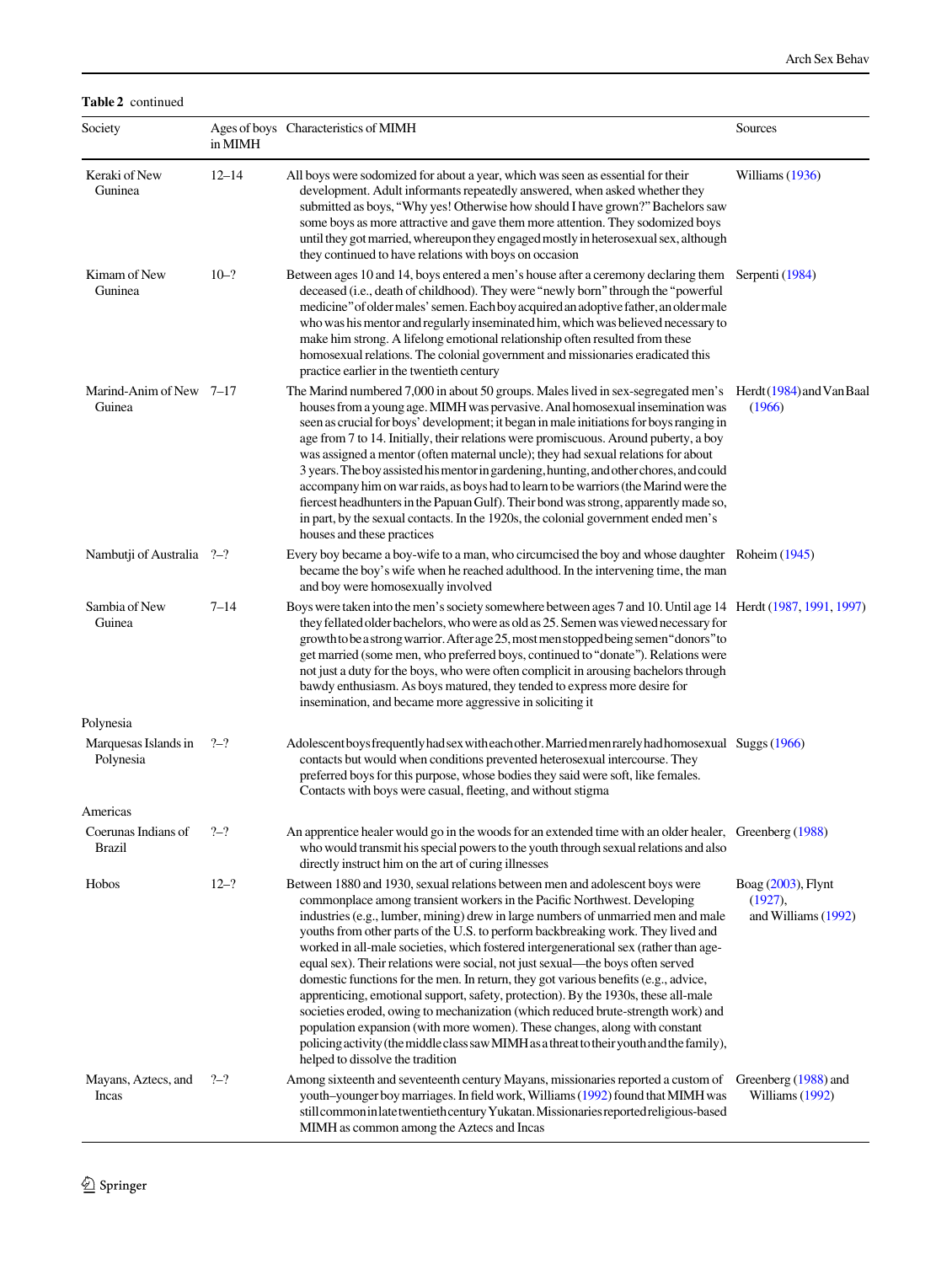| <b>Table 2</b> continued |  |
|--------------------------|--|
|--------------------------|--|

| $\mathbf{1}$ and $\mathbf{2}$ contribution  |          |                                                                                                                                                                                                                                                                                   |                                      |  |  |  |
|---------------------------------------------|----------|-----------------------------------------------------------------------------------------------------------------------------------------------------------------------------------------------------------------------------------------------------------------------------------|--------------------------------------|--|--|--|
| Society                                     | in MIMH  | Ages of boys Characteristics of MIMH                                                                                                                                                                                                                                              |                                      |  |  |  |
| Pirates                                     | $12-?$   | They lived in all-male arrangements with mixed ages from young adolescents or younger<br>through older men. Sexual relations between men (especially pirate captains,<br>including Blackbeard) and adolescent boys were common                                                    | Burg $(1995)$ and Williams<br>(1992) |  |  |  |
| Various Indian tribes<br>in southern Mexico | $2 - 2$  | Married men would adopt an adolescent boy, who was proud to have been chosen and Ross (1991)<br>saw it an honor to be the man's lover. The boy would help the wife, her children, and the<br>household, and would take a boy of his own when he later became an adult and married |                                      |  |  |  |
| Zapotecs of Mexico                          | $12 - ?$ | Boys entering puberty commonly had sexual relations with men                                                                                                                                                                                                                      | Williams (1992)                      |  |  |  |

Age ranges of boys in MIMH are explicitly stated in sources in most cases, estimated from sources' descriptions in others

MIMH was one of the methods used to masculinize boys and reproduce the male group (Gilmore, [1990](#page-29-0); Herdt, [1997\)](#page-29-0). The question is whether MIMH, as in the mentorship societies, was an invented cultural practice or the expression of an evolved func-tional predisposition (cf. Ford & Beach, [1951](#page-29-0)). That is, did MIMH tendencies evolve in early humans as one mechanism to facilitate thetransmissionofculturallyneededcharacteristicstoperipubertalboys,asresearcherssuchasMackey[\(1990\)](#page-30-0)andNeill[\(2009\)](#page-30-0) have proposed?

If MIMH interest was an evolved functional predisposition, which served to stimulate mentorships and facilitate enculturation ofboys,thenthereshouldbeevidencethatmaturemalesingeneral canbeeroticallyinterestedinperipubertalboys.Further,giventhat most mature males in our society, for example, have no such interests, then there should be evidence that particular factors tend to activate this predisposition, factors that are largely absent in societies such as ours. And finally, if it is an evolved predisposition, then an explanation is needed for how early human males could have acquired this predisposition. The answers to these points are relevant to understanding male homosexual hebephilic behavior and interest, and ultimately the preference.

### Male Capacity for MIMH Interest

Giles [\(2004](#page-29-0)) disputed Herdt's ([1997\)](#page-29-0) description of Sambian homosexualbehavior(seeTable [2\)](#page-14-0)asbeing''homoerotic.''He argued that the homosexual experiences were neither erotic for the boys nor for their older partners, who he speculated were probably fantasizing about females in order to get aroused. He implied the same obtained in all societies with endemic or institutionalized MIMH. Likewise, clinical views imply that genuine MIMH interests are universally deviant. In this section, we examine crosscultural data to address whether MIMH interest is lacking in most males in all societies and whether MIMH behavior reduces simply to a heterosexual substitute, as Giles implies. We also consider the contrary: that mature males generally have a potential for MIMH, even if usually unrealized in societies such as ours. The latter would support an evolved basis for male homosexual hebephilic behavior and would be consistent with the possibility of an evolutionary function.

Insociety after society listed in Table [2,](#page-14-0) it was the typical mature male, not the deviant one, who had erotic interest in immature males. In ancient Rome, mature males were generally attracted to smooth,youngbodies—boysinthe''flowerofyouth''(beginnings of puberty until beard growth) and women in their prime (Williams, [1999](#page-32-0)). Body hair (e.g., on face and legs) was decisive in ending boys' attractiveness, and men attracted to sexually mature maleswerescorned.Inotherwords,boys'appealwasinextricably related to their immaturity, an androgyny that contributed to their being seen, alongside young women, as beautiful by men. Men exclusively attracted to only one gender were considered''eccentric," although it was common for them to be more inclined to one gender than the other (Williams, [1999](#page-32-0), p. 228). Men's sexuality was energized by difference—women's different gender, boys' different age and level of maturity, and sometimes other adult men's different gender orientation (i.e., cross-gendered). Williams laid this pattern out as a principle of mature male eroticism across time and place, except for the modern West with its unique emphasisonegalitariansexualrelations.Cross-culturalreviewsof male homosexuality support Williams' thesis (e.g., Adam, [1985](#page-27-0); Greenberg, [1988;](#page-29-0) Herdt, [1997](#page-29-0)).

The essentials of ancient Roman mature male erotic attractions applied to the other high civilizations in Table [2](#page-14-0) (e.g., ancient Greece, Renaissance Florence, pre-Meiji Japan, Muslim societies of North Africa and Western, Central Asia). For example, in Muslim societies from the eighth to nineteenth centuries, particularly extensivedocumentationshowsthat''men'sattractiontoboyswas consideredasnaturalastheirattractiontowomen''(Rowson,[1997,](#page-31-0) p. 159) and that it was widely taken for granted that ''beardless youths posed a temptation to adult men as a whole, and not merely toasmallminorityofdeviants''(Rouayheb,[2005](#page-31-0),p.115).Monroe [\(1997\)](#page-30-0) illustrated these common beliefs by quoting a twelfth century religious jurist, who remarked that "He who claims that he experiencesnodesirewhenlookingatbeautifulboysoryouth[s]is a liar, and if we could believe him, he would be an animal, not a human being" (quoted in Monroe, [1997](#page-30-0), p. 117). Boys of peak att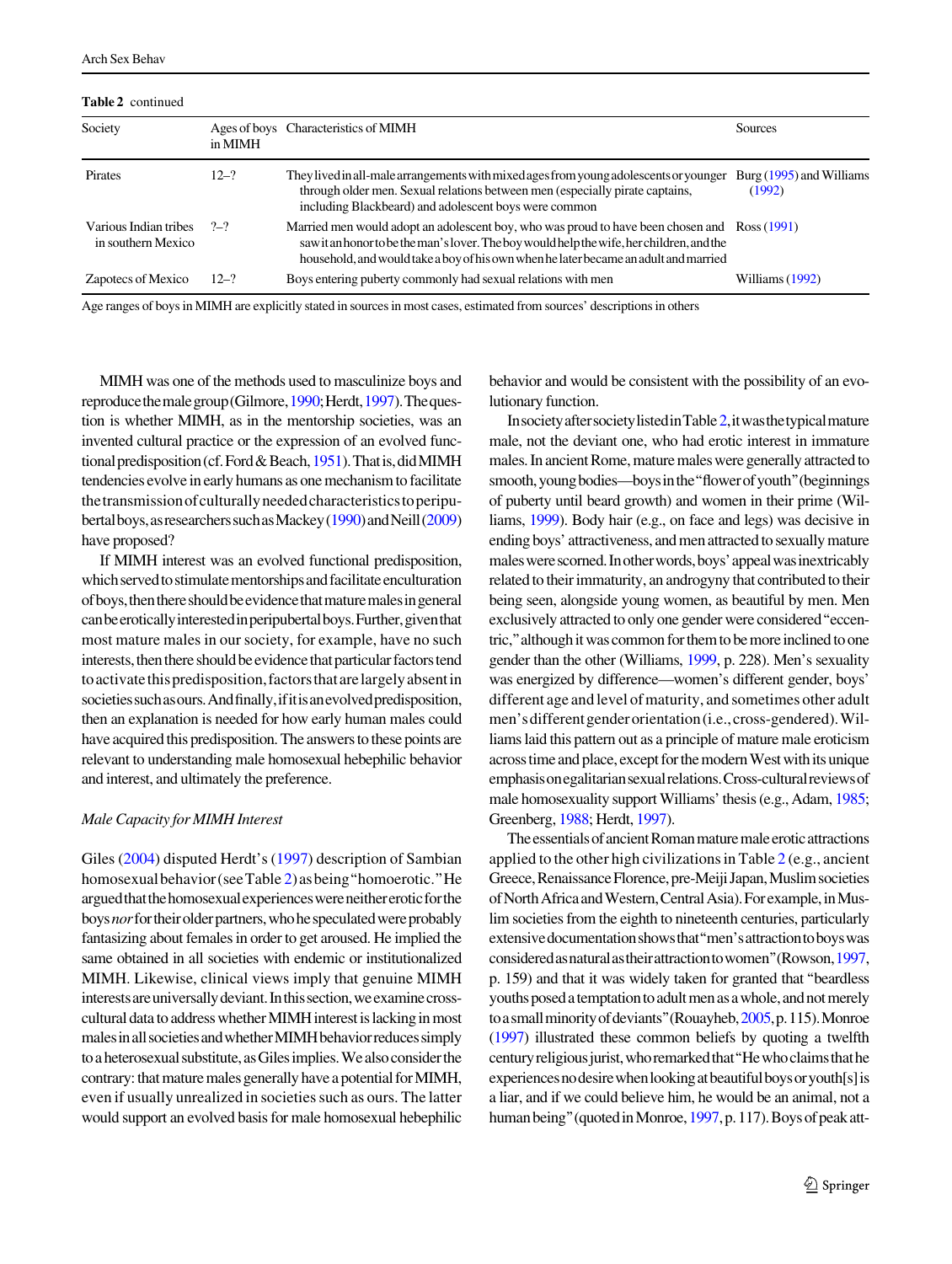raction were from about  $11-15$ , youths lost their appeal around 16 or 17, and attractions to adult men were uncommon and derogated (Rouayheb, [2005](#page-31-0)). As indicated in Table [2,](#page-14-0) men with MIMH attractions in all the high civilizations were at the center of their societies, not on the outer fringes. Such attractions occurred often among the Who's Who and ordinary men alike.

Beauty and intensely passionate feelings were recurring themesinboththehighcivilizationsandpre-literatesocietiesinthe table. In the former, traditions of love poetry focused particularly onboyishbeautyandstrongpassions,andwerecraftednotmerely to express personal feelings but to feed the demands of a popular audience, where such perceptions and feelings were common-place (Hinsch, [1990;](#page-29-0) Lear & Cantarella, [2008;](#page-30-0) Leupp, [1995](#page-30-0); Rouayheb, [2005;](#page-31-0) Williams, [1999](#page-32-0)). These traditions are indicators of widespread genuine homosexual desires for boys, especially those in the hebephilic range, rather than mere role playing in response to custom and cultural expectations.

Notably, many of the sources discussed individual differences in MIMH versus heterosexual attractions, where a small minority of men had particularly enduring attractions focused mostly on pubertal or peripubertal boys, a majority had more of a mix of attractionstoboysandwomen,butwithsomebeinginclinedmore to boys and others more to women, and another minority had attractions concentrated on women (e.g., Davenport, [1965](#page-28-0); Herdt, [1997](#page-29-0);Leupp,[1995](#page-30-0);Rocke,[1996;](#page-31-0)Rouayheb,[2005;](#page-31-0)Williams, [1999\)](#page-32-0).Thispatternissuggestiveofagenetically-basednormaldistribution of potentials for MIMH interests, ranging from low to high. As this distribution emerges from societies in which MIMH attractions were not culturally suppressed, but instead were tolerated, encouraged, or esteemed, the implication is that this distributionrepresentsaspecies-typicalcharacteristic.Onceasociety constructs and imposes ideological restraints on the interest, as ours does, then the distribution can become highly skewed, with only a small minority of males expressing the interest—perhaps those with the highest genetic potentials. The potential for widespread erotic interest in pubertal or peripubertal boys, along with the ease with which its expression can be suppressed in societies such as ours, suggests that this interest is a weak, but not non-exis-tent, sexual force in most males (Vanggaard, [1972\)](#page-32-0). Heterosexual interest, by contrast, constitutes a strong sexual force.

In short, the cross-cultural and historical evidence indicates that most mature males have a capacity for MIMH interest, which is concentrated in the hebephilic range. This capacity will rarely be expressed in societies such as ours, but that does not alter the basic conclusion. This finding contradicts the assumption that male homosexual hebephilic interest is essentially error variation from "normal" attractions to sexually mature persons, it is suggestive of the possibility that such interest is evolutionarily functional, given that MIMH behavior has so often been culturally functional, and it opens up for consideration the possibility that male homosexual hebephilic preference (i.e., hebephilia) is normal variation of the interest and perhaps adaptive itself, rather than a dysfunction and disorder.

#### Sociological Considerations

Ford and Beach [\(1951](#page-29-0)) emphasized the importance of social structures and culture (e.g., cultural ideologies) in accounting for crosscultural variation in homosexual behavior, including MIMH. We considerthesefactorsnowtoclarifywhyMIMHisrarelyexpressed in societies such as ours.

Table [2](#page-14-0) documents the recurring pattern of MIMH traditions ending, resulting from actively exerted antagonistic pressures related to newly created or imported cultural ideologies. The Greco-Roman MIMH tradition, which was well entrenched for at least a thousand years, came to an end gradually with the growing dominance of Christianity, which was aggressively hostile to it  $(Crompton, 2003)$  $(Crompton, 2003)$  $(Crompton, 2003)$ . Its durable continuance in certain areas, such as Renaissance Florence, finally broke after repeated campaigns against it by Christian preachers, along with increased enforcement of harsh laws premised on its risking God's wrath (Rocke, [1996\)](#page-31-0). In the non-Western societies in the table, the traditions ended in case after case through Western influence, either directly through colonial rule (e.g., Azande, Melanesian societies) or indirectly through pressures to reform (e.g., Muslim societies, China, Japan), pressures to which progressives and the ruling elite yielded so as not to offend Westerners in their efforts to modernize and improve relations and trade arrangements with the West (Hinsch, [1990;](#page-29-0)Leupp,[1995](#page-30-0);Massad,[2007;](#page-30-0)Rouayheb,[2005](#page-31-0)).AsinGreco-Roman MIMH, these other traditions were long-running (e.g., a thousand years in Muslim societies and Japan, at least 2,000 years in China, and many more thousands of years in Melanesia). Notably, in all these societies, certain cultural ideologies supported and encouraged the MIMH traditions while they were in vogue (e.g., the gods approve; it is normal to desire both women and boys; MIMH helps boys grow), and then other competing ideologies, afterbecomingdominant,actedagainstandsuppressedthem(e.g., God destroyed cities for this behavior; homosexual behavior is against nature; MIMH is abusive) (Crompton, [2003;](#page-28-0) Herdt, [1997](#page-29-0); Williams, [1999](#page-32-0)).

Social structures have also moderated the expression of MIMH (Cardoso&Werner,[2004;](#page-28-0)Crapo,[1995;](#page-28-0)Murray,[2000\)](#page-30-0).Crosscultural reviews have repeatedly identified the two main forms of male homosexual behavior across cultures as MIMH (i.e., agestratified) and sexual relations between masculine and transgendered males (i.e., gender-stratified), with egalitarian relations being a third, less common pattern<sup>12</sup> (e.g., Ford & Beach, [1951](#page-29-0); Greenberg, [1988](#page-29-0); Werner, [2006\)](#page-32-0). Crapo [\(1995](#page-28-0)) and Murray [\(2000\)](#page-30-0) statisticallyanalyzedthemoderatingeffectsofsocialstructuresonthe expressions of these forms across cultures. Compared with the other

 $12$  The egalitarian form (i.e., equal in age and status) has mainly involved sexual relations between adolescent boys, who typically gave up homosexual behavior as adults, but also includes the gay pattern (i.e., exclusive samesex relations between relatively equal adults), which has been restricted to the modern West and is exceptional from cross-cultural and historical perspective (Adam, [1985](#page-27-0); Cardoso & Werner, [2004](#page-28-0); Gregersen, [1983;](#page-29-0) Herdt, [1987](#page-29-0); Werner, [2006\)](#page-32-0).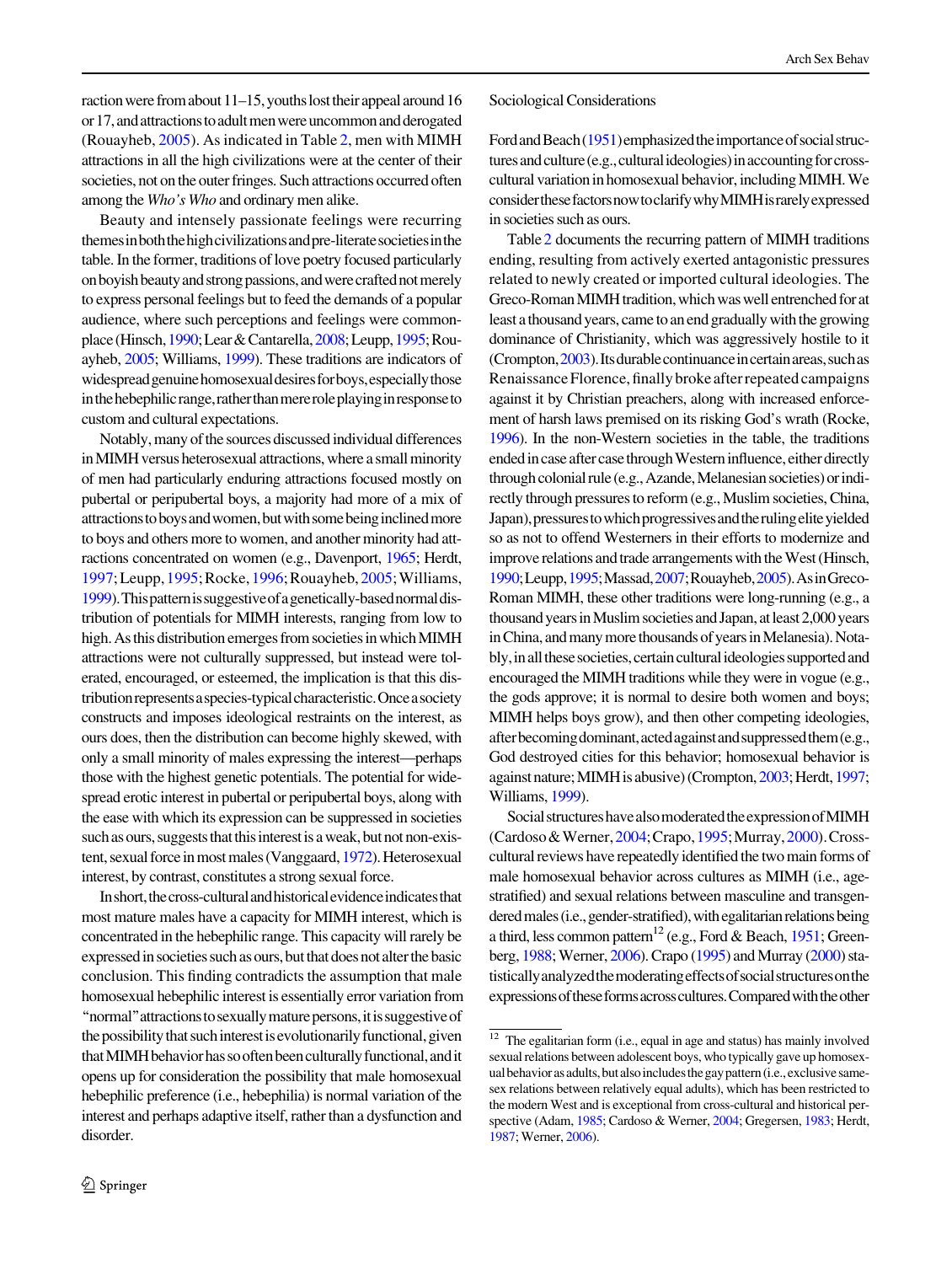forms, mentorship (i.e., MIMH) societies had greater sex role distinctions, greater adolescent sex-segregation, a greater tendency to consider virginity to be necessary for brides, less paternal effort in rearing the very young, less female political power, less occurrence of husbands and wives sleeping together, and more polygyny. Mentorships were commonly embedded in exclusively male settings (e.g., military, religious), where young males were initiated into the skills and symbolism of warfare, religion, politics, and male social dominance, and in which young males needed the training offered by their elders to climb the male status ladder.

Those aspects of social structure just listed, which also obtained in the West, have been weakening there for centuries, increasingly marginalizing MIMH behavior compared to earlier times (Greenberg, [1988](#page-29-0))—though it still occurred regularly in certain undergroundcontextsuptothe1970s(Reiss,[1961;](#page-31-0)Rossman,[1976](#page-31-0)). Over the last half century, the marginalization has accelerated markedly,owingtosocialstructuralchangesalongthelinesjust discussed. Tendencies toward sex-segregation during adolescencebegantodisappear,virginityuntilmarriagewasnolonger emphasized, sex role distinctions weakened considerably (women could enter most men's roles because of a combination of more advanced technology and rights won politically), women gained more significant political power, fathers exerted more child-rearing efforts with young children, and all-male societies weakened and disappeared as men began spending free time mostly with female companions and nuclear family units rather than men's groups (cf. Coontz, [2006;](#page-28-0) Mackey, [1986](#page-30-0), [1990](#page-30-0)). Mentorships to reproduce the male group (e.g., for hunting, warring) were long replaced with formal education directed at preparing boys for participation in the market economy. As this economy became more complex, boys increasingly became segregated from older males (e.g., in work, in social life), a historically unprecedented arrangement (Greenberg, [1988](#page-29-0)). Pubertal boys and girls were transformed from their historical role of assets to families and the social group to extreme financial liabilities.

It is important to add that cultural ideologies and social structures cannot simplistically be regarded as "right" or "wrong." They are correlates of social and physical environmental difficulty and stress (Gilmore, [1990](#page-29-0)). Low-tech societies in harshenvironments, which have required life-risking, brute-strength behavior, have invariably relied exclusively on males and the male group. Of necessity, such societies have reliably adopted facilitating cultural manhood ideologies and related social structures, and they have invariably sought to transmit these culturally needed characteristics to peripubertal boys through various means, with MIMH not infrequently being one of them (Herdt, [1991](#page-29-0), [1997;](#page-29-0) Gilmore, [1990;](#page-29-0) Mackey, [1990](#page-30-0)). On the other hand, in comparatively easy social–physical environments, made easy for most society members,forexample,becauseofparadisiacalconditions(e.g.,old Tahiti)oradvancedtechnology(e.g.,themodernWest),manhood ideologies and related social structures, being less important or not useful at all, have either not developed or have been relatively weak (Gilmore, [1990](#page-29-0)). In the modern West, these manhood ideologiesandstructures,formerlymuchstronger,haveweakened considerably not only as a consequence of advancing technology but because of feminist influence since the 1960s.

Given our society's present cultural ideologies and social structure,MIMHisanextrememismatch.Thishelpstoexplainnot only its rarity in our society, but its incomprehensibility in the minds of most Westerners. In view of the broad-based evidence, however, these facts and beliefs do not translate into dysfunction and disorder as scientifically valid characteristics.

### Cross-Species Considerations

To understand the origins of MIMH in humans, it is necessary to look at related species to decide between human invention (or aberration) and evolutionary heritage (Ford & Beach, [1951\)](#page-29-0). To this end, Table [3](#page-24-0) presents a summary of 24 primate species. These are based on Bagemihl's [\(1999\)](#page-28-0) species case studies in his comprehensive review of animal homosexuality. To the 21 primate species that he featured, which evidenced male homosexual behavior, we added three more. Based on Bagemihl's descriptions, Vasey's ([1995](#page-32-0)) ratings in his review on primate homosexuality, and descriptions in the primary studies themselves, the table presents ratings for each species for frequency of male homosexual activity, dominant type of age pairings involved, and receptivity regarding the younger partners involved in MIMH.

Male homosexual activity occurred frequently in 42 % of the species and moderately in another 50 %. MIMH dominated in 29 % of the species, immature–immature relations in 13 %, and mixed relations, with non-dominant occurrences of MIMH, immature–immature, and mature–mature relations, in 58 % of the species.<sup>13</sup> In all the species in Table [3,](#page-24-0) MIMH occurred. In these relations, receptivity on the part of the immature animal predominated, obtaining in 83 % of the species. In the last column, the table presents brief descriptions of researcher observations and conclusions, which clarify the nature of MIMH in the different species.

Ingorillas,forexample,MIMHiscommoninall-malegroups, where males spend many years of their lives. In these groups, fully mature males are attracted mainly to immature males, who selectively respond in receptive fashion to particular adults (Harcourt, [1979](#page-29-0); Yamagiwa, [1987](#page-32-0), [2006\)](#page-32-0). Intense sexually-based friendships between older and younger animals have been documented in various species, including orangutans, macaques (crab-eating, Japanese, rhesus, stumptail), and Hamadryas baboons. Takenoshita [\(1998\)](#page-32-0) observed consort relationships between adult and juvenilemaleJapanesemacaques,wherethesepairs,inadditionto engaging in homosexual interactions, foraged together, groomed one another, and attacked other monkeys together. Chevalier-

 $\frac{13}{13}$  In no species did relations between two adults dominate. By comparison, in Vasey's ([1995](#page-32-0)) review, aside from species in the mixed category, MIMH dominated in 43 % of the species, immature–immature in another 43 %, and mature–mature in only 14 %. In the mixed category, MIMH was always part of the mix usually along with immature–immature.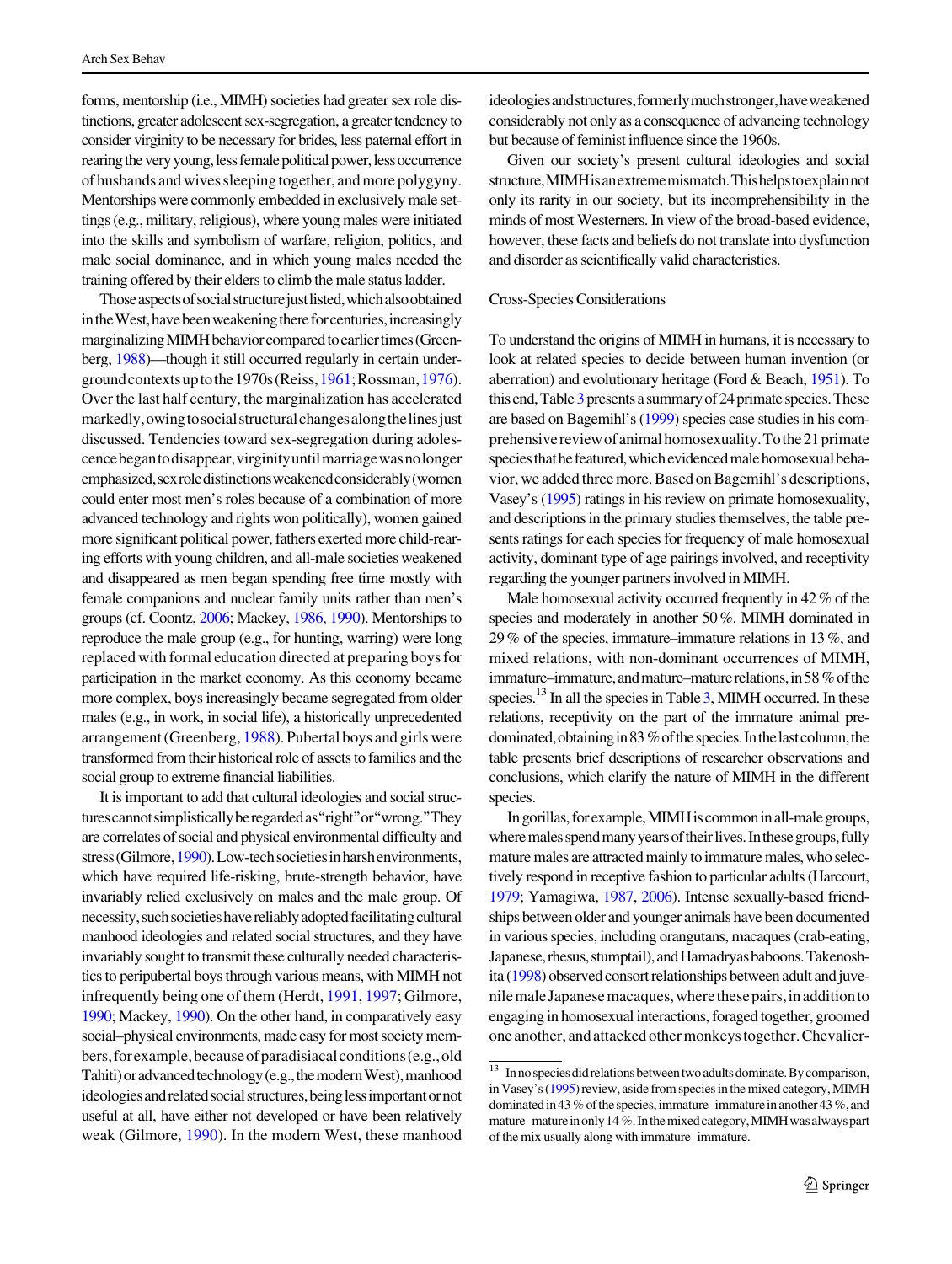Skolnikoff [\(1976](#page-28-0)) described intensely affectionate relationships between mature and immature stumptail male macaques, in which sexual interaction was frequent; both the younger and older participants responded with excitement to the sex. Sexual initiative on the part of the immature animal has repeatedly been described (e.g., bonobos, chimps, gorillas, gibbons, Hanuman and Nilgiri langurs, crab-eating macaques, rhesus macaques, Tibetan macaques, patas monkeys). In Tibetan macaques, for example, male juveniles have frequently been observed to jump up to the faces of adult males to receive oral sex (Ogawa, [1995\)](#page-30-0). Kempf ([1917\)](#page-29-0) described an intense competition between two juvenile rhesus macaque males to be the one mounted by an adult male. Aggression in these interactions is typically rare or absent, while it appears in or is more characteristic of heterosexual interactions between mature animals (Bagemihl, [1999](#page-28-0); Vasey, [1995](#page-32-0)). In the table, the one species where coercion and resistance were characteristic is theprosimianlemurspeciesVerreaux'ssifika—homosexualityis rare in prosimians in general (Vasey, [1995\)](#page-32-0)—where target males, whether immature or mature, seem contraprepared to be homosexually approached (Bagemihl, [1999](#page-28-0)).

PrimateMIMHusuallyoccursasanaspectofmalebisexuality.It is promoted by sex segregation, as in species with all-male groups (e.g., gorillas, mona monkeys, gelada baboons), although it also frequently occurs in the presence of sexually receptive females (e.g., bonobos,rhesusmacaques,stumptailmacaques).Parallelingthe cross-cultural data, it varies based on individual differences, with someanimalsabstaining,othersengagingmoderately,andstill othersengagingextensively(Bagemihl,[1999\)](#page-28-0).Finally,researchers have frequently speculated that male primate homosexual relations, including and often specifically MIMH, serve positive functions for the participants, such as overcoming social tension (bonobos), communicating or acknowledging rank to express or seek tolerance or to avoid conflict (pig-tailed macaques, Nilgiri langurs), facilitating social cohesion (gorillas, stumptail macaques, mona monkeys) and social integration (Hanuman langurs, rhesus macaques, mona monkeys), providing reassurance (gibbons) and protection (stumptail macaques, hamadryas baboons), initiating cooperation (savanna baboons),andhelpingtheyoungtoacquiresocialskills(mona monkeys).

The data show MIMH to be a common behavior in many primate species, one that is generally not aggressive, not coercive (unlike many heterosexual interactions), engaged in willingly by immature partners, and useful in some way to the participants involved. These characteristics indicate that MIMH in these species is not a harmful, or even a benign, dysfunction. This pattern pertains mainly to apes and Old World monkeys, the species most closely related to humans, which implies that human MIMH has evolutionary origins in prehuman primate ancestry, rather than being a human invention or aberration.

Additional data indicate that human MIMH has even deeper evolutionaryroots.Itiscommoninvariousothermammalianspecies, especially marine mammals (e.g., dolphins, whales, seals, manatees, walruses) and certain hoofed species (e.g., antelopes,

wild sheep, elephants) (Bagemihl, [1999](#page-28-0)). In many of these species, as in the primates, it typically occurs in friendly, or even affectionate, contexts, rather than agonistic ones. MIMH occurs in like manner in various avian species (e.g., Guianan cock-of-the-rock, shallow-tailed manakins, red bishop birds, black-billed magpies, Victoria's riflebirds, regent bowerbirds, superb lyrebirds, acorn woodpeckers) (Bagemihl, [1999\)](#page-28-0), and it has been observed, with apparent functional basis, in some reptilian and fish species (Werner, [2006\)](#page-32-0).

# The Harmful-for-Others Criterion: A Multi-Perspective Analysis

Male homosexual hebephilic cases have served as special targets for media reporting, particularly since the latter 1970s. Such cases have frequently been portrayed as especially nefarious and damaging, to such an extent that one is led to assume that such behav-ior can only be coercive, traumatic, and damaging (Jenkins, [1998,](#page-29-0) [2006;](#page-29-0) Ohi, [2000;](#page-30-0) West, [1998](#page-32-0)). This reporting reflects not only sex-ual victimological claims-making (Clancy, [2009](#page-28-0); Malón, [2011\)](#page-30-0), butalong-standingculturalantipathytowardshomosexualbehavior (Crompton, [2003](#page-28-0)). If such reporting and associated underpinnings accurately represent these relations, then Brülde's  $(2007)$ harmful-for-others criterion for mental disorder regarding male homosexual hebephilia is met.

In many cases, males in our society, who had boyhood homosexual hebephilic experiences, have found them negative at the time or came to find them disturbing later on (Clancy, [2009](#page-28-0)). These are the kinds of cases that have come to the attention of clinicians and have become the focus of media reports. But clinical cases are highly self-selected and unrepresentative (Rindet al., 1998, 2001), and media coverage on sexual issues, especially deviant ones, is highly filtered and tailored to resonate with the fashions and sensibilities of the mass market, which produces significant distortion (Foucault, [1978](#page-29-0)). Three lines of evidence can help to critically assess the view of intrinsic coercion, trauma, and harm, characteristics that logically imply that male homosexual hebephilic behavior is significantly against pubertal boys' evolutionary design. These lines of evidence include cross-species, crosscultural, and non-clinical empirical data.

The primate data just reviewed show that the "against evolutionarydesign''implication,alongwithintrinsiccoercion,trauma, and harm, has no phylogenetic basis. In monkeys and apes, MIMH is associated with characteristics nearly opposite to those assumed byvictimologicalandpopularthinkingtoapplytohumanMIMH, including hebephilic relations. It could be that, in humans' unique evolutionaryhistory,malehomosexualhebephilicinteractions became maladaptive and thus tightly associated with coercion, trauma, and harm. This possibility, however, is contradicted by the cross-cultural evidence (see Table [2\)](#page-14-0). Among the Javanese, men remembered their boyhood MIMH experiences entirely posi-tively (Williams, [2011\)](#page-32-0). Sambian boys, when older, showed much initiative in these contacts (Herdt, [1991](#page-29-0), [1997](#page-29-0)). Keraki men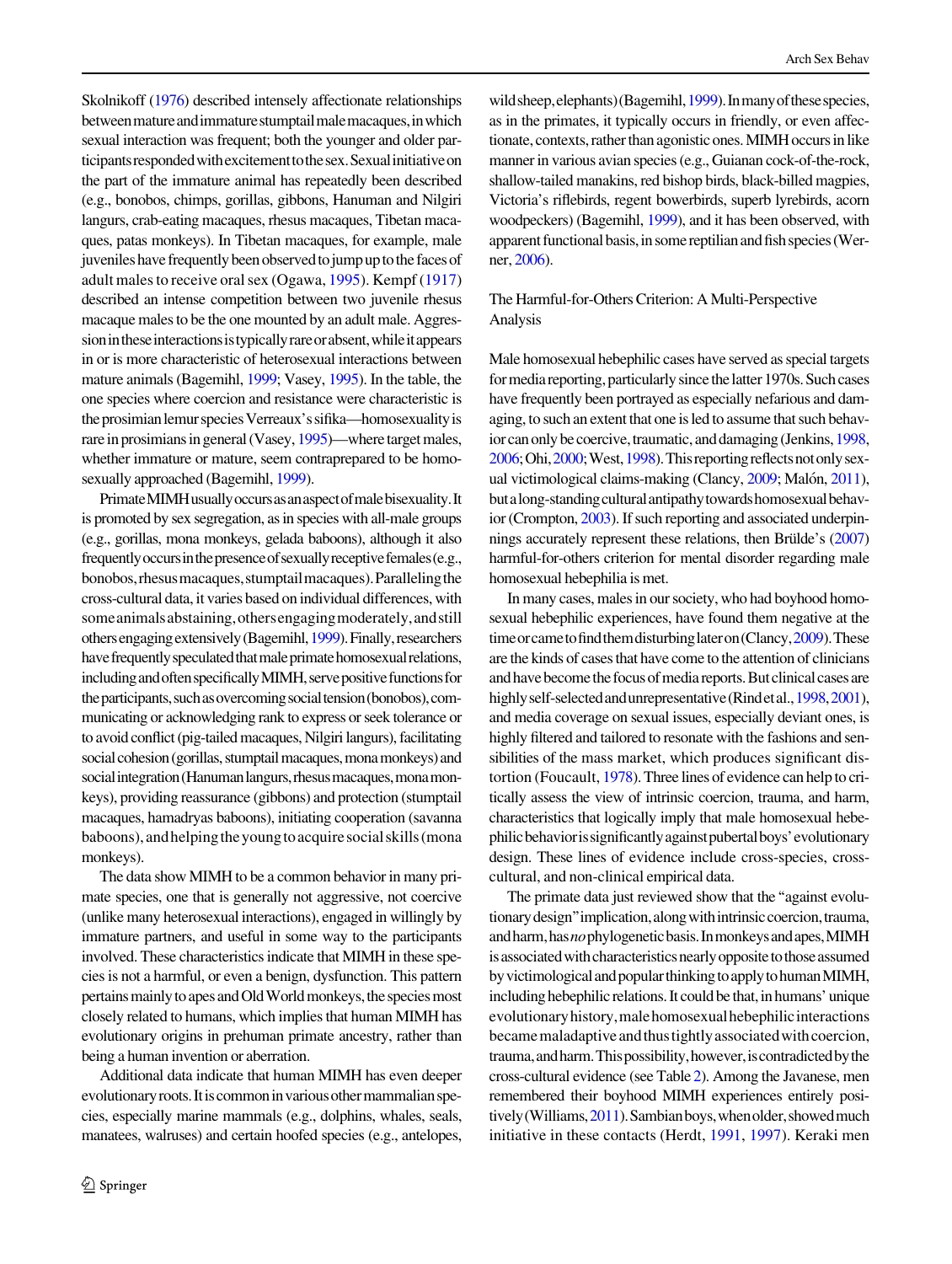believedthattheycouldnothavedevelopedproperlywithoutthese relations as boys (Williams, [1936](#page-32-0)). Kaluli men looked back on the complex of grueling hunting, living in a sex-segregated men's lodge, ritual discipline, unity of purpose, vigorous manly ethos, and growth-stimulating insemination by older males as the highlight of their lives (Schieffelin, [1982](#page-31-0)). East Bay boys discussed their MIMH experiences freely and without shame in the presence of their parents and friends (Davenport, [1965](#page-28-0)). Gebusi boys aged 11–14initiatedsexualrelationswitholdermalesbasedonpersonal affection rather than obligation (Herdt, [1991\)](#page-29-0). The bond between Marind-Anim boys and their adult male partners was extremely strong, which was apparently facilitated by the sexual interactions (Van Baal, [1966](#page-32-0)). The same obtained among the Big Nambas (Layard, [1942\)](#page-30-0). Among the Kimam, lifelong emotional relationships often resulted from hebephilic relations (Serpenti, [1984](#page-31-0)). In various southern Mexican Indian tribes, pubertal boys were proud to have been chosen for hebephilic relationships, seeing it as an honor to be their men's lovers (Ross, [1991\)](#page-31-0). And among the Tsonga, being a boy-wife was not just good for security but for the ''fun''it afforded (Murray & Roscoe, [1998](#page-30-0)).

In our own society, empirical research conducted outside the post-1970s sexual victimological framework has repeatedly shown that MIMH, particularly the hebephilic form, is not characteristically associated with coercion, trauma, and harm (Bauserman & Rind, [1997](#page-28-0)). For example, Gebhard et al. ([1965](#page-29-0)), in their forensic sample analyzed for the Kinsey Institute, found that, among boys aged 12–15 who had sexual encounters with men, most were encouraging (70 %), while only some were passive (11 %) or resis-tant (16 %). Baurmann [\(1983\)](#page-28-0), in his forensic study conducted for the German government, found that, among the almost 1,000 cases of MIMH involving boys under age 14, coercion and harm were rare. Sandfort [\(1988](#page-31-0), [1992\)](#page-31-0), drawing from community and convenience samples in the Netherlands, found that most of his male subjects with boyhood MIMH were willing participants (69 %), who reacted, on average, positively and were psychologically as well adjusted as controls. By contrast, unwilling boys (31 %) reacted, on average, negatively and were slightly less well adjusted.

Non-clinical studies examining pubertal gay or bisexual boys' MIMH have generally found predominantly positive reactions, with evidence for harm occurring only in the minority of cases where coercion occurred (e.g., Arreola et al., [2008](#page-27-0); Carballo-Diéguez, Balan, Dolezal, & Mello, [2012;](#page-28-0) Dolezal & Carballo-Diéguez, [2002;](#page-28-0) Jay & Young, [1977;](#page-29-0) The National Lesbian and Gay Survey, [1993;](#page-32-0) Rind, [2001](#page-31-0); Spada, [1979;](#page-31-0) Stanley, Bartholo-mew, & Oram, [2004](#page-31-0); Tuller, [2002\)](#page-32-0). Studies based on convenience samples examining mainly heterosexual boys' homosexual hebephilicexperienceshavelikewisedocumentedfrequentoccurrence of willing relations with positive reactions (e.g., Bernard, [1981](#page-28-0); Ingram,[1981;](#page-29-0)Leahy,[1992](#page-30-0);Money&Weinrich,[1983;](#page-30-0)Okami, [1991;](#page-30-0) Riegel, [2009;](#page-31-0) Sandfort, [1984](#page-31-0); Sandfort & Everaerd, [1990](#page-31-0); Tindall, [1978\)](#page-32-0). In many of these studies, the boys were often involved in''special friendships''of significant duration, in which the boys' positive responses were tied, in part, to perceived

willingness in participation and to their sense of having attained important non-sexual benefits (e.g., a mature friend who listens to them; valuable mentoring). Notably, these special friendships have parallels in the cross-cultural and primate data examined previously, suggesting a possible evolutionary basis.

The foregoing studies were not based on representative samples. But they are sufficiently diverse and numerous to show that coercion, trauma, and harm do not inhere in male homosexual hebephilicinteractionsandsomuststemfromothersources.Aside fromaggravatingfactors(e.g.,force),importantcandidates,characteristicintheWestbutnotinmanyothercultures,include:sharply negative attitudes about immature sexuality and a traditional unease with sex in general (Ford & Beach,  $1951$ ), which can foster reactions of anxiety or shock to hebephilic approaches or encoun-ters, especially if the youth is sexually naïve (Constantine, [1981](#page-28-0)); the opprobrium and disgust traditionally associated with the hom-osexual aspect of this behavior (Crompton, [2003\)](#page-28-0); actual or anticipated severe negative reactions by significant others (Baurmann, [1983\)](#page-28-0); and the post-1970s narrative that all forms of adult–minor sex are uniquely abusive and injurious, which can lead to nocebo reactions (Clancy, [2009](#page-28-0)), iatrogenic harm (Malón, [2009\)](#page-30-0), and perceived harm via effort after meaning (Pope & Hudson, [1995\)](#page-30-0).

The non-victimological literature indicates that, when a pubertal boy crosses the threshold where he is no longer significantly influenced by the cultural negatives just listed, he is more likely to respondinalignmentwithreactionsfoundintheprimateandcrosscultural literature than with those found in the victimological literature.AsGebhardetal.[\(1965\)](#page-29-0)noted,pubertalboys'potentialfor positive response to MIMH derives from libidos that are well activated at this stage of development. They added that a boy of pubertalageisstillflexiblesexually,andifhecanbepersuaded,''he exhibitsanintensityofresponsematchingorfrequentlysurpassing that of an adult''(p. 299). The Kinsey data on first postpubescent coitus discussed earlier illustrate these libidos, where pubertal boys' degree of positive response to hebephilic first coitus was by far the highest among all types (Rind & Welter, [2012](#page-31-0)).

The foregoing evidence (cross-species, cross-cultural, non-clinicalempirical)indicatesthatmalehomosexualhebephilicbehavior is not harmfully against the evolutionary design of male youths. Though it can be harmful in certain contexts (e.g., those often found in the West, especially since the 1980s), it can be functional in other contexts, found sometimes in cultures such as ours but mainly in other cultures with very different values and discourses. In short, Brülde's [\(2007\)](#page-28-0) harmful-for-others criterion for male homosexual hebephilia is not met, because pathology is not intrinsic to the behavior.

#### Synthesis

The foregoing review indicates that male homosexual hebephilic behavior and interest are evolved capacities, which were genetically inherited from primate and mammalian ancestry (cf.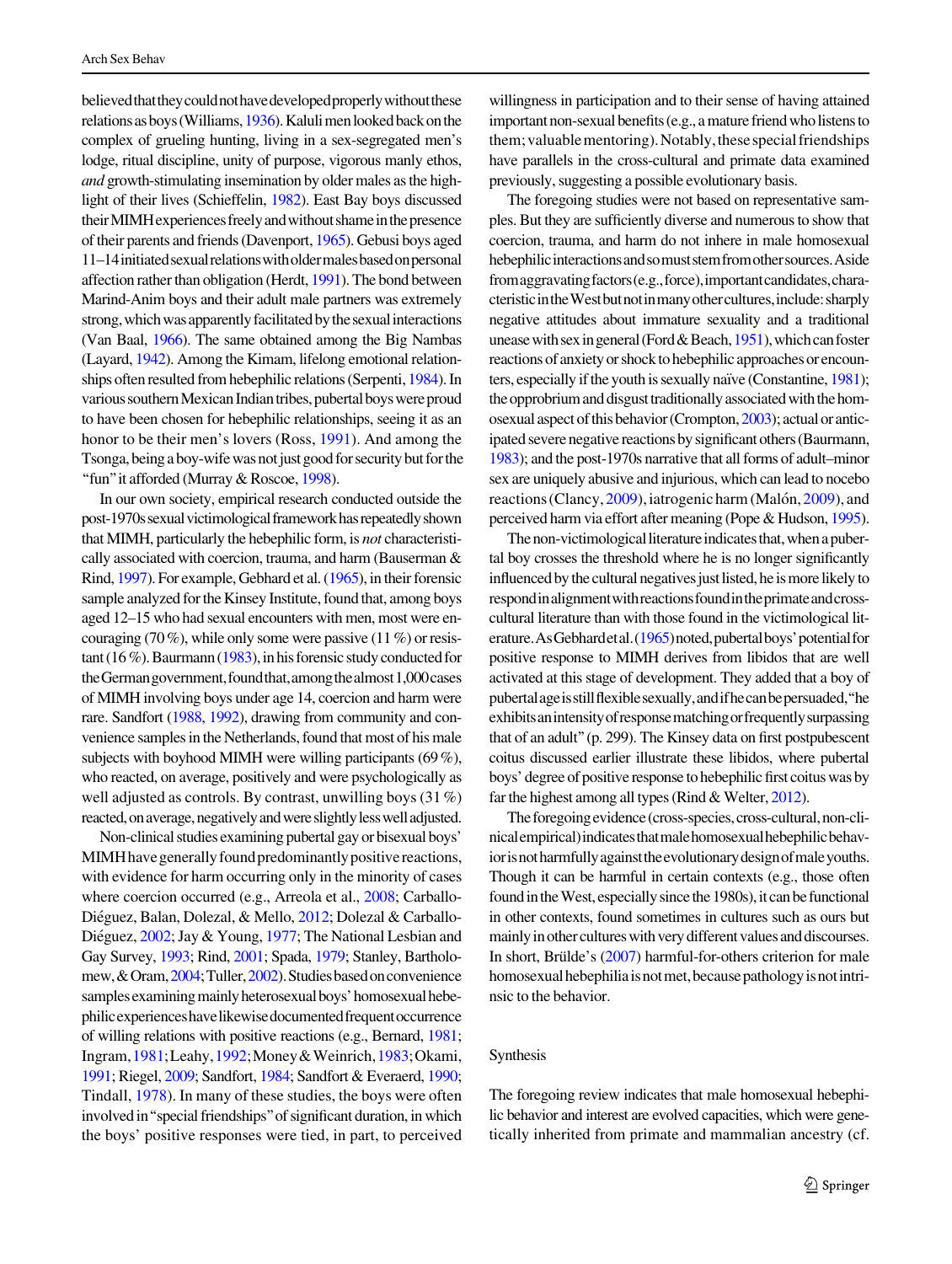Ford & Beach, [1951\)](#page-29-0). This capacity in humans, as in other primates, is not inherently dysfunctional. To the contrary, it has been realized in numerous societies for the cultural function of reproducing the male group. Reproducing the male group was essential in most pre-modern times and places. Co-opting this hebephilic potential has not infrequently been one of the means of achieving it (Gilmore, [1990](#page-29-0); Herdt, [1997](#page-29-0)).

Capacity is not the same as drive. The evidence indicates that this hebephilic capacity is facultative in most males (i.e., not obli-gate); its expression depends on interacting inputs (cf. Buss, [2007](#page-28-0); Kirkpatrick, [2000](#page-30-0); Tooby & Cosmides, [2005](#page-32-0)). As with many behavioral capacities or traits, the predisposition to this interest may be normally distributed in the male population. Its realization in particular mature males, then, is likely an interactive effect of individual predisposition, learning experience, the social struc-ture, and cultural ideologies (cf. Ford & Beach, [1951;](#page-29-0) Kirkpatrick, [2000\)](#page-30-0). In the Muslim societies of North Africa and the Near East from the eighth through nineteenth centuries, the social structure and cultural ideologies favored male homosexual hebephilic desire (Rouayheb, [2005](#page-31-0)). The desire was absent in some mature males (probably those with low predispositions), but was expressed in most others (probably those with moderate and high predispositions). In the West today, the social structure is opposite to what elicits and develops the desire (Crapo, [1995](#page-28-0); Murray, [2000\)](#page-30-0), and culturalideologiesareintenselyantagonistic(Crompton,[2003](#page-28-0); Greenberg, [1988\)](#page-29-0). Under such conditions, durable expression of the desire probably requires a high predisposition (i.e., the upper tail of the distribution).

The primate capacity for MIMH may be functionally neutral (e.g.,anevolutionaryby-productornoise),oritmaybefunctional in some species in line with its observed utility in them. In either case, the human capacity may be an exaptation, in which the inherited primate capacity was transformed into a new or different evolutionaryfunctionduringthehumanEEA,owingtotheunique selective pressures (adaptive problems) facing early humans and the usefulness of this capacity in solving them (cf. Mackey, [1990\)](#page-30-0). In this exaptation, the evolutionary function was mentorship and enculturation of peripubertal boys to reproduce the male group, which served individual and group survival in environments in which big-game hunting and warfare capabilities were demanded of males. The homosexual hebephilic aspect served as a mechanism that motivated older males to invest the degree of effort needed to fulfill this function (cf. Muscarella, [2000](#page-30-0)). This mentorship–enculturation hypothesis, then, is most similar to Mackey's [\(1990\)](#page-30-0) speculation, but shares elements of the other three hypotheses described earlier (i.e., Muscarella, [2000](#page-30-0); Kirkpatrick, [2000;](#page-30-0) Neill, [2009\)](#page-30-0).

Evolutionary function is suggested by several design features. One is that mature male erotic interest in boys, when expressed, is generally coordinated with the ages at which mentorship and enculturationaremostusefulandefficientlyeffected,fromperipubescence through mid-adolescence (cf. Lautmann, [1994;](#page-30-0) Vogt,  $2006$ ; Wilson & Cox, [1983](#page-32-0)). Another is that boys, in turn, are especially homosocially receptive to older males and male groups during this span (as in role modeling, hero worship, team orientation), from peripubescence, when they are''group ready,''until later adolescence, when they have become ''group assimilated'' (cf. Gilmore, [1990;](#page-29-0) Sax, [2009;](#page-31-0) Vanggaard, [1972](#page-32-0)).

Alternatively, it is possible that the ancestral primate capacity was selectively neutral and that the inherited capacity in early humans remained functionless. Its co-optation in the many mentorship societies documented by anthropologists and historians would, then, have been instances just of cultural exaptations. Either way—functionally evolved capacity or evolved, but functionless, capacity—the broad-based evidence indicates that male homosexualhebephilicinterestisnotevolutionarilydysfunctional for the older or younger male. Given this capacity at the species level, along with the individual differences data (see the crosscultural, cross-species reviews), it is expectable that some mature human males will have a predominance of the interest. That is, male homosexual hebephilia is an expectable distributional variant.

Since some interest is not dysfunctional, and may be functional, it does not parsimoniously follow that much interest (i.e., preference) is dysfunctional, which argues against classifying male homosexual hebephilia as a mental disorder (cf. Wakefield, [1992b\)](#page-32-0).Thosewishingtoarguethata3:2homosexualhebephilic– heterosexual teleiophilic ratio is a mental disorder have the burden to show what the evolutionary dysfunction is. Notably, such a ratio may have been not uncommon in many of the societies in Table [2,](#page-14-0) in which men were often bisexually oriented towards women and boys. If it is argued that reproductive success would have been compromised by a 3:2 homosexual hebephilic–heterosexual teleiophilic ratio, constituting the dysfunction, then homosexual teleiophilia is a clear dysfunction, which many professionals now reject. In most places and times, marriage expectations have been quite strong, and mature males with a 3:2 ratio would likely have comfortably fulfilled marriage and reproductive obligations, just as mature males in mentorship societies with a 2:3 homosexual hebephilic–heterosexual teleiophilic ratio likely comfortably accommodated to culturally-expected homosexual hebephilic behavior.

Returning to speculation on exaptive function, we consider individual versus group selection. The mentorship–enculturation hypothesisisconsistentwithindividualselection,inwhich,asthecrosscultural evidence suggests, mature males in the EEA involved in homosexual hebephilic relations in certain contexts would have derived fitness-enhancing benefits. Aside from gaining an assistant for the present, the mature partner would have secured a future ally and helped to reproduce and thus maintain the male group, an ongoingsourceofvalueforhim.Notably,thelattertwobenefitswould have been dependent on positive effects on the younger partner, as injuring him or doing him otherwise no good would neither have created a later ally nor aided the male group. That is, the arrangement between older and younger partner would have occurred within a reciprocal altruism framework, as Kirkpatrick [\(2000\)](#page-30-0) and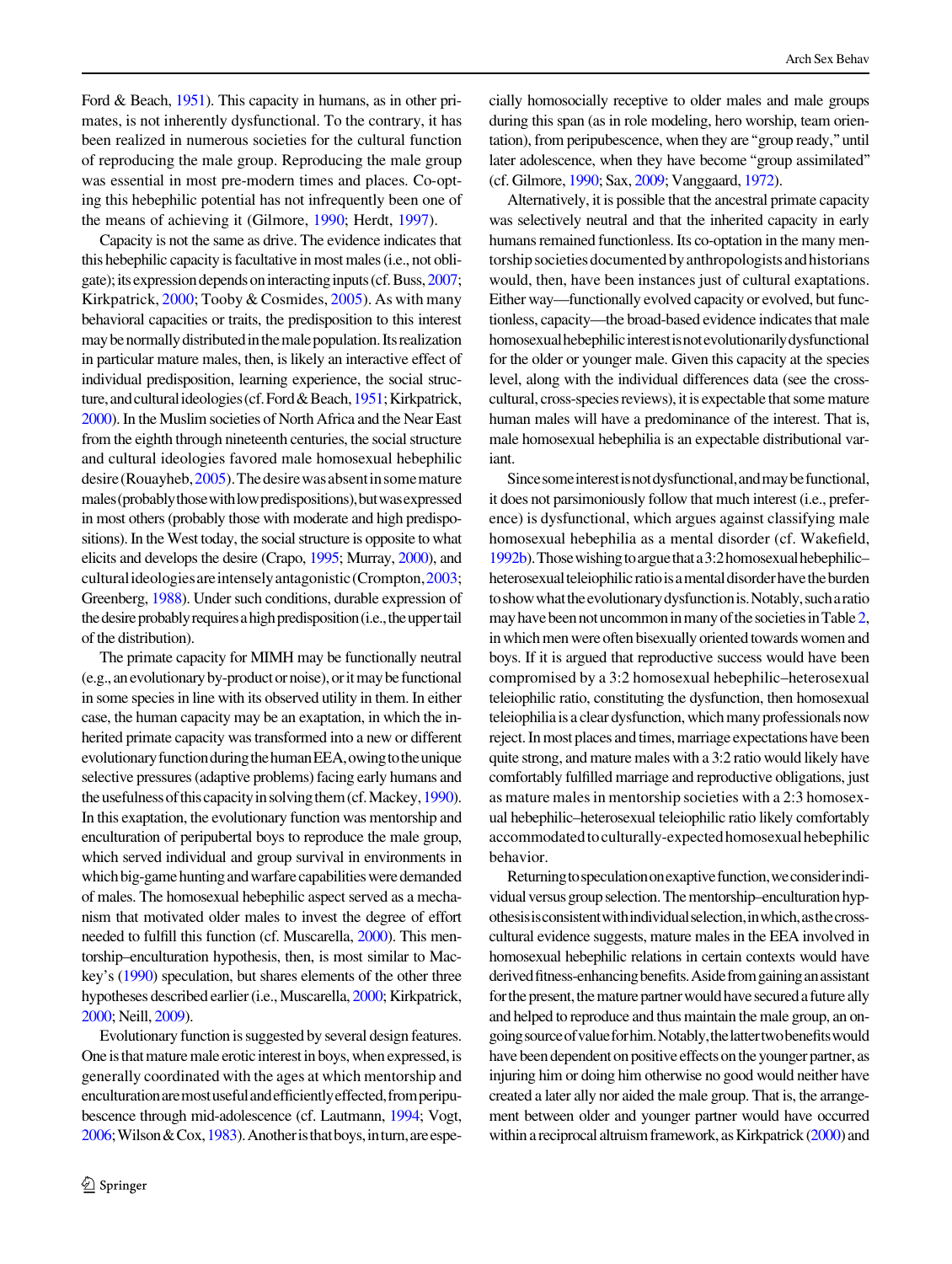<span id="page-24-0"></span>

| <b>Table 3</b> Homosexual behavior between mature and immature males in primates |
|----------------------------------------------------------------------------------|
|----------------------------------------------------------------------------------|

| Species                                       | Freq                    | Age            | Rec              | Researcher observations/summaries                                                                                                                                                                                                                                                                                                                                                                                                                                                                                                                                          |
|-----------------------------------------------|-------------------------|----------------|------------------|----------------------------------------------------------------------------------------------------------------------------------------------------------------------------------------------------------------------------------------------------------------------------------------------------------------------------------------------------------------------------------------------------------------------------------------------------------------------------------------------------------------------------------------------------------------------------|
| <b>Great Apes</b>                             |                         |                |                  |                                                                                                                                                                                                                                                                                                                                                                                                                                                                                                                                                                            |
| Bonobos (Pan paniscus)                        | 3                       | 1              | 3                | Kano (1980) found that mature males frequently performed thrusts on much younger<br>males who might actively solicit the mounting. de Waal (1997) observed that it was<br>common for an adult male to masturbate an adolescent male lying on his back with legs<br>spread apart. Sex serves to reduce social tension (de Waal, 1997)                                                                                                                                                                                                                                       |
| Chimpanzees<br>(Pan troglodytes)              | 2                       | 2              | 3                | Male homosexual behavior varies considerably across and within chimp populations<br>(Bagemihl, 1999). Kollar et al. (1968) described multiple age-gap encounters (e.g., a<br>young juvenile male interrupted copulation of an adolescent male and female, then<br>presented to the older male, who mounted him)                                                                                                                                                                                                                                                            |
| Gorillas (Gorilla gorilla)                    | 3                       | 4              | 3                | In all-male groups, adults are most attracted to adolescents; mounting can be initiated by<br>either (Harcourt, 1979; Yamagiwa, 1987, 2006). Courtship and copulation occur<br>daily (Bagemihl, 1999). Age-gap sex may help group cohesiveness (Harcourt, 1979).                                                                                                                                                                                                                                                                                                           |
| Orangutans<br>(Pongo pygmaeus)                | $\overline{\mathbf{c}}$ | $\overline{c}$ | 3                | Male homosexual behavior is often consensual (heterosexual behavior often not). It<br>often occurs within a special friendship (Bagemihl, 1999). For example, an adolescent<br>male that received fellatio from a young adult male became very attached to him, and<br>followed him wherever he went (Rijksen, 1978)                                                                                                                                                                                                                                                       |
| Lesser Apes                                   |                         |                |                  |                                                                                                                                                                                                                                                                                                                                                                                                                                                                                                                                                                            |
| White-handed gibbons (Hylobates lar)          | 2                       | 4              | 3                | Homosexual behavior occurs sometimes in father–son pairs (Bagemihl, 1999). Edwards<br>and Todd (1991) observed 55 episodes between a father and adolescent son, which<br>were always without tension or aggression, and initiated by both. The sexual behavior<br>seemed to provide reassurance to the adolescent                                                                                                                                                                                                                                                          |
| Siamangs (Hylobates syndactylus)              | 2                       | 1              | $\mathfrak{2}$   | Father-son sex occurs (like gibbons), but is sometimes accompanied by threats, when the<br>younger partner wants to end it before the older one does (unlike gibbons) (Bagemihl,<br>1999)                                                                                                                                                                                                                                                                                                                                                                                  |
| Old World Monkeys                             |                         |                |                  |                                                                                                                                                                                                                                                                                                                                                                                                                                                                                                                                                                            |
| Hanuman langurs<br>(Presbytis entellus)       | 3                       | 1              | 3                | Immature males frequently engage in mounting, often with like-aged males, but also<br>with mature males (Sommer et al., 2006). Immature males increase their touching,<br>mounting, and embracing adult males as they mature (Jay, 1965). Weber (1973) found<br>that male-male age-gap mounting was usually initiated by the immature partner, with<br>the apparent function of securing social acceptance (juveniles are no longer protected<br>by mothers and turn to other adults; mounting and other physical contact are<br>mechanisms to achieve social integration) |
| Nilgiri langurs<br>(Presbytis johnii)         | $\overline{\mathbf{c}}$ | 1              | 3                | Dominant males (alphas) mount subordinate males (juveniles, adolescents, younger<br>adults) in dominance displays, which subordinates may initiate by presenting. Mounts<br>are brief, with several thrusts but no penetration, and are part of a communication<br>matrix that maintains troop harmony (Hohmann, 1989; Poirier, 1970)                                                                                                                                                                                                                                      |
| Proboscis monkeys<br>(Nasalis larvatus)       | 1                       | 2              | $\boldsymbol{2}$ | Homosexual mounting occurs in younger males (adolescents and juveniles). It tends to<br>stem from play-wrestling. It is resisted by the younger male in some cases (as females<br>sometimes also do in heterosexual mounting). Its frequency is low, as is heterosexual<br>sex (Bagemihl, 1999; Yeager, 1990)                                                                                                                                                                                                                                                              |
| Bonnet macaques<br>(Macaca radiata)           | 3                       | $\mathbf{1}$   | 3                | Males of all ages are frequently involved in a wide variety of homosexual behavior.<br>Younger males often masturbate other males to orgasm, sometimes eating the semen.<br>Some do only a little homosexual behavior, others a great deal (Bagemihl, 1999)                                                                                                                                                                                                                                                                                                                |
| Crab-eating macaques<br>(Macaca fascicularis) | 2                       | $\mathbf{1}$   | 2                | Males can develop intense sexual friendships, especially between older and younger<br>males (with affection, arousal, mounting). Homosexual mounting is both consensual<br>$(54\%)$ and nonconsensual (46%). In the former, the mountie fully cooperates and<br>may initiate the mounting (Bagemihl, 1999)                                                                                                                                                                                                                                                                 |
| Crested black macaques<br>(Macaca nigra)      | 2                       | 4              | 3                | Younger males often mount older ones (Bagemihl, 1999). Dixson (1977) frequently<br>observed the oldest male in one troop presenting to younger males, who invariably<br>responded by mounting him, often with erections. Also, ritualized "greeting" gestures<br>(e.g., penis-grabbing), especially by younger males, are common practice (Bagemihl,<br>1999)                                                                                                                                                                                                              |
| Japanese macaques<br>(Macaca fuscata)         | 3                       | $\mathbf{1}$   | 3                | Hanby and Brown $(1974)$ observed all adult and juvenile males presenting to other males<br>(aggression was rare, less than $3\%$ of presentations). Takenoshita (1998) observed<br>free-ranging adult-juvenile consort relationships (adults ejaculated and juveniles<br>erected; they foraged, groomed, and attacked other monkeys together)                                                                                                                                                                                                                             |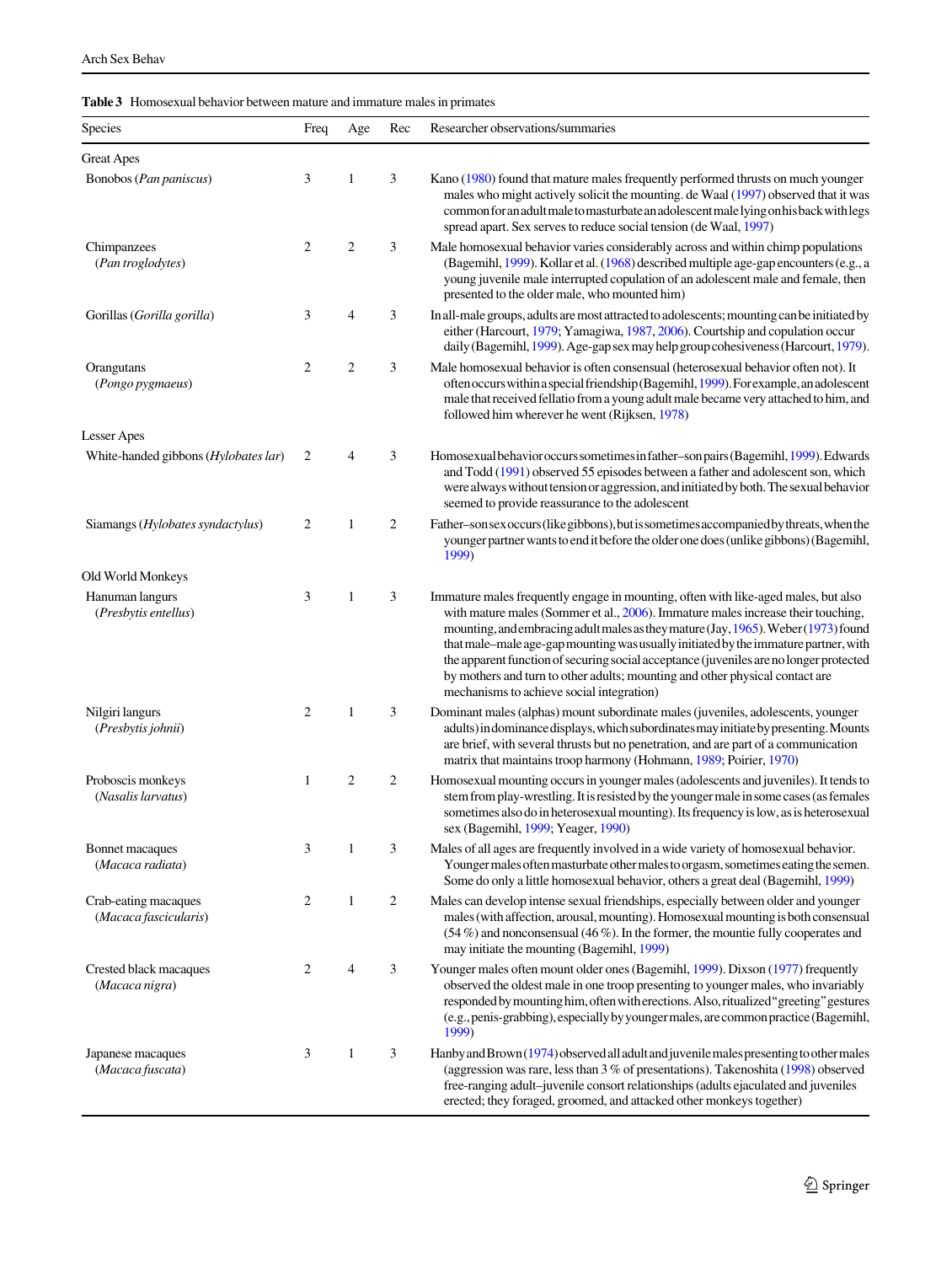### Table 3 continued

| Species                                                    | Freq           | Age            | Rec          | Researcher observations/summaries                                                                                                                                                                                                                                                                                                                                                                                                                                                                                                                                                                                                                                      |
|------------------------------------------------------------|----------------|----------------|--------------|------------------------------------------------------------------------------------------------------------------------------------------------------------------------------------------------------------------------------------------------------------------------------------------------------------------------------------------------------------------------------------------------------------------------------------------------------------------------------------------------------------------------------------------------------------------------------------------------------------------------------------------------------------------------|
| Pig-tailed macaques<br>(Macaca nemestrina)                 | 3              | $\mathbf{1}$   | 3            | Age-equal and age-gap male-male mounting (juveniles, adolescents, adults) occurs<br>frequently, is not associated with force (as heterosexual mounting sometimes is), and<br>makes up from 8 to 67% of individual males' overall mounts (Bagemihl, 1999).<br>Dominants invite subordinates to mount them as an elaborate display of tolerance<br>toward subordinates $(0i, 1990)$ or mount subordinates as a rank maintenance<br>mechanism (Tokuda et al., 1968)                                                                                                                                                                                                       |
| Rhesus macaques<br>(Macaca mulatta)                        | 3              | 1              | 3            | Age-gap consort relationships occur and are highly affectionate (Bagemihl, 1999).<br>Kempf (1917) observed two juvenile males aggressively competing against each<br>other to be the one mounted by an adult male. Male homosexual behavior helps<br>juveniles get protection and integrate into the group (Carpenter, 1942). Hamilton<br>(1914) observed that both male partners in mature–immature sex show sexual<br>excitement. He found that mature-immature relationships (friendships) are frequent,<br>and seem to have sexual basis. Redican et al. $(1974)$ observed that the immature male<br>in their study took the sexual initiative with the adult male |
| Stumptail macaques<br>(Macaca arctoides)                   | 3              | 1              | 3            | Chevalier-Skolnikoff (1976) reported mutual excitement and affection in several<br>intense friendship-based mature-immature sexual relationships. She concluded that<br>these were "rewarding" to all participants (e.g., protection for younger partner), and<br>that the homosexual behavior seemed to foster greater social cohesion                                                                                                                                                                                                                                                                                                                                |
| Tibetan macaques<br>(Macaca thibetana)                     | 3              | 4              | 3            | Ogawa (1995) observed that adult-juvenile homosexual behavior occurs on regular<br>basis. Either may initiate oral sex on the juvenile. The sex is never aggressive. Both are<br>excited, and the context is friendly. He concluded that it seems to serve to reduce<br>tension                                                                                                                                                                                                                                                                                                                                                                                        |
| Savanna baboons<br>(Papio cynocephalus)                    | 2              | 1              | 3            | All males, from juvenile to adult, greet one another via ritualized sexual behaviors. These<br>behaviors (presenting, mounting, fondling) occur briefly (a few seconds), constitute<br>"greetings," and appear to serve, in part, the formation of coalitions (Bagemihl, 1999;<br>Smuts & Watanabe, 1990)                                                                                                                                                                                                                                                                                                                                                              |
| Hamadryas baboons<br>(Papio hamadryas)                     | 2              | 4              | 3            | Zuckerman (1932) observed a 3-year sexual relationship between an adult and immature<br>male. Whenever the immature was threatened, the adult immediately rescued it                                                                                                                                                                                                                                                                                                                                                                                                                                                                                                   |
| Gelada baboons<br>(Theropithecus gelada)                   | $\overline{c}$ | $\overline{4}$ | 3            | Bernstein (1975) observed mounting between bachelors and immature males in the all-<br>male group. When a bachelor successfully challenges a harem leader, he switches<br>entirely to heterosexual behavior (the deposed leader switches to homosexual<br>behavior)                                                                                                                                                                                                                                                                                                                                                                                                    |
| Mona monkeys<br>(Cercopithecus mona)                       | 3              | 1              | 3            | Glenn, Ramsier, and Benson (2006) observed that homosexual behavior, with oral sex<br>(often with orgasm), is universal in all-male groups, where males spend most of their<br>lives. The sex involves all combinations of partners, from juveniles to adults.<br>Aggression is extremely rare. The homosexual behavior seems to function to help<br>younger males' immigration and social skills, as well as the groups' social cohesion                                                                                                                                                                                                                              |
| Patas monkeys<br>(Erythrocebus patas)<br>New World Monkeys | 2              | 4              | 3            | Adolescent or younger males often fondle and nuzzle the genitals and scrotum of adult<br>males (Bagemihl, 1999)                                                                                                                                                                                                                                                                                                                                                                                                                                                                                                                                                        |
| Squirrel monkeys<br>(Saimiri sciureus)                     | 2              | 1              | 3            | Dennision (1980) frequently observed male homosexual behavior, the commonest form<br>being between adults and adolescents. Baldwin (1969) frequently observed sexual<br>mounting and sometimes consortships between older adolescents and much younger<br>juveniles (of both sexes). Older adolescents, unlike younger adolescents, were gentle<br>with their younger partners, who consequently allowed the interactions to take place<br>(by contrast, they tended to resist the much rougher initiatives from younger<br>adolescents)                                                                                                                               |
| Prosimians                                                 |                |                |              |                                                                                                                                                                                                                                                                                                                                                                                                                                                                                                                                                                                                                                                                        |
| Verreaux's sifaka<br>(Propithecus verreauxi)               | 1              | 1              | $\mathbf{1}$ | Homosexual behavior is rare in prosimians. In this lemur species, adult males sometimes<br>mount younger adults or adolescents, who often snap and struggle to wriggle free<br>(Bagemihl, 1999)                                                                                                                                                                                                                                                                                                                                                                                                                                                                        |

Species are from Bagemihl's ([1999](#page-28-0)) featured species case studies ( $n=21$ ), where male homosexual behavior was evident, plus three additional species (mona monkeys, patas monkeys, Tibetan macaques)

Freq frequency, based mainly on Vasey's [\(1995](#page-32-0)) and Bagemihl's [\(1999](#page-28-0)) ratings (1 incidental or rare; 2 moderate; 3 frequent or primary). Age dominant age pairingsthatoccur,basedmainlyon Vasey's([1995\)](#page-32-0)ratings(1mixedages;2betweenimmatures;3betweenmatures;4mature withimmature).Recreceptivity of immature animal in MIMH, based on researchers' descriptions (1 mostly unwilling with resistance or aggression; 2 mix of receptive and non-receptive encounters; 3 mostly receptive with no or little aggression). Researcher observations/summaries provide illustrations from research on typical encounters and overall nature of MIMH behavior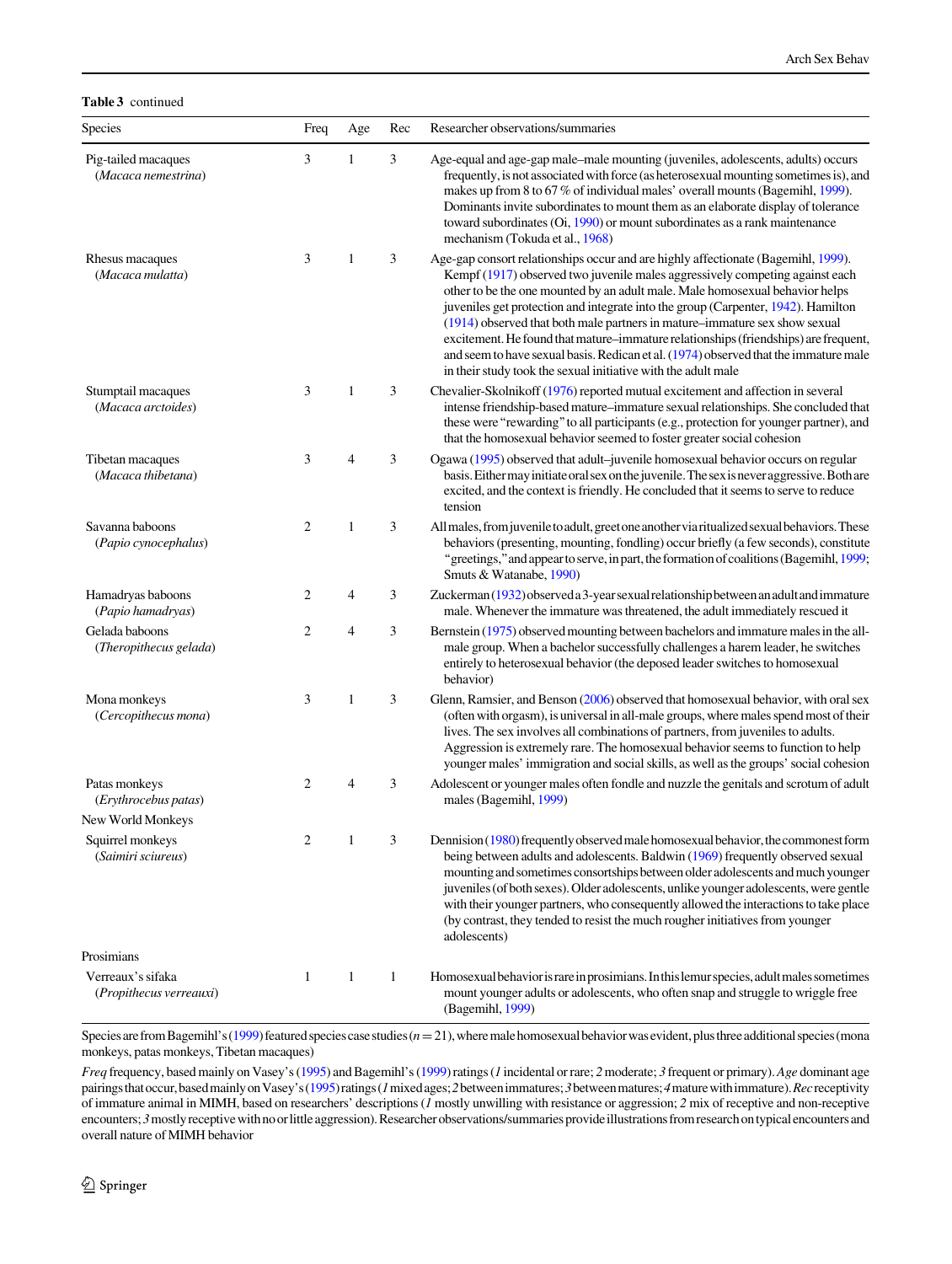Muscarella [\(2000\)](#page-30-0) argued. The younger partner's benefits would have included protection, resources, knowledge, skills, emotional readiness, and group assimilation. Thus, male homosexual hebephilicinterestandbehavior,inthisscenario,werenaturallyselected owing to individual fitness-enhancing benefits, not just for the mature but for the immature partner—mutualistic benefits were essential to individualistic ones. This hypothesis is grounded on the cross-cultural data on mentorship societies (e.g., Crapo, [1995\)](#page-28-0) and concords with reciprocal altruism theory (cf. Bowles & Gintis, [2011;](#page-28-0) Buss, [2007;](#page-28-0) Nowak & Highfield, [2011\)](#page-30-0).

The mentorship–enculturation hypothesis is also consistent with group selection, which is implied in Mackey's [\(1990](#page-30-0)) and Neill's [\(2009](#page-30-0)) hypotheses. Male groups have competed against each other in intertribal warfare throughout human existence, and losers have often been wiped out (Gat, [2006\)](#page-29-0). Groups with greater degrees of cohesion,teamorientation,bravery,loyalty,self-sacrifice,andinno-vativeness would have had a selective advantage (Gat, [2006\)](#page-29-0), qualities that warfare selected for (Conniff, [2006;](#page-28-0) Wade, [2008](#page-32-0)), and qualities that hebephilic interactions appear to have played an importantrole in developing (Herdt, [1997](#page-29-0); Keesing, [1982](#page-29-0); Mackey, [1990](#page-30-0);Neill,[2009\)](#page-30-0).Teamorientationandself-sacrificecanundercut individual fitness, but they are vital to the group and are better accounted for as group selection effects (Bowles & Gintis, [2011;](#page-28-0) No-wak & Highfield, [2011](#page-30-0); Wilson & Wilson, [2007](#page-32-0)). The anthropological data in the present review seem well fitted to group selection. If male homosexual hebephilic behavior and interest have an evolved functional basis, it is likely communal, not purely self-interested,anditislikelyaproductofbothindividualandgroupselection  $(i.e.,$  multilevel selection).<sup>14</sup>

# Discussion

Henrich et al.  $(2010)$ , who showed that, compared to the rest of the world regarding many behaviors, Westerners are outliers, and Americans outliers among outliers, opened their article strategically. They reviewed various societies that had practiced male

homosexual hebephilic behavior as a means of developing their boys. Having surprised their readers with what most would have seen as strange, they abruptly noted that their review was not about these peoples, but about a "truly unusual group: people from Western, Educated, Industrialized, Rich, and Democratic (WEIRD) societies" (p. 1). They went on to conclude that the "fact that WEIRD people are the outliers in so many key domains of the behavioral sciences may render them one of the worst subpopulations one could study for generalizing about Homo sapiens'' (p. 19).

Not simply WEIRD people, but clinically WEIRD people have often formed the basis for universal conclusions regarding sexual behaviors and actors out of sync with prevailing Western values and standards. Ford and Beach ([1951](#page-29-0)) seminally demonstrated the invalidity of this approach. Yet, Blanchard et al. [\(2009\)](#page-28-0) used just this approach in declaring hebephilia a mental disorder. They did notinvokecomparativeevidence,asFordandBeachshowedtobe essential to making valid universal conclusions. They did not invoke any evidence. Reappraising their study was therefore in order. We did so by reviewing broad-based data.

The broad perspective contradicted both the harmful-to-theindividual and harmful-for-others criteria regarding mental disorder. The evidence indicated that male heterosexual hebephilic interest, rather than being dysfunctional, is at the lower end of a functional range of age preferences, and that male homosexual hebephilic interest is either an evolved but functionally neutral capacity or a naturally selected mechanism. Given the evolved nature of these interests, hebephilic preference (i.e., hebephilia) becomes an expectable distributional variant. The presumption, then, is that this preference is not dysfunctional. It was argued that, in fact, it is not, as it would not have reduced the fitness of actors, targets, or social groups in the EEA and other earlier human environments. As such, both male heterosexual and homosexual hebephilic preference should not be classified as disorders, irrespective of their sizable misfit in our society today. These two forms of interest or preference—the ones of greatest social and clinical concern—are best understood scientifically as evolutionary mismatches with modern Western culture, not as dysfunctions or mental disorders.

# **Caveats**

It is important to emphasize the limits of the present review regarding hebephilic behavior in our society. The analogy of polygamy is instructive. Wakefield ([2007](#page-32-0)) noted that, though our culture disvalues polygamy, we can judge that it is not disordered because cross-cultural data show that it is not a failure of natural functioning. Notably, Wakefield was rendering a scientific judgment, not arguing or implying that this practice be legalized or otherwise tolerated now. The same points apply to our review of hebephilia. Our finding that hebephilic behavior has had wide currency in other species, cultures, and historical periods, sometimes with a functional basis, implies little with regard to its

<sup>&</sup>lt;sup>14</sup> Group selection has been out of favor since the 1960s, but recently has been returning. Its dismissal was based only on argumentation, not a distinguished body of empirical research (Wilson & Wilson, [2007](#page-32-0)). Since the 1960s, growing evidence for group selection has emerged in microbes, plants, insects, and vertebrates, and a number of key biologists who had rejected group selection later reverted back to it as a supplemental process (e.g., Williams, Hamilton, Maynard Smith). Ants are a model instance of group selection, with hyper-cooperativeness within groups and hyperaggressiveness between groups, and with extreme evolutionary success (Wilson & Hölldobler,  $2008$ ). These features all have parallels in humans, suggesting that group selection partially explains human nature as well, particularly aspects of the male group, including warfare tendencies (Gat, [2006](#page-29-0); Wilson & Hölldobler, [2008](#page-32-0); Wilson & Wilson, [2007\)](#page-32-0). Bowles and Gintis [\(2011](#page-28-0)), based on an extensive review, argued that the high degree of self-sacrificing cooperation found in humans (especially within the male group,withlethalriskstoitsmembers)cannotbeexplainedbyself-interested mechanisms alone (e.g., kin or reciprocal altruism)—group selection is also needed.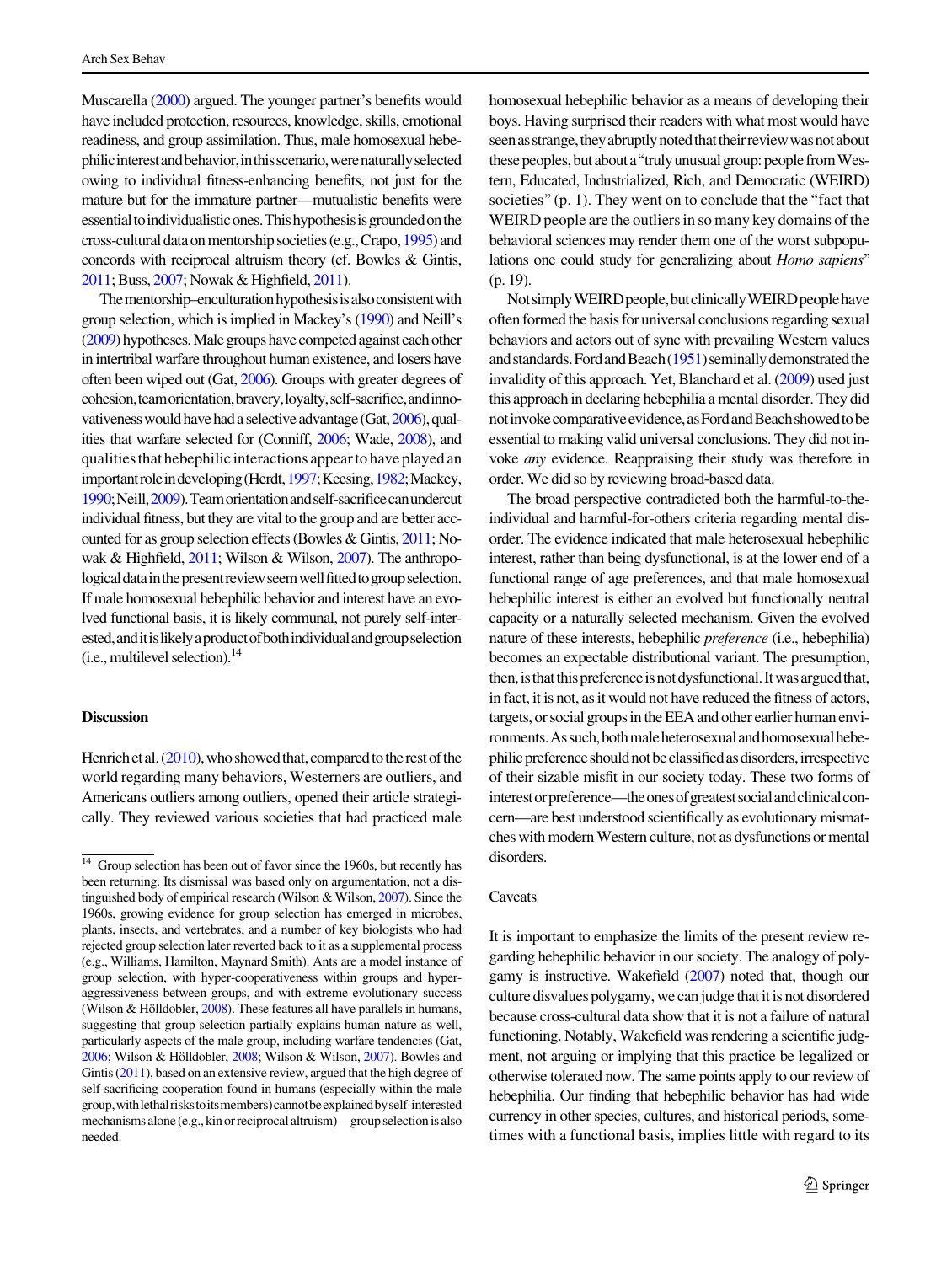<span id="page-27-0"></span>acceptance in our society today. To conclude that it should be accepted because of its expression in other species is an instance of the *naturalistic fallacy*, and to judge it moral in our society because it has been so judged in other cultures is to commit the relativistic fallacy (Cardoso & Werner, [2004](#page-28-0)). Our review documents that human hebephilic behavior was associated across time and place with pubertal marriage in the case of girls and hunting-warrior mentorships and enculturation in the case of boys—practices embedded within economic arrangements, social structures, and ideological realities alien to our society today.

### Moral Conflation, Moral Panic, and Scientific Integrity

Blanchard et al. [\(2009\)](#page-28-0) claimed that hebephilia is a mental disorder without considering any of the multifarious evidence presented in the current review. Instead, they declared it a disorder by fiat, bypassing scientific analysis in favor of a pre-given conclusion supportableonlybecauseitis,forthecurrenttimeandplace,culturally resonant. Had their pronouncement been the opposite (i.e., hebephilia is functional), their article would never have been accepted in a peer-reviewed journal without massive evidential backing. Strongly resonant opinion can facilely pass through without the kind of scrutiny demanded of non-resonant views.

Kinseyetal. [\(1948](#page-30-0)) complained that clinicians in their day characteristically designated various sexual behaviors as pathologies based on moral evaluations rather than empirical analysis. By employing the latter, they challenged many clinical pronouncements based on little else than the former. Ford and Beach [\(1951\)](#page-29-0), using a much broader data base, did the same. Moral evaluations structure ''common sense''concerning many social behaviors, but they do not correspond isomorphically to objective reality. Instead, they are shorthand for culturally constructed realities, which change acrosstimeandplace.Therefore,conflatingmoralevaluations with scientific judgment about human nature undermines the integrityofthisjudgment.Intheareaofadult–minorsex,orevenagegap minor–minor sex, the biasing impact of moral evaluations on scientific judgment has been particularly acute, as it has been exacerbated by a moral panic that has been in place for three decades now (Clancy, [2009;](#page-28-0) Goode, [2009](#page-29-0); Jenkins, [1998](#page-29-0), [2006](#page-29-0)).

Before this moral panic, most professionals viewed age-gap sexual interactions involving minors as not likely to be harmful in the long-term, unless accompanied by aggravating factors (Clancy, [2009;](#page-28-0) Finkelhor, [1979](#page-28-0); Jenkins, [1998](#page-29-0), [2006\)](#page-29-0). By the early 1980s, many professionals came to believe that such interactions were amongthemosttraumaticanddamagingaminorcouldexperience. This transformation occurred virtually overnight, as Jenkins [\(1998\)](#page-29-0) documented, too quickly for science to have weighed in. It occurred under the influence of sexual victimology, which posed as a science but was based in political advocacy related to gender issues(Angelides,2004,2005;Clancy,[2009](#page-28-0);Jenkins,[1998](#page-29-0),[2006](#page-29-0); Malón, [2009](#page-30-0), [2010,](#page-30-0) [2011](#page-30-0); Money, [1979](#page-30-0)). Sexual victimology's theories and claims, often ideological in nature and extravagant, were quickly absorbed into mainstream mental health thinking.

Shortly thereafter, moral panics erupted in the 1980s and 1990s, including satanic-ritual-sexual abuse in day care and recovered memories in therapy (Frontline, 1993, 1995; Jenkins, [1998;](#page-29-0) Nathan & Snedeker, [1995](#page-30-0)). These alleged episodes were continually sensationalized in the media as horrid fact, cementing in the public mind theperceptionthatallformsofage-gapsexualinteractionsinvolving minors are intrinsically traumatic and psychologically ruinous, a perception that outlasted the eventual discrediting of these ''epi-sodes," and which continues intact to the present day (Rind, [2009\)](#page-31-0).

The scientific integrity of sexological knowledge matters, no lesswhenthetopicconcernsaphenomenonaspoliticallysensitive as hebephilia. The biasing influence of a moral perspective exacerbated by moral panic in this area indicates the need for vigilance in avoiding facile judgment implicitly or explicitly connected to moral evaluations. Instead, and as a corrective, such judgment needs to be based on the laborious survey of multi-stranded empirical data and perspectives.

### Concluding Remarks

The broad-based scientific evidence indicates that hebephilia is not a dysfunction, and therefore cannot justifiably be declared a mental disorder in the DSM. Yet it remains that hebephilia misfits contemporaryWesternsocio-economicstructuresandegalitarian ideals, often eliciting hyperbolic social reaction. In this context, such behavior is problematic for all concerned: the hebephilic actor, his or her junior partner or target, and significant others connected to them. Recognizing this, hebephilia might usefully be entered in the DSM's 5-code section, which recognizes the need to treat non-disordered conditions associated with significant problemsinpresent-daysociety.Thissolutionavoidsaddingyetanew chapter to psychiatry's troubled history of scientific misclassification—especiallynotablevis-a`-vissexualbehavior—andyet provides direction for psychiatry in helping those with hebephilic impulses to control their behavior.

#### References

- Adam, B. D. (1985). Age, structure, and sexuality: Reflections on the anthropological evidence on homosexual relations. Journal of Homosexuality, 11, 19–33.
- Allen, M. R. (1984). Ritualized homosexuality, male power, and political organization in North Vanuatu: A comparative analysis. In G. H. Herdt (Ed.), Ritualized homosexuality in Melanesia (pp. 83–126). Berkeley, CA: University of California Press.
- American Psychiatric Association. (2000). Diagnostic and statistical manual of mental disorders(4th ed., text rev.). Washington, DC: Author.
- Angelides, S. (2004). Feminism, child sexual abuse, and the erasure of child sexuality. Gay and Lesbian Quarterly, 10, 141–177.
- Angelides, S. (2005). The emergence of the paedophile in the late twentieth century. Australian Historical Studies, 126, 272–295.
- Arreola,S.,Neilands,T.,Pollack,L.,Paul,J.,&Catania,J.(2008).Childhood sexual experiences and adult health sequelae among gay and bisexual men: Defining childhood sexual abuse. Journal of Sex Research, 45, 246–252.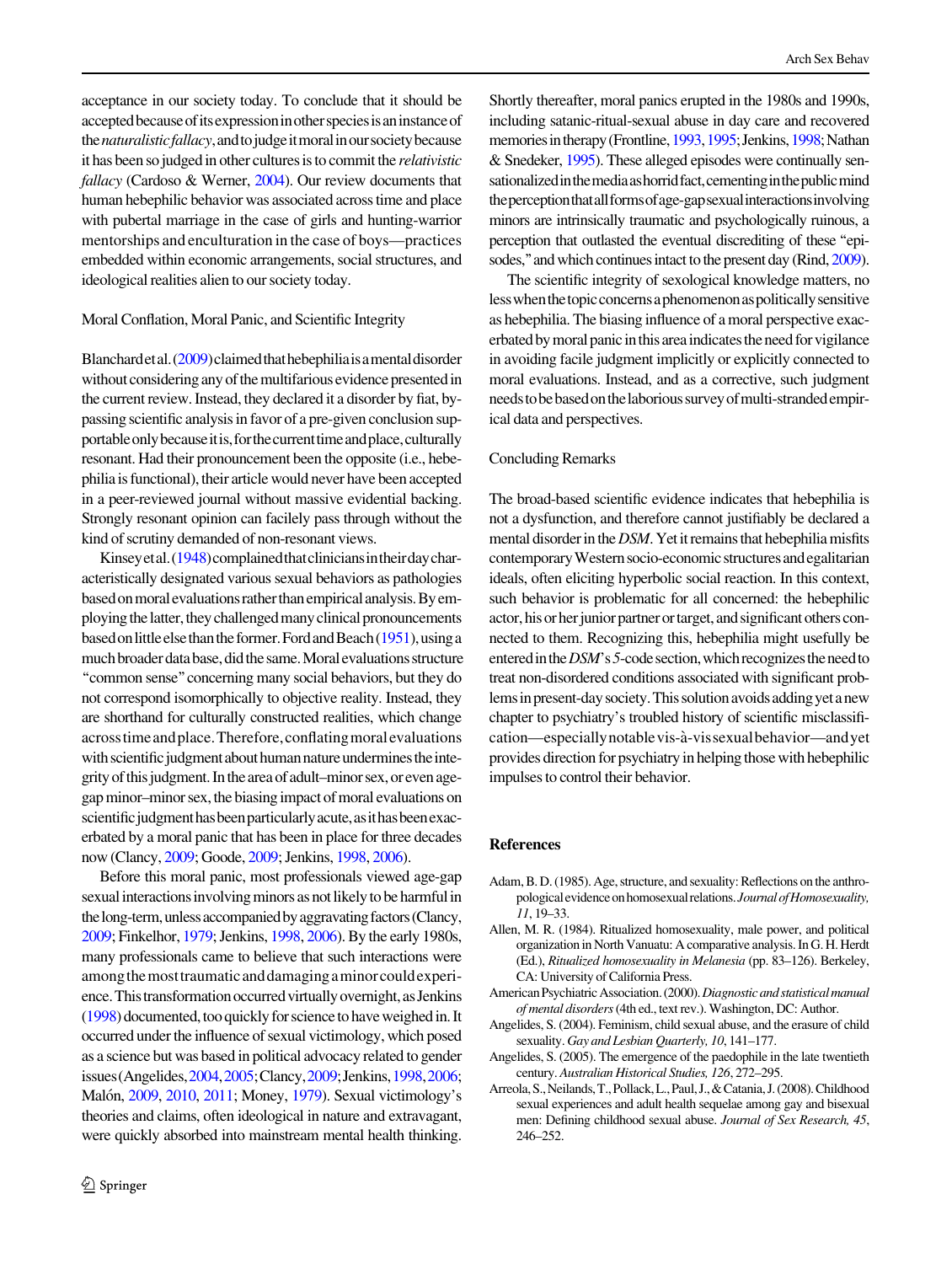- <span id="page-28-0"></span>Bagemihl, B. (1999). Biological exuberance: Animal homosexuality and natural diversity. New York: St. Martin's Press.
- Baldwin, J. D. (1969). The ontogeny of social behavior of squirrel monkeys (Saimiri sciureus) in a seminatural environment. Folia Primatologica, 11, 35–39.
- Baurmann, M. C. (1983). Sexualität, Gewalt und psychische Folgen [Sexuality, force, and mental consequences]. Wiesbaden, Germany: Bundeskriminalamt.
- Bauserman, R., & Rind, B. (1997). Psychological correlates of male child and adolescent sexual experiences with adults: A review of the nonclinical literature. Archives of Sexual Behavior, 26, 105–142.
- Bekker, M. H. J., & Rademakers, J. (1997). Study examines Islamic virginity issues. Psychology International, 8(1), 8.
- Bernard, F. (1981). Pedophilia: Psychological consequences for the child. In L.L. Constantine & F.M. Martinson (Eds.), Children and sex (pp. 189– 199). Boston: Little, Brown.
- Bernstein, I. S. (1975). Activity patterns in a gelada monkey group. Folia Primatologica, 23, 50–71.
- Best, J. (1997, May/June). Victimization and victim industry. Society, pp. 9– 17.
- Blanchard, R. (2009). Reply to letters regarding Pedophilia, hebephilia, and the DSM-V [Letter to the Editor]. Archives of Sexual Behavior, 38, 331–334.
- Blanchard, R. (2010). The fertility of hebephiles and the adaptationist argument against including hebephilia in DSM-5 [Letter to the Editor]. Archives of Sexual Behavior, 39, 817–818.
- Blanchard,R.,Lykins,A.D.,Wherrett,D.,Kuban,M.E.,Cantor,J.M.,Blak, T., et al. (2009). Pedophilia, hebephilia, and the DSM-V. Archives of Sexual Behavior, 38, 335–350.
- Boag, P. (2003). Same-sex affairs: Constructing and controlling homosexuality in the Pacific Northwest. Berkeley, CA: University of California Press.
- Bolton, D. (2007). The usefulness of Wakefield's definition for the diagnostic manuals. World Psychiatry, 6, 164–165.
- Bowles, S., & Gintis, H. (2011). A cooperative species: Human reciprocity and its evolution. Princeton, NJ: Princeton University Press.
- Braun, C., Gruendl, M., Marberger, C., & Scherber, C. (2001). Beautycheck-Ursachen und Folgen von Attraktivität [Beautycheck-causes and consequences of attractiveness]. Retrieved from: [http://www.beauty](http://www.beautycheck.de/english/bericht/bericht.htm) [check.de/english/bericht/bericht.htm](http://www.beautycheck.de/english/bericht/bericht.htm). Accessed 22 March 2010.
- Brin, D. (1996). Neoteny and two-way sexual selection in human evolution: A paleo-anthropological speculation on the origins of secondary-sexual traits, male nurturing and the child as a sexual image. Journal of Social and Evolutionary Systems, 18, 257–276.
- Brülde, B. (2007). Wakefield's hybrid account of mental disorder. World Psychiatry, 6, 163–164.
- Buller, D. J. (2009, January). Four fallacies of pop evolutionary psychology. Scientific American, Vol. 300, pp. 74–81.
- Bullough, V. L. (1976). Sexual variance in society and history. New York: Wiley.
- Bullough, V.L. (1990). History in adult human sexual behavior with children andadolescentsinWesternsocieties.InJ.R.Feierman(Ed.),Pedophilia: Biosocial dimensions(pp. 69–90). New York: Springer.
- Bullough, V. L. (2004). Age of consent: A historical overview. Journal of Psychology & Human Sexuality, 16, 25–42.
- Burg, B.R. (1995). Sodomy and the pirate tradition. New York: NYU Press.
- Buss, D. (1989). Sex differences in human mate preferences: Evolutionary hypotheses tested in 37 cultures. Behavioral and Brain Sciences, 12, 1–49.
- Buss, D. (2007). Evolutionary psychology: The new science of the mind (3rd ed.). Boston: Allyn & Bacon.
- Buss,D.M.,Haselton,M.G.,Shackelford,T.K.,Bleske,A.L.,&Wakefield,J. C. (1998). Adaptations, exaptations, and spandrels. American Psychologist, 53, 533–548.
- Cantarella, E. (1992). Bisexuality in the ancient world. New Haven, CT: Yale University Press.
- Carballo-Diéguez, A., Balan, I., Dolezal, C., & Mello, M.B. (2012). Recalled sexual experiences in childhood with older partners: A study of Brazilian men who have sex with men and male-to-female transgender persons. Archives of Sexual Behavior,. doi:[10.1007/s10508-011-9748-y.](http://dx.doi.org/10.1007/s10508-011-9748-y)
- Cardoso, F. L., & Werner, D. (2004). Homosexuality. In C. R. Ember & M. Ember (Eds.), Encyclopedia of sex and gender: Men and women in the world's cultures: Vol. I. Topics and cultures A–K (pp. 204–215). New York: Kluwer.
- Carpenter, C. R. (1942). Sexual behavior of free ranging rhesus monkeys (Macacamulatto): Periodicity of estrus, homosexual, autoerotic and non-conformistbehavior.JournalofComparativePsychology,33,143– 162.
- Casterline, J. B., Williams, L., & McDonald, P. (1986). The age difference between spouses: Variations among developing countries. Population Studies, 40, 353–374.
- Chandos, J. (1984).Boys together: English public schools, 1800–1864. New Haven, CT: Yale University Press.
- Chevalier-Skolnikoff, S. (1976). Homosexual behavior in a laboratory group of stumptail monkeys (Macaca arrioides): Forms, contexts, and possible social functions. Archives of Sexual Behavior, 5, 511–527.
- Clancy, S. (2009). The trauma myth: The truth about the sexual abuse of children—and its aftermath. New York: Basic Books.
- Conniff, R. (2006, June 25). Biology's chief provocateur explores the evolutionary origins of cooperation, warfare, and the tribal mind [Interview with E. O. Wilson]. Discover Magazine. Retrieved from [http://](http://discovermagazine.com/2006/jun/e-o-wilson) [discovermagazine.com/2006/jun/e-o-wilson](http://discovermagazine.com/2006/jun/e-o-wilson). Accessed 24 Aug 2011.
- Constantine, L. L. (1981). The effects of early sexual experiences: A review andsynthesisofresearch.InL.L.Constantine&F.M.Martinson(Eds.), Children and sex (pp. 217–244). Boston: Little, Brown.
- Coontz, S. (2006, November 7). Why marriage may not be good for your health [Op-ed]. The New York Times, p. A21.
- Cosmides,L.,&Tooby,J.(1999).Towardanevolutionarytaxonomyoftreatable conditions. Journal of Abnormal Psychology, 108, 453–464.
- Crapo, R. H. (1995). Factors in the cross-cultural patterning of male homosexuality: A reappraisal of the literature. Cross-Cultural Research, 29, 178–202.
- Crompton, L. (2003). Homosexuality and civilization. Cambridge, MA: The Belknap Press of Harvard University.
- Davenport, W. H. (1965). Sexual patterns and their regulation in a society of the Southwest Pacific. In F. A. Beach (Ed.), Sex and behavior (pp. 164– 207). New York: Wiley.
- de Waal, F. B. M. (1997). Bonobo: The forgotten ape. Berkeley, CA: University of California Press.
- DeClue, G. (2009). Should hebephilia be a mental disorder? A reply to Blanchardet al. (2008) [Letter to the Editor]. Archives of Sexual Behavior, 38, 317–318.
- Dennision, R. M. (1980). Ambisexuality in animals. In J. Marmor (Ed.), Homosexual behavior: A modern reappraisal (pp. 25-40). New York: Basic Books.
- Dixon, R. B. (1971). Explaining cross-cultural variations in age at marriage and proportions never marrying. Population Studies, 25, 215–233.
- Dixson, A.F. (1977). Observations on the displays, menstrual cycles and sexual behavior of the "Black ape" of Celebes (Macaca nigru). Journal of Zoology, 182, 63–84.
- Dolezal, C., & Carballo-Diéguez, A. (2002). Childhood sexual experiences and the perception of abuse among Latino menwho have sex with men. Journal of Sex Research, 39, 165–173.
- Edwards, A. M. A. R., & Todd, J. D. (1991). Homosexual behavior in wild white-handed gibbons (Hylobates tar). Primates, 32, 231–236.
- Evans-Pritchard, E. (1971). The Azande. London: Oxford University Press.
- Fan,J.,Lui,F.,Wu,J.,&Dai,W.(2004).Visualperceptionoffemalephysical attractiveness. Proceedings of the Royal Society of London. Series B: Biological Sciences, 271, 347–352.
- Finkelhor, D. (1979). Sexually victimized children. New York: The Free Press.
- Flynt, J. (1927). Homosexuality among tramps. In H. Ellis (Ed.), Studies in the Psychology of Sex, Volume II, Appendix A.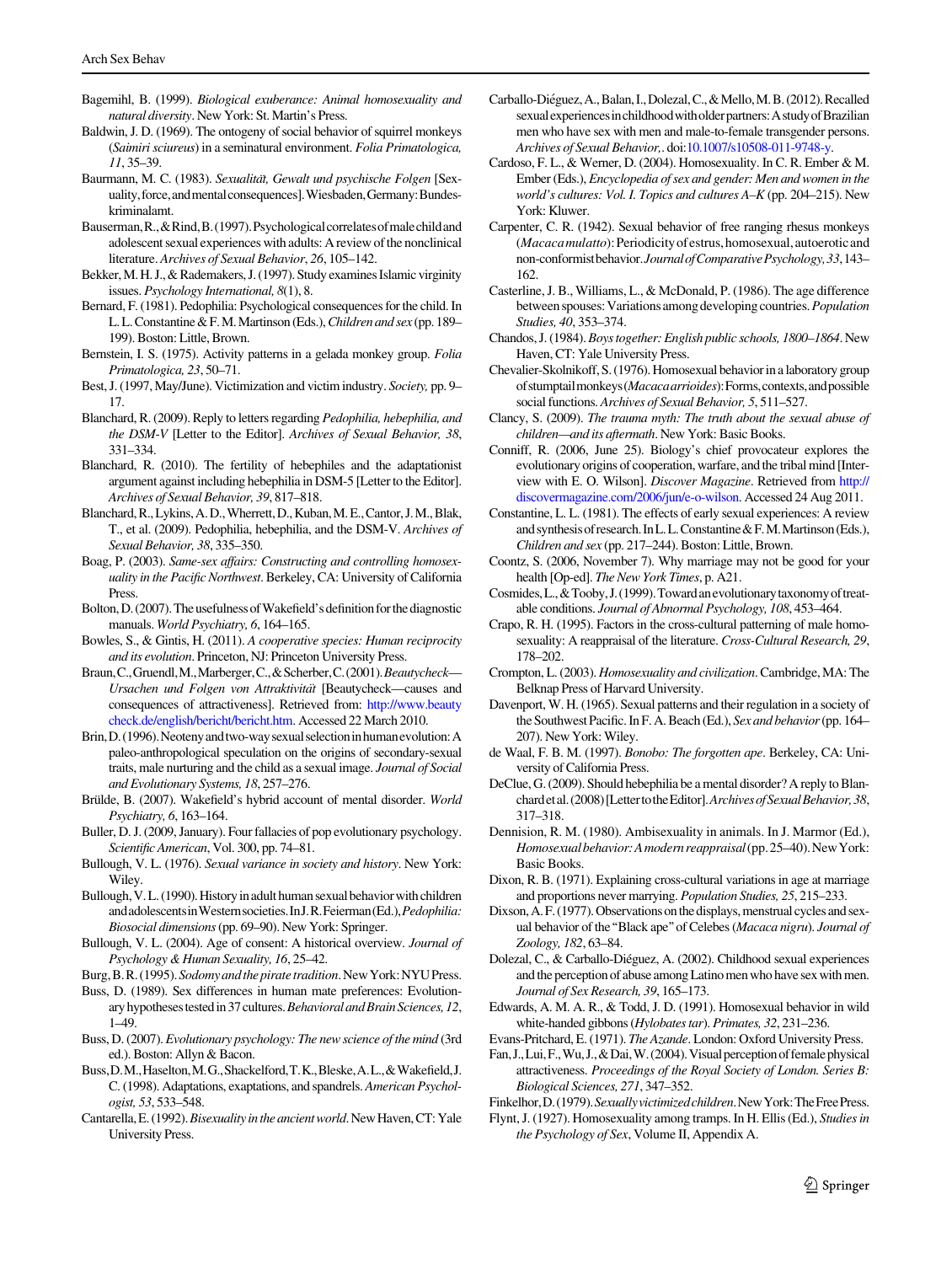- <span id="page-29-0"></span>Foucault,M.(1965).Madnessandcivilization:AhistoryofinsanityintheAge of Reason (R. Howard, Trans.). New York: Pantheon. (Original work published 1964).
- Foucault, M. (1978). History of sexuality: Vol. 1. An introduction. New York: Pantheon.
- Franklin, K. (2009). The public policy implications of "hebephilia": A response to Blanchard et al. (2008) [Letter to the Editor]. Archives of Sexual Behavior, 38, 319–320.
- Franklin, K. (2010). Why the rush to create dubious new sexual disorders? [Letter to the Editor]. Archives of Sexual Behavior, 39, 819–820.
- Frayser, S. (1985). Varieties of sexual experience. New Haven, CT: HRAF.
- Frontline.(1993).Innocencelost:Theverdict(O.Bikel,Producer).NewYork: Public Broadcasting Service.
- Frontline. (1995). Divided memories (O. Bikel, Producer). New York: Public Broadcasting Service.
- Furnham, A., & Reeves, E. (2006). The relative influence of facial neoteny and waist-to-hip ratio on judgments of female attractive and fecundity. Psychology, Health & Medicine, 11, 129–141.
- Gat, A. (2006). War in human civilization. Oxford, England: Oxford University Press.
- Gathorne-Hardy, J. (1978). The old school tie: The phenomenon of the English public school. New York: Viking Press.
- Gaulin, S. J. C., & McBurney, D. (2004). Evolutionary psychology. Upper Saddle River, NJ: Prentice Hall.
- Gebhard, P. H., Gagnon, J. H., Pomeroy, W. B., & Christenson, C. V. (1965). Sex offenders: An analysis of types. New York: Harper & Row.
- Giles, J. (2004). Review of the book Sambia sexual culture: Essays from the field, by G. H. Herdt. Archives of Sexual Behavior, 33, 413–417.
- Gilmore, D. D. (1990). Manhood in the making: Cultural concepts of masculinity. New Haven, CT: Yale University Press.
- Glenn, M.E., Ramsier, M., & Benson, K.J. (2006, July). Homosexual behavior and long-term bonding in wild Mona monkey all-male groups. Paper presented at the meeting of the International Academy of Sex Research, Amsterdam.
- Glueck, B. C, Jr. (1955). Final report: Research project for the study and treatment of persons convicted of crimes involving sexual aberrations. June 1952 to June 1955. New York: New York State Department of Mental Hygiene.
- Gold, I., & Kirmayer, L. J. (2007). Cultural psychiatry on Wakefield's procrustean bed. World Psychiatry, 6, 165–166.
- Goode, S. (2009). Understanding and addressing adult sexual attraction to children: A study of paedophiles in contemporary society. London: Routledge.
- Graupner, H. (2004). Sexual consent: The criminal law in Europe and outside of Europe. Journal of Psychology & Human Sexuality, 16, 111–171.
- Green,R.(2010).Sexualpreferencefor14-year-oldsasamentaldisorder:You can't be serious!! [Letter to the Editor]. Archives of Sexual Behavior, 39, 585–586.
- Greenberg, D. (1988). The construction of homosexuality. Chicago: University of Chicago Press.
- Gregersen, E. (1983). Sexual practices: The story of human sexuality. New York: Franklin Watts.
- Griesemer, M. M. (2003, November). Extent and effect of mass media disinformation regarding the status of knowledge on child sexual abuse: The example of a tragic developmental deviation. Paper presented at the meeting of Sexuality and Rights (Humanistic Union & Human Sexuality Workgroup), Mainz, Germany.
- Hamilton, G.V. (1914). A study of sexual tendencies in monkeys and baboons. Journal of Animal Behavior, 4, 295–318.
- Hanby, J.P., & Brown, C.E. (1974). The development of sociosexual behaviors in Japanese macaques Macaca fuscata. Behaviour, 49, 152–196.
- Harcourt, A. H. (1979). Social relationships between adult male and female mountain gorillas in the wild. Animal Behaviour, 27, 325–342.
- Hare, E. H. (1962). Masturbatory insanity: The history of an idea. Journal of Mental Science, 108, 1–25.
- Henrich, J., Heine, S. J., & Norenzayan, A. (2010). The weirdest people in the world? Behavioral and Brain Sciences, 33, 61–83.
- Herdt, G. H. (1984). Ritualized homosexual behavior in male cults of Melanesia, 1862–1983: An introduction. In G. H. Herdt (Ed.), Ritualized homosexuality in Melanesia (pp. 1–81). Berkeley, CA: University of California Press.
- Herdt, G. H. (1987). The Sambia: Ritual and gender in New Guinea. New York: Harcourt Brace Jovanovich.
- Herdt, G. H. (1991). Representations of homosexuality: An essay on cultural ontology and historical comparison (Part II). Journal of the History of Sexuality, 1, 603–632.
- Herdt, G. H. (1997). Same sex, different cultures: Exploring gay and lesbian lives. Boulder, CO: Westview Press.
- Hinsch, B. (1990). Passions of the cut sleeve: The male homosexual tradition in China. Berkeley: University of California Press.
- Hohmann, G. (1989). Group fission in Nilgiri langurs (Presbytis johnii). International Journal of Primatology, 10, 441–454.
- Holmes,B.(2008,November12).Howwarfareshapedhumanevolution.New Scientist. Retrieved from [http://www.newscientist.com/article/mg20](http://www.newscientist.com/article/mg20026823.800-how-warfare-shaped-human-evolution.html?full=true) [026823.800-how-warfare-shaped-human-evolution.html?full=true](http://www.newscientist.com/article/mg20026823.800-how-warfare-shaped-human-evolution.html?full=true). Accessed 24 Aug 2011.
- Hornblower, S., & Spawforth, A. (Eds.). (2003). The Oxford classical dictionary (3rd ed., rev.). Oxford: Oxford University Press.
- Houts, A.C.(2001). Harmful dysfunction and the search for value neutrality in the definition of mental disorder: Response to Wakefield, part 2. Behaviour Research and Therapy, 39, 1099–1132.
- Hubbard, T. K. (2003). Homosexuality in Greece and Rome: A sourcebook of basic documents. Berkeley, CA: University of California Press.
- Ingram, M. (1981). Participating victims: A study of sexual offenses with boys. In L. L. Constantine & F. M. Martinson (Eds.), Children and sex (pp. 177–187). Boston: Little, Brown.
- Ishi, H., Gyoba, J., Kamachi, M., Mukaida, S., & Akamatsu, S. (2004). Analyses of facial attractiveness on feminized and juvenilised faces. Perception, 33, 135–145.
- Janssen, D. F. (2009). Hebephilia plethysmographica: A partial rejoinder to Blanchard et al. (2008) [Letter to the Editor].Archives of Sexual Behavior, 38, 321–322.
- Jay, P. C. (1965). The common langur of North India. In I. DeVore (Ed.), Primate behavior: Field studies of monkeys and apes (pp. 197–249). New York: Holt, Rinehart, & Winston.
- Jay, K., & Young, A. (1977). The gay report. New York: Simon and Schuster.
- Jenkins, P. (1998). Moral panic: Changing concepts of the child-molester in modem America. New Haven, CT: Yale University Press.
- Jenkins, P. (2006). The decade of nightmares: The end of the sixties and the making of eighties America. London: Oxford University Press.
- Johansson, W., & Percy, W. (1994). Outing: Shattering the conspiracy of silence. New York: Harrington Park Press.
- Johnston, V. S., & Franklin, M. (1993). Is beauty in the eye of the beholder? Ethology and Sociobiology, 14, 183–199.
- Jones, D. (1995). Sexual selection, physical attractiveness, and facial neoteny: Cross-cultural evidence and implications. Current Anthropology, 36, 723–748.
- Kano,T.(1980).Socialbehaviorofwildpygmychimpanzees(Panpaniscus)of Wamba: A preliminary report. Journal of Human Evolution, 9, 243-260.
- Kazhdan, A. P. (Ed.). (1991). The Oxford dictionary of Byzantium (Vol. 2). Oxford: Oxford University Press.
- Keesing, R. M. (1982). Prologue: Toward a multidimensional understanding of male initiation. In G. H. Herdt (Ed.), Rituals of manhood: Male initiation in Papua New Guinea (pp. 1-39). Berkeley: University of California Press.
- Kempf, E. J. (1917). The social and sexual behavior of infra-human primates with some comparable facts in human behavior. Psychoanalytic Review, 4, 127–154.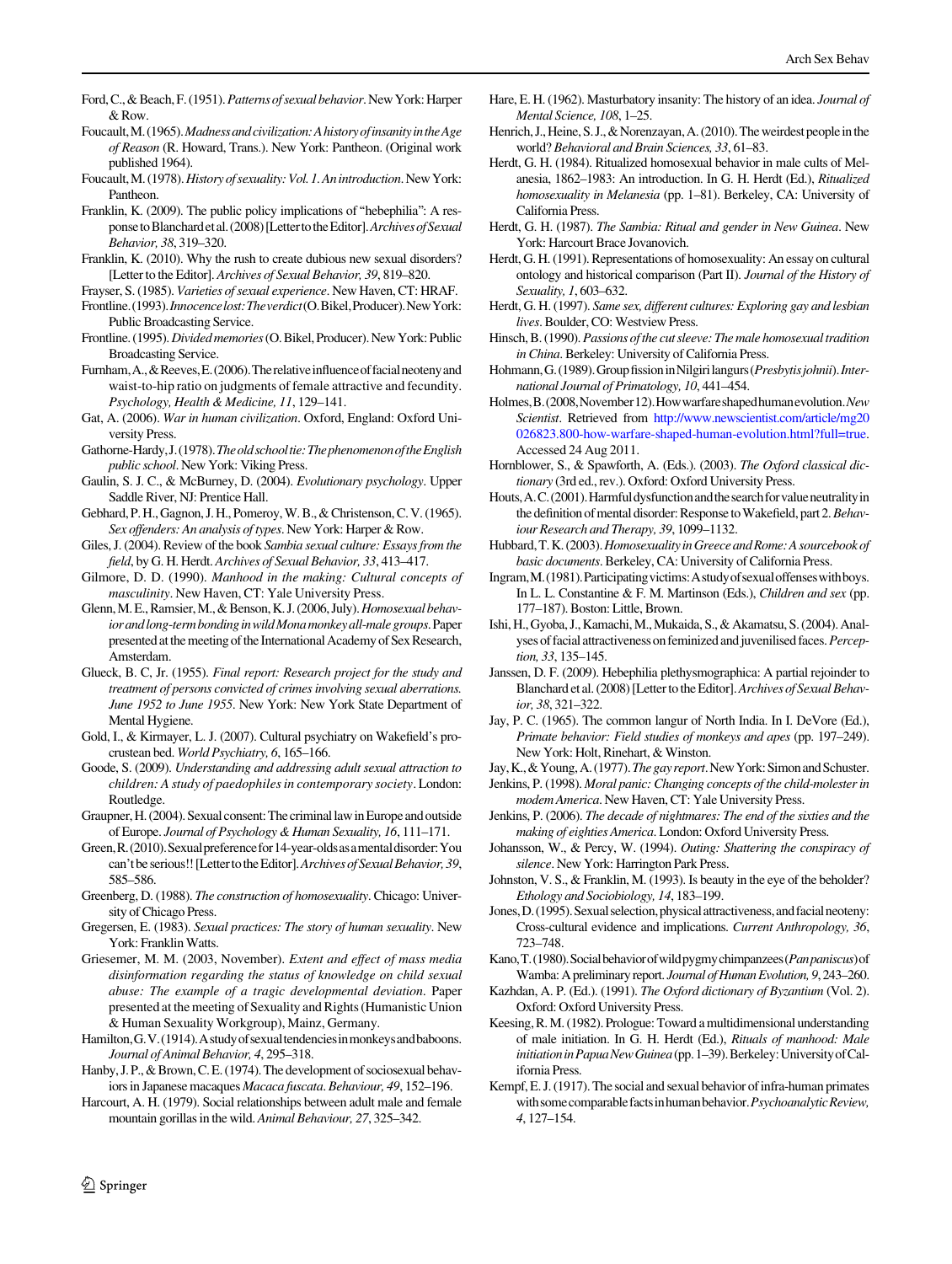<span id="page-30-0"></span>Kinsey, A.C., Pomeroy, W.B., & Martin, C.E. (1948). Sexual behavior in the human male. Philadelphia: W. B. Saunders.

Kirkpatrick, R. C. (2000). The evolution of human homosexual behavior. Current Anthropology, 41, 385–413.

- Kirmayer, L. J., & Young, A. (1999). Culture and context in the evolutionary concept of mental disorder. Journal of Abnormal Psychology, 108,446– 452.
- Klein, D. F. (1999). Harmful dysfunction, disorder, disease, illness, and evolution. Journal of Abnormal Psychology, 108, 421–429.
- Kollar, E. L., Beckwith, W. C., & Edgerton, R. B. (1968). Sexual behavior of the ARL colony chimpanzees. Journal of Nervous and Mental Disease, 147, 444–459.
- Kościński, K. (2007). Facial attractiveness: General patterns of facial preferences. Anthropological Review, 70, 45–79.
- Kramer, R. (2011). APA guidelines ignored in development of diagnostic criteria for pedohebephilia [Letter to the Editor]. Archives of Sexual Behavior, 40, 233–235.
- Kreider, R. M., & Ellis, R. (2011). Number, timing, and duration of marriages and divorces: 2009. Current Population Reports, P70-125, U.S. Census Bureau, Washington, DC.
- Lambert, R. (1984). Beloved and god: The story of Hadrian and Antinous. New York: Carol Publishing Group.
- Lambert, R., & Lambert, S.M. (1968). The hothouse society: An exploration of boarding-school life through the boys' and girls' own writings. London: Weidenfeld and Nicolson.
- Lautmann, R. (1994). Die Lust am Kind [Sexual desire for children]. Hamburg: Ingrid Klein.

Layard, J. W. (1942). Stone men of Malekula. London: Chatto & Windus.

- Leahy, T. (1992). Positively experienced man/boy sex: The discourse of seduction and the social construction of masculinity. Australian and New Zealand Journal of Sociology, 28, 71–87.
- Lear, A. (2004). Noble eros: The idealization of pederasty from the Greek Dark Ages to the Athens of Socrates. Unpublished doctoral dissertation, University of California, Los Angeles.
- Lear, A., & Cantarella, E. (2008). Images of ancient Greek pederasty: Boys were their gods. New York: Routledge.
- Leupp, G. P. (1995). Male colors: The construction of homosexuality in Tokugawa Japan. Berkeley, CA: University of California Press.
- Lewis, C.S. (1955). Surprised by joy: The shape of my early life. New York: Harcourt.
- Lilienfeld, S.O., & Marino, L. (1995). Mental disorder as a Roschian concept: A critique of Wakefield's ''harmful dysfunction'' analysis. Journal of Abnormal Psychology, 104, 411–420.
- Lilienfeld, S. O., & Marino, L. (1999). Essentialism revisited: Evolutionary theory and the concept of mental disorder. Journal of Abnormal Psychology, 108, 400–411.
- Mackey, W. C. (1986). A facet of the man–child bond: The teeter-totter effect. Ethology and Sociobiology, 7, 117–134.
- Mackey, W. C. (1990). Adult-male/juvenile association as a species-characteristic human trait: A comparative field approach. In J. R. Feierman (Ed.), Pedophilia: Biosocial dimensions(pp. 299–323). New York: Springer.
- Malón, A. (2009). On the iatrogenic nature of the child sexual abuse discourse. Sexuality and Culture, 13, 75–90.
- Malón, A. (2010). Onanism and child sexual abuse: A comparative study of two hypotheses. Archives of Sexual Behavior, 39, 637–652.
- Malón, A. (2011). The "participating victim" in the study of erotic experiences between children and adults: An historical analysis. Archives of Sexual Behavior, 40, 169–188.
- Massad, J. A. (2007). Desiring Arabs. Chicago: The University of Chicago Press.
- Money, J. (1979). Sexual dictatorship, dissidence, and democracy. International Journal of Medicine and Law, 1, 11–20.
- Money, J. (1984). Paraphilias: Phenomenology and classification. American Journal of Psychotherapy, 38, 164–179.
- Money, J., & Ehrhardt, A. (1972). Man & woman, boy & girl: Gender identity from conception to maturity. Baltimore: Johns Hopkins University Press.
- Money, J., & Weinrich, J. D. (1983). Juvenile, pedophile, heterophile: Hermeneutics of science, medicine and law in two outcome studies. International Journal of Medicine and Law, 2, 39–54.
- Monroe, J. T. (1997). The striptease that was blamed on Abu Bakr's naughty son: Was father being shamed, or was the poet having fun? In J. W. Wright & E. K. Rowson (Eds.), Homoeroticism in classical Arabic literature (pp. 94–139). New York: Columbia University Press.
- Moser,C.(2009).Whenisanunusualsexualinterestamentaldisorder?[Letter to the Editor]. Archives of Sexual Behavior, 38, 323–325.
- Moulton, I. F. (2003). Homoeroticism in La cazzaria (1525). Gay & Lesbian Review, 10, 19–21.
- Murphy, T. F. (2008, January-February). Brief history of a recurring nightmare. Gay & Lesbian Review, 15, 17–20.
- Murray, S. O. (1997). Male homosexuality in Ottoman Albania. In S. O. Murray & W. Roscoe (Eds.), Islamic homosexualities: Culture, history, and literature (pp. 187–196). New York: New York University Press.
- Murray, S.O.(2000). Homosexualities. Chicago: University of Chicago Press.
- Murray,S.O.,&Roscoe,W.(Eds.)(1997).Islamichomosexualities:Culture, history, and literature. New York: New York University Press.
- Murray, S.O., & Roscoe, W. (Eds.). (1998). Boy-wives and female husbands: Studies in African homosexualities. New York: St. Martin's Press.
- Muscarella, F. (2000). The evolution of homoerotic behavior in humans. Journal of Homosexuality, 40, 51–77.
- Nash, P. (1961). Training an elite: The prefect-fagging system in the English public school. History of Education Quarterly, 1, 14-21.
- Nathan, D., & Snedeker, M. (1995). Satan's silence: Ritual abuse and the making of a modern American witchhunt. New York: Basic Books.
- Neill, J. (2009). The origins and role of same-sex relations in human societies. Jefferson, NC: McFarland & Company.
- Nesse, R. M. (2007). Evolution is the scientific foundation for diagnosis: Psychiatry should use it. World Psychiatry, 6, 160–161.
- Nowak, M. A., & Highfield, R. (2011). SuperCooperators: Altruism, evolution, and why we need each other to succeed. New York: Free Press.
- O'Donohue, W., Regev, L. G., & Hagstrom, A. (2000). Problems with the DSM-IV diagnosis of pedophilia. Sexual Abuse: A Journal of Research and Treatment, 12, 95–105.
- Ogawa, H. (1995). Wily monkeys: Social intelligence of Tibetan macaques. Kyoto: University of Kyoto Press/Trans Pacific Press.
- Ohi,K.(2000).Molestation101:Childabuse,homophobia,andtheboysofSt. Vincent. Gay and Lesbian Quarterly, 6, 195–248.
- Oi, T. (1990). Patterns of dominance and affiliation in wild pig-tailed macaques (Macaca nemestrina nemestrina) in West Sumatra. International Journal of Primatology, 11, 339–355.
- Okami, P. (1991). Self-reports of''positive''childhood and adolescent sexual contacts with older persons: An exploratory study. Archives of Sexual Behavior, 20, 437–457.
- Okami, P., & Goldberg, A. (1992). Personality correlates of pedophilia: Are they reliable indicators? Journal of Sex Research, 29, 297–328.
- Patanè, V. (2006). Homosexuality in the Middle East and North Africa. In R. Aldrich (Ed.), Gay life and culture: A world history (pp. 271–301). New York: Universe Publishing.
- Plaud,J.J.(2009).Arethere''hebephiles''amongus?AresponsetoBlanchard et al. (2008) [Letter to the Editor]. Archives of Sexual Behavior, 38, 326–327.
- Poirier, F. E. (1970). The communication matrix of the Nilgiri langur (Presbytus johnii) of South India. Folia Primatologica, 13, 92–136.
- Pope,H. G.,& Hudson, J. J.(1995).Does childhood sexual abuse cause adult psychiatric disorders? Essentials of methodology. Journal of Psychiatry and Law, 23, 363–381.
- Prince Peter (1963). A study of polyandry. The Hague: Mouton.
- Redford, D.B.(Ed.).(2001). The Oxfordencyclopedia of Ancient Egypt(Vol.1). Oxford: Oxford University Press.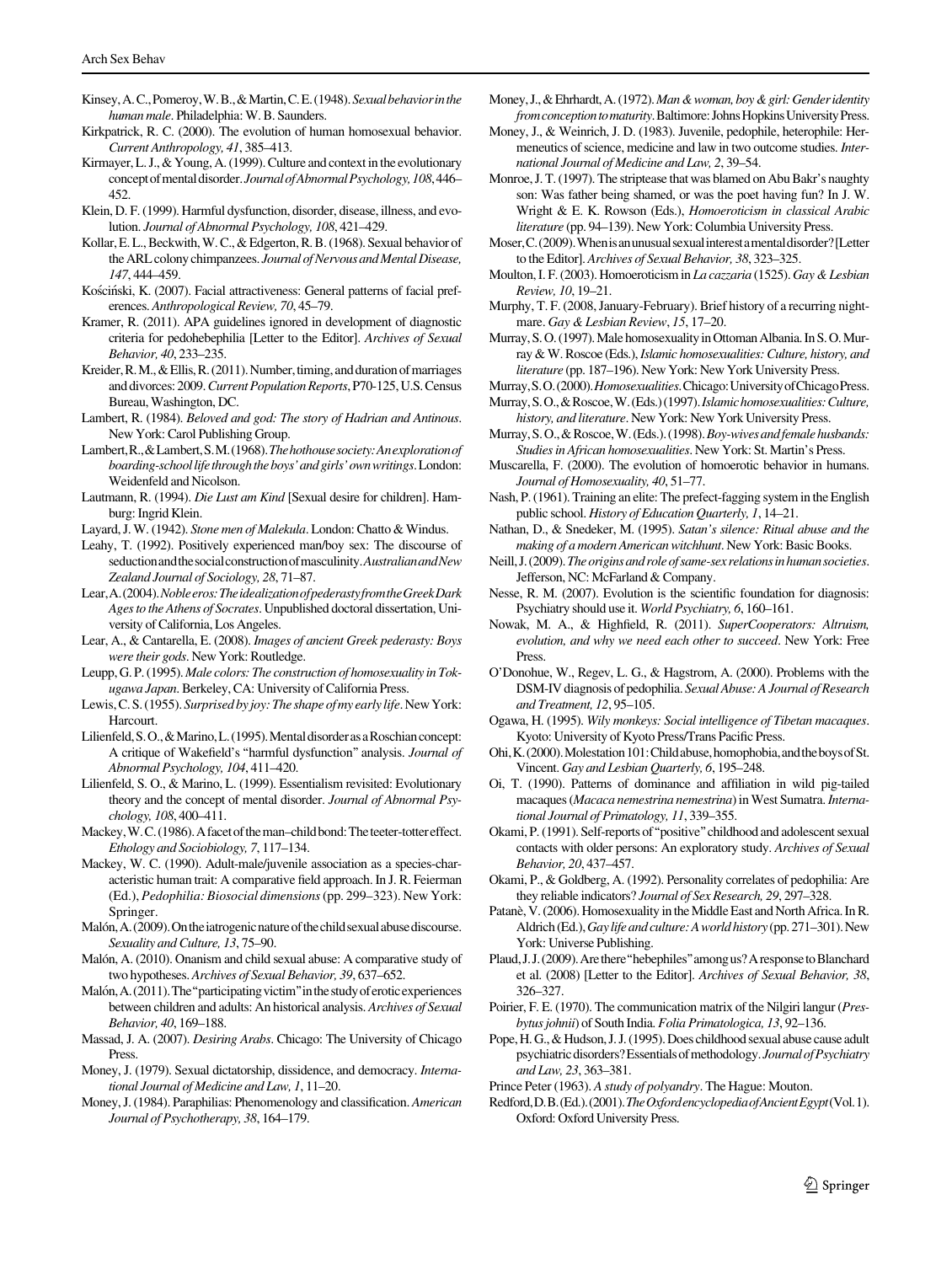- <span id="page-31-0"></span>Redican, W. K., Gomber, J., & Mitchell, G. (1974). Adult male parental behaviour in feral-and isolation-reared monkeys (Macaca mulatta). In J. H. Cullen (Ed.), Experimental behavior: A basis for the study of mental disturbance. New York: John Wiley & Sons.
- Reiss, A.J.(1961). The social integration of queers and peers. Social Problems, 9, 102–120.
- Rhodes, G. (2006). The evolutionary psychology of facial beauty.Annual Review of Psychology, 57, 199–226.
- Richters, J. E., & Hinshaw, S. P. (1999). The abduction of disorder in psychiatry. Journal of Abnormal Psychology, 108, 438–445.
- Riegel, D. (2009). Boyhood sexual experiences with older males: Using the internet for behavioral research. [Letter to the Editor]. Archives of Sexual Behavior, 38, 626–630.
- Rijksen, H.D. (1978). A field study on Sumatran orang utans (Pongo pygmaeus abelii Lesson 1827): Ecology, behaviour and conservation. Wageningen, The Netherlands: H. Veenman and Zonen.
- Rind, B. (2001). Gay and bisexual adolescent boys' sexual experiences with men: An empirical examination of psychological correlates in a nonclinical sample. Archives of Sexual Behavior, 30, 345–368.
- Rind,B.(2009,May).Socialresponsetoage-gapsexinvolvingminors:Empirical, historical, cross-cultural, and cross-species considerations. Paper presentedatthemeeting''Goodsex,badsex:Sexlaw,crime,andethics,'' Budapest.
- Rind, B., & Tromovitch, P. (1997). A meta-analytic review of findings from national samples on psychological correlates of child sexual abuse. Journal of Sex Research, 34, 237–255.
- Rind, B., & Tromovitch, P. (2007). National samples, sexual abuse in childhood, and adjustment in adulthood: A commentary on Najman, Dunne, Purdie, Boyle, and Coxeter (2005). Archives of Sexual Behavior, 36, 101–106.
- Rind, B., Tromovitch, P., & Bauserman, R. (1998). A meta-analytic examination of assumed properties of child sexual abuse using college samples. Psychological Bulletin, 124, 22–53.
- Rind, B., Tromovitch, P., & Bauserman, R. (2001). The validity and appropriateness of methods, analyses, and conclusions in Rind et al. (1998): A rebuttal of victimological critique from Ondersma et al. (2001) and Dallam et al. (2001). Psychological Bulletin, 127, 734–758.
- Rind, B., & Welter, M. (2012). Enjoyment and emotionally negative reactions in minor–adult versus minor–peer and adult–adult first postpubescent coitus: A secondary analysis of the Kinsey data. Manuscript submitted for publication.
- Rocke, M. (1996). Forbidden friendships: Homosexuality and male culture in Renaissance Florence. New York: Oxford University Press.
- Roheim, G. (1945). The eternal ones of the dream: A psychoanalytic interpretation of Australian myth and ritual. New York: International Universities Press.
- Ross, M. W. (1991). A taxonomy of global bisexuality. In R. Tielman, M. Carballo, & A.C. Hendriks (Eds.), Bisexuality and HIV/AIDS: A global perspective (pp. 21–26). Buffalo, NY: Prometheus Books.
- Rossman, G.P. (1976). Sexual experience between men and boys. New York: Association Press.
- Rouayheb, K. (2005). Before homosexuality in the Arab-Islamic World, 1500–1800. Chicago: University of Chicago Press.
- Rowson, E.K. (1997). Two homoerotic narratives from Mamlūk literature: al-Safadī's Law'at al-shākī and Ibn Dāniyāl's al-Mutayyam. In J. W. Wright & E. K. Rowson (Eds.), Homoeroticism in classical Arabic literature (pp. 158–191). New York: Columbia University Press.
- Ruggiero, G. (1985). The boundaries of eros: Sex crime and sexuality in Renaissance Venice. New York: Oxford University Press.
- Sadler, J. Z. (2009). Values and psychiatric diagnosis. Oxford: Oxford University Press.
- Saikaku, I. (1990). The great mirror of male love. (P. G. Schalow, Trans.). Stanford: Stanford University Press. (Original work published in 1687).
- Salvador, A.M.(2009, May). The well of punishment: Sexlegislation and the prosecution of gays and lesbians in the film narratives of Spanish

fascism. Paper presented at the meeting''Good sex, bad sex: Sex law, crime, and ethics,''Budapest.

- Sandfort, T. G. M. (1984). Sex in pedophiliac relationships: An empirical investigation among a nonrepresentative group of boys. Journal of Sex Research, 20, 123–142.
- Sandfort, T. G. M. (1988). Het belang van de ervaring. Over seksuele contacten in de vroege jeugdaren en seksueel gedrag en beleven op latere leeftijd [The importance of the experience. Sexual relations in early childhood years and sexual behavior and experience in later life]. Utrecht, The Netherlands: Homostudies.
- Sandfort, T. G. M. (1992). The argument for adult-child sexual contact: A critical appraisal and new data. In W. O'Donohue & J. H. Geer (Eds.), The sexual abuse of children (Vol. I): Theory and research (pp. 38–48). Hillsdale, NJ: Lawrence Erlbaum.
- Sandfort, T.G.M., & Everaerd, W.T.A.M. (1990). Male juvenile partners in pedophilia. In M. E. Perry (Ed.), Handbook of sexology, Vol. 7: Childhood and adolescent sexology (pp. 361–380). Amsterdam: Elsevier.
- Sarbin, T. (1967). On the futility of the proposition that some people be labeled ''mentally ill''. Journal of Consulting Psychology, 31, 447–453.
- Sarbin, T. (1969). The scientific status of the mental illness metaphor. In S. C.Pond&R.B.Edgerton(Eds.),Changingperspectivesinmentalillness (pp. 1–16). New York: Holt, Rinehart & Winston.
- Saslow, J. M. (1986). Ganymede in the Renaissance: Homosexuality in art and society. New Haven, CT: Yale University Press.
- Sax, L. (2009). Boys adrift: The five factors driving the epidemic of unmotivated and underachieving young men. New York: Basic Books.
- Schieffelin, E. (1982). The *Bau A* ceremonial lodge: An alternative to initiation. In G. H. Herdt (Ed.), Rituals of manhood: Male initiation in Papua New Guinea (pp. 155–200). Berkeley, CA: University of California Press.
- Seligman, C.G., & Seligman, B.Z. (1932). Pagan tribes of the Nilotic Sudan. London: George Rutledge and Sons.
- Serpenti, L. (1984). The ritual meaning of homosexuality and pedophilia among the Kimam-Papuans of South Irian Jaya. In G. H. Herdt (Ed.), Ritualized homosexuality in Melanesia (pp. 292–317). Berkeley, CA: University of California Press.
- Singy, P. (2010). What's wrong with sex? [Letter to the Editor]. Archives of Sexual Behavior, 39, 1231–1233.
- Smuts, B. B., & Watanabe, J. M. (1990). Social relationships and ritualized greetings in adult male baboons (Papio cynocephalus anubis). International Journal of Primatology, 11, 147–177.
- Sommer, V., Schauer, P., & Kyriazis, D. (2006). A wild mixture of motivations: Same-sex mounting in Indian langur monkeys. In V. Sommer & P. L. Vasey (Eds.), Homosexual behavior in animals: An evolutionary perspective (pp. 338–372). Cambridge: Cambridge University Press.
- Spada, J. (1979). The Spada report. New York: Signet.
- Spitzer, R. L. (1999). Harmful dysfunction and the DSM definition of mental disorder. Journal of Abnormal Psychology, 108, 430–432.
- Spitzer, R. L., & Wakefield, D. S. W. (2002). Why pedophilia is a disorder of sexual attraction, at least sometimes. Archives of Sexual Behavior, 31, 499–500.
- Stanley, J. L.,Bartholomew, K.,& Oram, D.(2004).Gay and bisexual men's age-discrepant childhood sexual experiences. Journal of Sex Research, 41, 381–389.
- Strayer, J. R. (Ed.). (1984). Dictionary of the Middle Ages (Vol. 4: Croatianfamily sagas, Icelandic). New York: Charles Scribner's Sons.
- Strehlow, C. (1913–1915). Das soziale Lebender Aranda und Loritja-Stämme in Zentral-Australien [The social life of the Aranda and Loritja tribes in central Australia]. Veröffentlichungen aus dem Städtischen Völker-Museum, 1, 1–108.
- Suggs, R. C. (1966). Marquesan sexual behavior. New York: Harcourt, Brace, & World.
- Sugiyama, L.S. (2005). Physical attractiveness in adaptationist perspective. In D. Buss (Ed.), The handbook of evolutionary psychology (pp. 292-343). New York: Wiley.
- Symons, D. (1979). The evolution of human sexuality. New York: Oxford University Press.